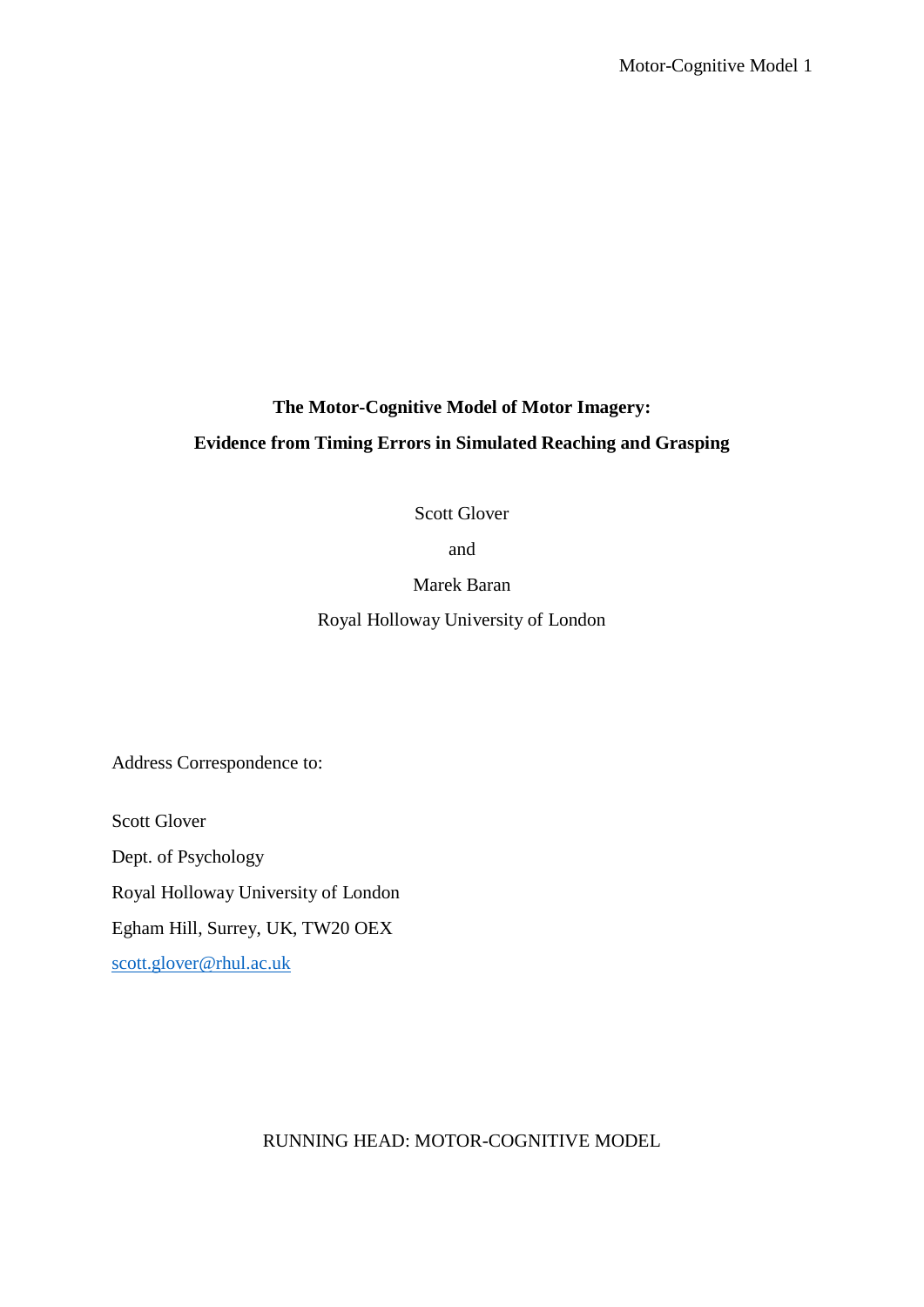#### **Abstract**

Motor imagery represents an important but theoretically underdeveloped area of research in psychology. The Motor-Cognitive Model of motor imagery was presented, and contrasted with the currently prevalent view, the Functional Equivalence Model. In three experiments, the predictions of the two models were pitted against each other through manipulations of task precision and the introduction of an interference task, while comparing their effects on overt actions and motor imagery. In Experiments 1a and 1b, the Motor-Cognitive Model predicted an effect of precision whereby motor imagery would overestimate simulated movement times when a grasping action involved a high level of precision; this prediction was upheld. In Experiment 2, the Motor-Cognitive Model predicted that an interference task would slow motor imagery to a much greater extent than it would overt actions; this prediction was also upheld. Experiment 3 showed that the effects observed in the previous experiments could not be due to failures to match the motor imagery and overt action tasks. None of the above results were explainable by either a strong version of the Functional Equivalence Model, or any reasonable adaptations thereof. It was concluded that the Motor-Cognitive Model may represent a theoretically viable advance in the understanding of motor imagery.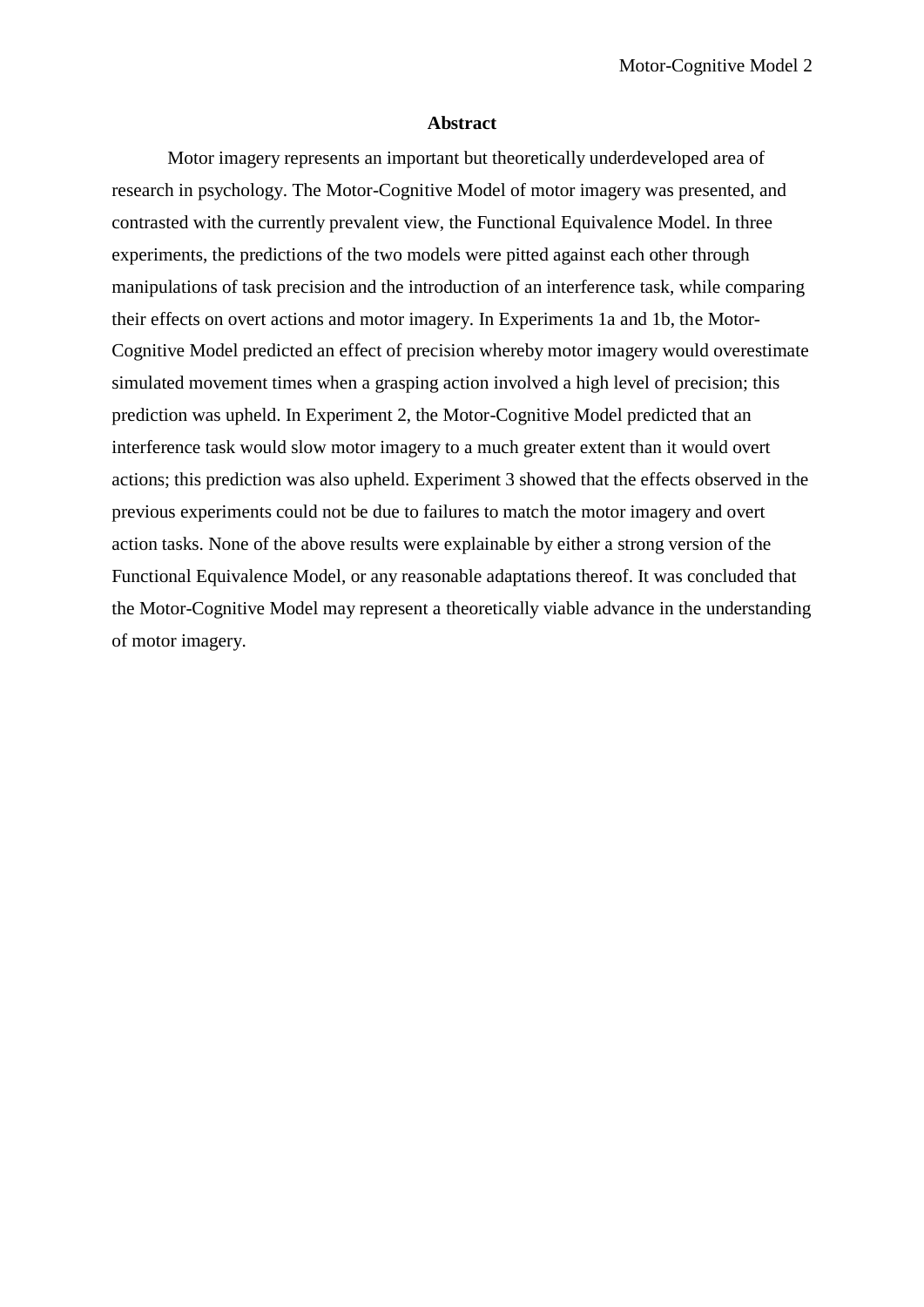# **Public Significance Statement**

Understanding motor imagery has important implications for its use in therapeutic interventions, as well as in understanding the human mind. The present paper presents the Motor-Cognitive Model of motor imagery. Three experiments were reported that found that motor imagery can be more affected by task precision and interference from secondary tasks than overt actions, consistent with this theory but not with the currently popular Functional Equivalence Model.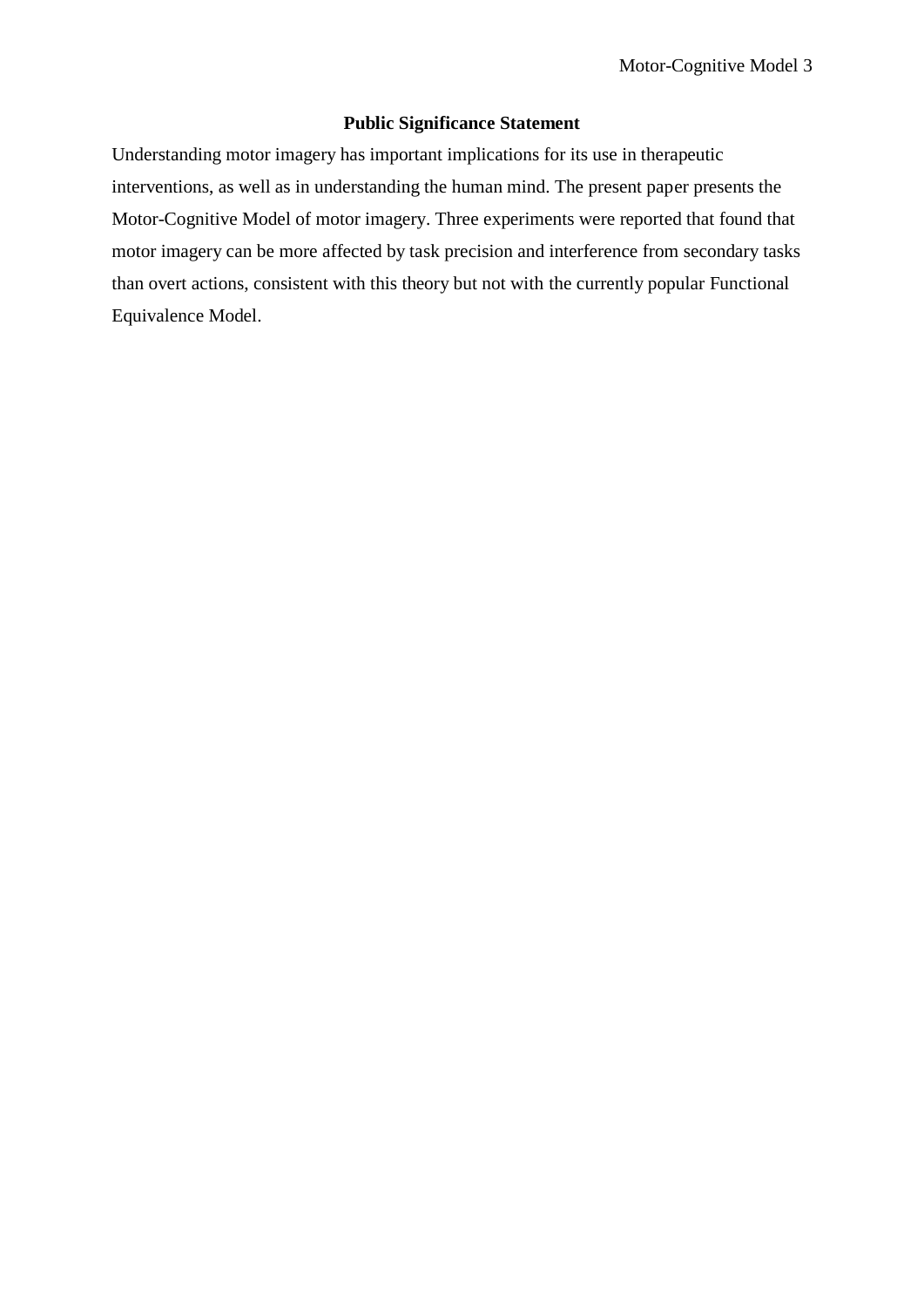# **The Motor-Cognitive Model of Motor Imagery: Evidence from Timing Errors in Simulated Reaching and Grasping**

Research on motor imagery has helped reveal the neural and functional bases of action representation, perception, and production (Aflalo et al., 2015; Macuga & Frey, 2012; Vogt, Di Rienzo, Collet, Collins, & Guillot, 2013). Motor imagery represents a valuable tool in motor skill training and rehabilitation (Blair, Hall, & Leyshon, 1993; Denis, 1985; Hummelsheim, 1999), and shows great promise as a therapy for neurological disabilities (Grabherr, Jola, Berra, Theiler, & Mast, 2015; Harris & Hebert, 2015). However, previous work on motor imagery has focussed almost entirely on empirical research with little attention directed towards theoretical development (Guillot & Collett, 2005; Guillot, Hoyek, Louis, & Collet, 2012; Moran, Guillot, Macintyre, & Collett, 2012). Yet given its clear relevance across numerous fields, it would seem advantageous to have a robust, detailed theory of motor imagery.

In a first step towards such a theory, we here present the Motor-Cognitive Model of motor imagery. We describe its behavioral and neurological bases, and contrast it with a currently prevalent view, here referred to as the Functional Equivalence Model (Decety, 1996; Jeannerod, 1994). We believe the Motor-Cognitive Model offers two main theoretical advantages over the Functional Equivalence Model: First, the Motor-Cognitive Model explains the neural and behavioral differences as well as similarities between motor imagery and overt actions, whereas the Functional Equivalence Model explains only the similarities. Second, the Motor-Cognitive Model offers straightforward, easily testable predictions regarding the circumstances under which overt and imagined actions should either match or differ. This again contrasts with the Functional Equivalence Model, a strong version of which predicts only matches across all conditions. Following an evaluation of the behavioural and neurological evidence, we report three experiments that reveal systematic discrepancies in the timing of motor imagery relative to overt actions; these are as predicted by the Motor-Cognitive Model, but not the Functional Equivalence Model. We conclude that the Motor-Cognitive Model represents a potentially useful theoretical framework for understanding motor imagery.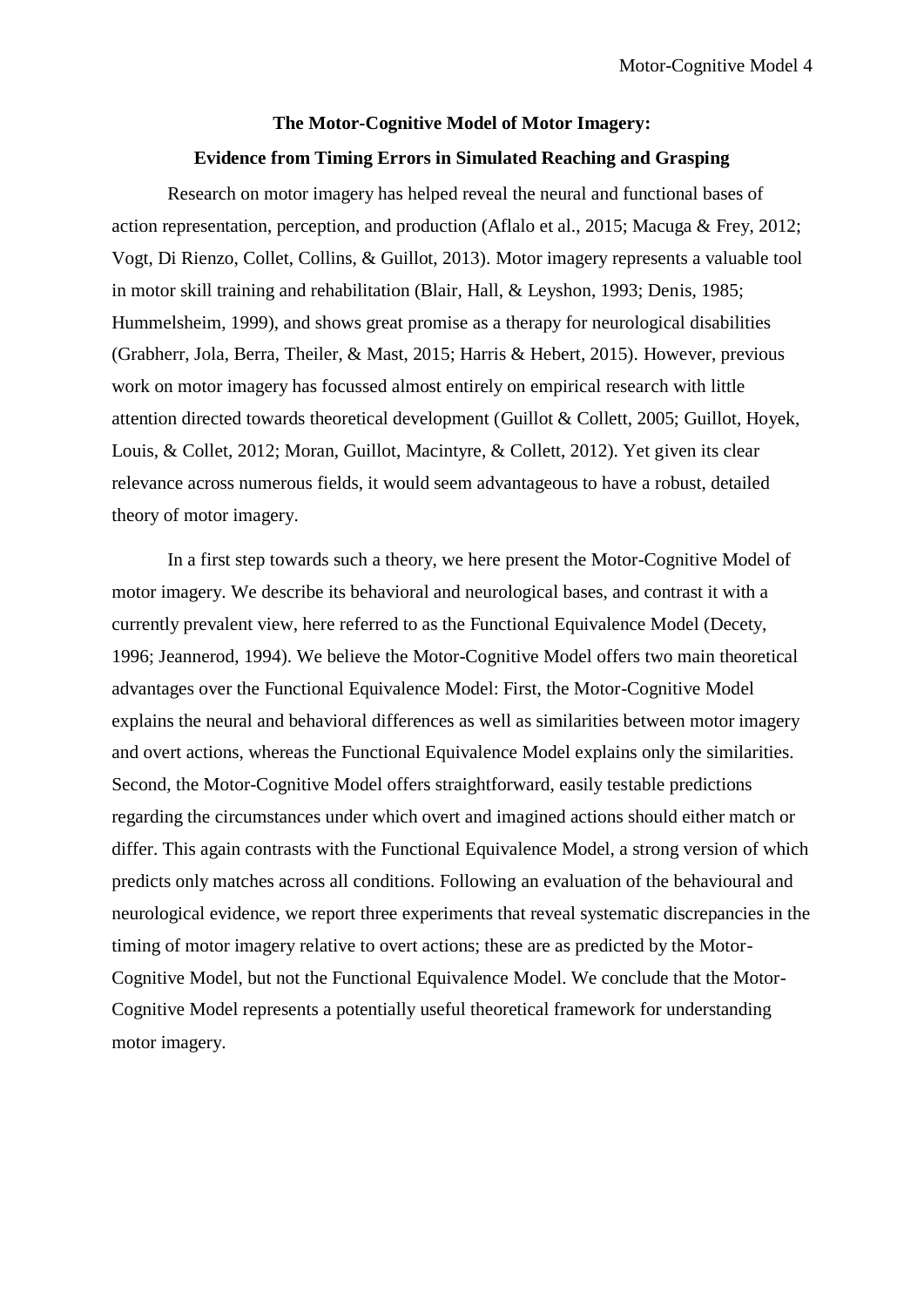## *The Motor-Cognitive Model of Motor Imagery*

Put succinctly, the Motor-Cognitive Model argues that central executive functions play an important role in motor imagery that is not evident in overt actions. To reach this conclusion, the Motor-Cognitive Model begins with the well-established distinction between action planning and control (Elliott, Helsen, & Chua, 2001; Glover, 2004; Meyer, Abrams, Kornblum, Wright, & Smith, 1988; Woodworth, 1899). Just as with overt actions, motor imagery is argued to be a two-stage process involving both pre-movement planning and realtime execution. Prior to beginning a simulated action, an initial motor image is generated based on the same stored motor representations as are used to plan overt actions, and at the planning stage motor imagery and overt actions are functionally and neurologically matched. During execution, however, the two behaviours diverge. Whereas overt actions access unconscious and automatic visual and proprioceptive feedback processes in conjunction with a forward model to monitor and fine-tune the movement in flight (Cameron, Enns, Franks, & Chua, 2009; Glover, 2004; Goodale, Pelisson, & Prablanc, 1986; Paulignan, MacKenzie, Marteniuk, & Jeannerod, 1991; Pisella et al., 2000), motor imagery is unable to utilize such processes in the absence of physical movement. In place on online control, the unfolding motor image is monitored, and to varying degrees elaborated in real time, through a conscious executive control process that must also switch attention between the motor image and the action being used to index it (e.g., a button press or verbal response). In brief, during execution overt actions use unconscious online control whereas motor imagery uses conscious executive control.

The elaboration and monitoring of motor imagery in real time relies on a central pool of executive resources, similar to their use in working memory (Nieuwenstein & Wyble, 2014; Rademaker, Bloem, De Weerd, & Sack, 2015). The amount of resources required for these functions depends heavily on the fidelity of the motor representations used to generate the initial motor image. Highly developed motor representations, such as those that are available for overpracticed and/or more ballistic actions, may support a motor image that represents the physical outcome of an action with high fidelity; these images unfold with relatively little conscious elaboration. Such high fidelity images place low demands on the central resource pool, resulting in an easy switching of attention between motor imagery and the response used to index it, and leading to simulated actions that closely match the characteristics of their overt counterparts.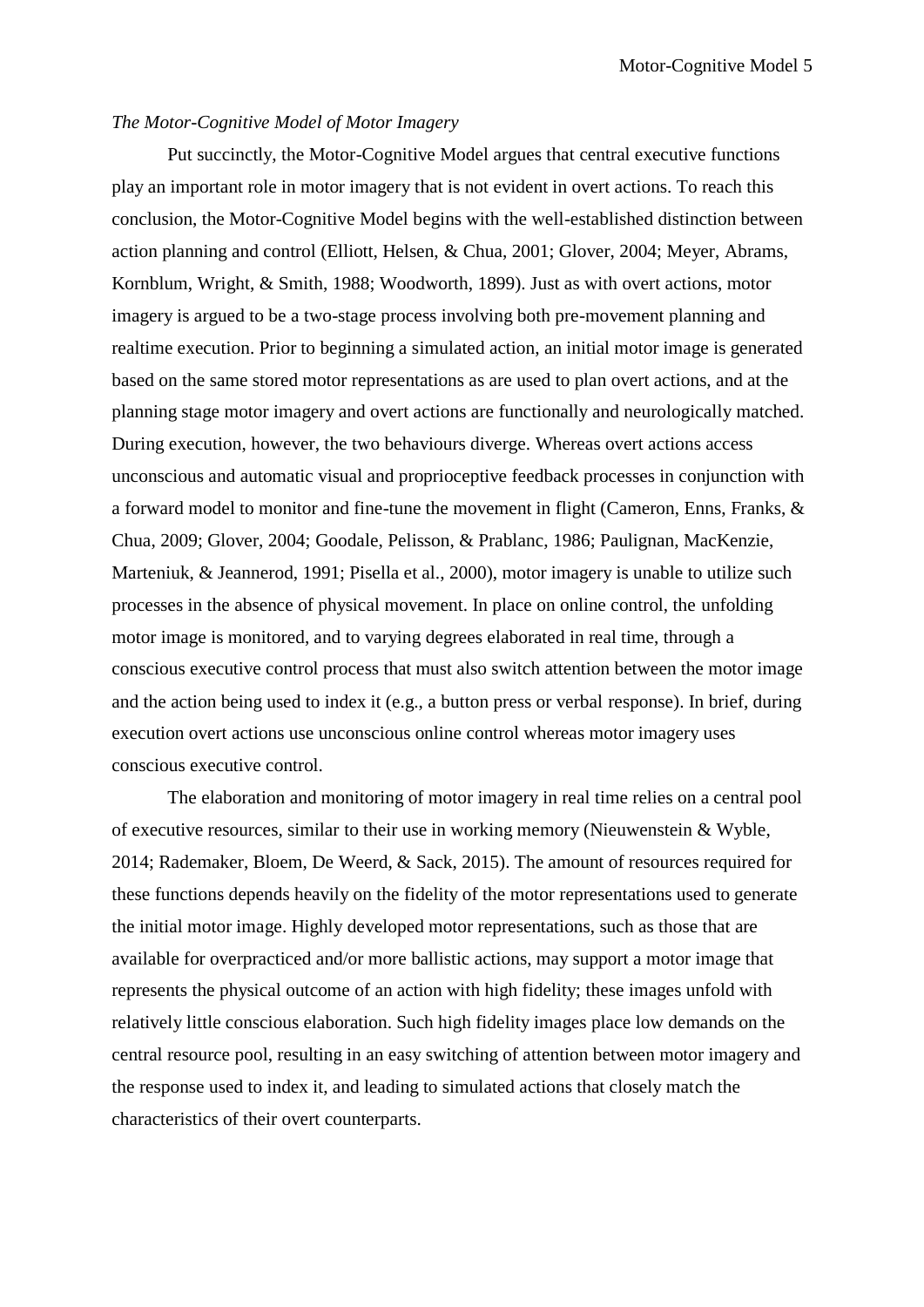In contrast, poorly developed motor representations, such as those that exist for novel actions and/or actions that rely heavily on online control, lead to the initial generation of a motor image of low fidelity. This low fidelity imagery results in a heavy reliance on conscious elaboration during execution. The need to consciously generate large parts of the motor image heavily taxes the central resource pool, which delays the switching of attention between the motor image and its indexing response. This ultimately results in motor imagery taking longer than its corresponding overt action (e.g., Gandrey, Paizis, Karanthanasis, Gueugneau, & Papaxanthis, 2013).

An example of a task associated with a highly developed motor representation would be pointing to a large, stationary target. In this case, the internal representation of the action would have a high fidelity with the overt movement, which itself would be largely ballistic. With access to a high fidelity representation, the motor image of this action would require little conscious elaboration. As a result, motor imagery should only lightly tax the executive resource pool, making it easy to switch attention between the motor image and the indexing response. Under these conditions, motor imagery should closely simulate the timing of an action. In contrast, pointing to a small, randomly moving target would be an action with a much greater reliance on online control, and as a corollary, a much less developed internal motor representation (as the action itself is much less ballistic and much more online in nature). The result would be a low fidelity image, and the elaboration of the motor image in this case would heavily tax conscious executive resources. This in turn would impair the switching of attention between the image and the response used to index it, and would ultimately lead to longer movement times for motor imagery relative to the corresponding overt action.

Similar to the behavioral component of the model, neurologically the Motor-Cognitive Model posits a match between motor imagery and overt action during planning and a bifurcation during execution. Both motor imagery and overt action activate the same frontoparietal and subcortical circuits prior to initiation, but during execution overt action relies on nearby though more dorsal regions to update an ongoing movement (Glover, 2004; Glover, Wall, & Smith, 2012). In contrast, the central pool of executive resources used to monitor the unfolding of a motor image utilize a network centred on the dorsolateral prefrontal cortex (Dux, Tombu, Harrison, Rogers, Tong, & Marois, 2009). Motor imagery may also employ early visuo-perceptual areas of the occipital lobe and ventral visual stream to help elaborate the visual elements of an image (Guillot, Collett, Nguyen, Malouin, Richards, & Doyon, 2008).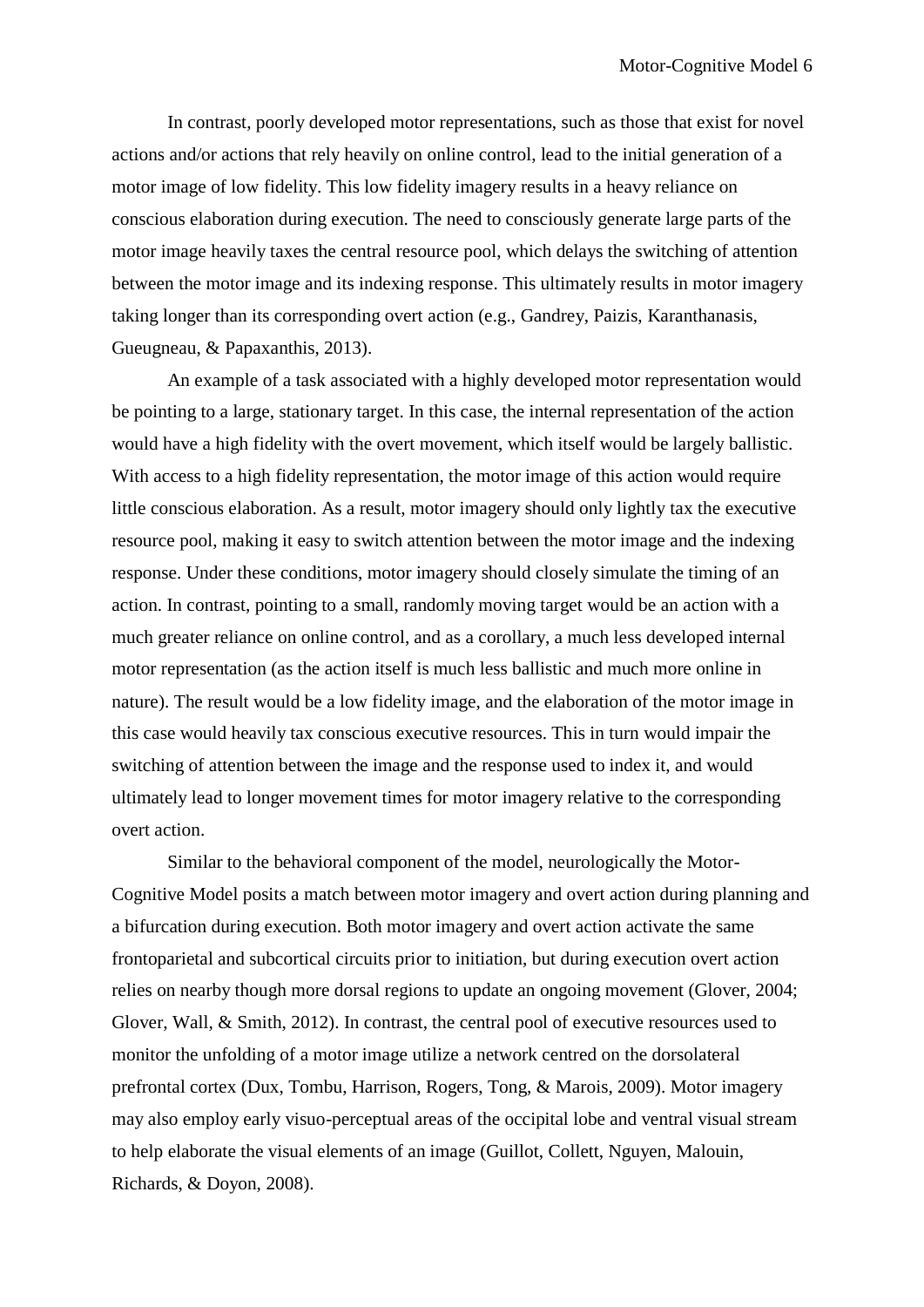To summarise, the Motor-Cognitive Model posits that during planning, motor imagery is behaviorally and neurologically matched with overt actions. During execution, motor imagery and overt action diverge, with motor imagery relying on the executive resource pool to elaborate the motor image and to switch attention between this process and the response used to index it. The resource pool has a role in motor imagery inversely proportionate to the fidelity of the motor representations used to generate the image. The less fully these representations are able to simulate the movement, the greater the emphasis placed on the use of executive resources to develop the image, and in turn, the more difficulty there is in switching attention between these processes and the execution of the indexing response. Overtaxing of the resource pool thus results in longer movement times by motor imagery relative to overt action. In contrast, high fidelity images created through the use of strong motor representations place less emphasis on the use of executive resources, which are able to then easily switch attention between the motor image and the indexing response, which in turn allows motor imagery to accurately simulate the timing of the overt action.

# *The Functional Equivalence Model of Motor Imagery*

The Functional Equivalence Model contrasts with the Motor-Cognitive Model in being much simpler in its explanation of motor imagery. Unlike the Motor-Cognitive Model, this model does not assume any differences between motor imagery and overt action during execution, but instead assumes that the ongoing motor image simply represents the unfolding of the motor representation in the absence of overt movement (Decety, 1996; Jeannerod, 1994). As such, motor imagery should utilize the same neural regions that are active during the planning of overt actions, and should closely match its behavioral outputs. With a strict reliance on motor representations for both the generation and execution of motor imagery, and with no theoretical necessity for conscious image generation or executive monitoring, the Functional Equivalence Model predicts that motor imagery should be able to accurately simulate actions across a broad range of circumstances. In contrast to the Motor-Cognitive Model then, the Functional Equivalence Model does not predict any systematic timing errors in motor imagery, nor any systematic differences in neural activation patterns between motor imagery and overt actions.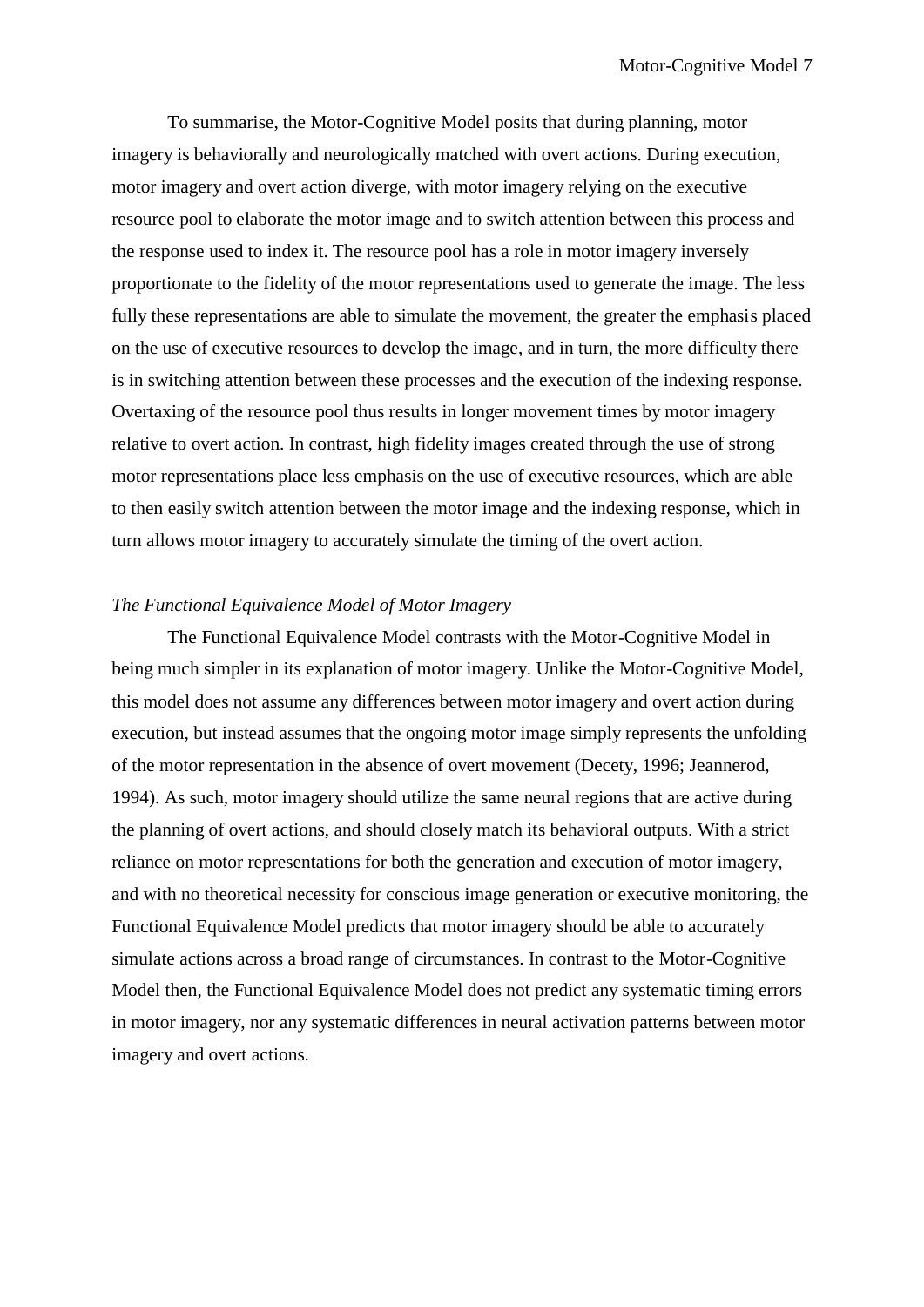# *Behavioral Evidence Favors the Motor-Cognitive Model*

Motor imagery often accurately simulates the time taken to execute actions across a variety of tasks, including pointing (Decety & Michel, 1989; Watson & Rubin, 1996), writing (Papaxanthis, Pozzo, Skoura, & Schieppati, 2002; Tumas & Sakamato, 2009), locomotion (Saimpont, Malouin, Tousignant, & Jackson, 2012) and sporting activities (MacIntyre & Moran, 1996; Oishi, Kasai, & Maeshima, 2000). Motor imagery and overt actions show similar effects of various cognitive variables such as word labels and visual illusions (Glover, Dixon, Castiello, & Rushworth, 2005; Glover & Dixon, 2013), and both generally adhere to Fitts' Law (Cerritelli, Maruff, Wilson, & Currie, 2000; Decety & Jeannerod, 1995; Macuga & Frey, 2014; Macuga, Papailiou, & Frey, 2012; Maruff, Wilson, DeFazio, Cerritelli, Hedt, & Currie, 1999; Sirigu, Cohen, Duhamel, Pillon, Dubois, Agid, & Pierrot-Deselligny, 1995; but see Young, Pratt, & Chau, 2008). All of this evidence is consistent with both the Motor-Cognitive Model and the Functional Equivalence Model.

However, timing errors also occur in motor imagery that can only be explained by the Motor-Cognitive Model. For example, motor imagery often takes longer than the corresponding overt action when simulating novel and/or less ballistic movements (Calmels & Fournier, 2001; Cerritelli, Maruff, Wilson, & Currie, 2000; Decety, Jeannerod, & Prablanc, 1989; Slifkin, 2008). Moreover, practice with the overt action systematically decreases these effects in motor imagery (Chandrasekharan, Binsted, Ayres, Higgins, & Welsh, 2012; Yoxon, Tremblay, & Welsh, 2015). Less commonly, motor imagery may have shorter movement times than the simulated action. This can occur in conditions which contrast with those resulting in longer imagery times, such as overlearned or highly practiced movements (Calmels & Fournier, 2001; Grealy & Shearer, 2008; Hanyu & Itsukushima, 2000). An elegant study by Calmels, Holmes, Lopez, & Naman (2006) revealed the effects of both overpracticed and relatively novel elements of action on the timing of motor imagery. Elite gymnasts were asked to imagine a complex vaulting manoeuvre, and to indicate verbally when they had completed a) the run-up to the apparatus, and b) the vault itself. Participants' imagery times were shorter than the time needed to complete the overlearned aspect of the movement (the run-up), but longer than the time required to complete the relatively novel aspect (the vault).

Although the Functional Equivalence Model does not predict or explain any such discrepancies between the timing of motor imagery and overt actions, the Motor-Cognitive Model does. On the one hand, motor representations for novel actions such as the vault are poorly developed, and their overt execution would rely heavily on online control processes.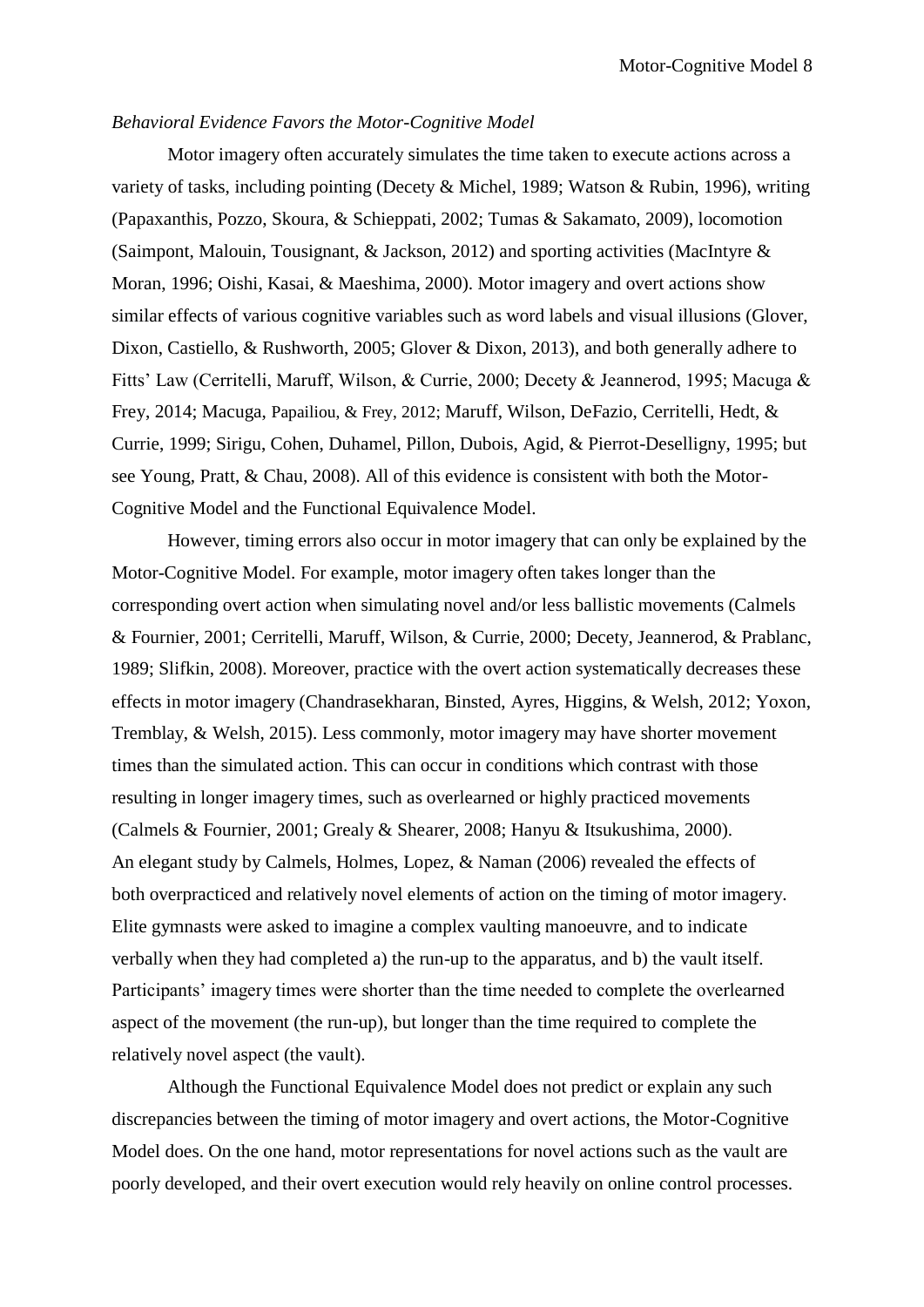For motor imagery, the elaboration of the image as a result requires much greater conscious involvement, taxing the central resource pool, and delaying the response used to index motor imagery. The motor representations for overpracticed actions such as the run-up to the apparatus have a high fidelity with the overt action. As such, the initial motor image is vivid, requires little or no conscious development online, and can be simulated at the same or even a greater speed than the corresponding action.

To recap, the review of behavioral evidence is consistent with the Motor-Cognitive Model, which holds that imagining novel or otherwise difficult actions that require a greater reliance on online control will lead to longer imagery times than are required to perform the corresponding action (Calmels & Fournier, 2001; Cerritelli, Maruff, Wilson, & Currie, 2000; Decety, Jeannerod, & Prablanc, 1989; Rieger, 2012; Slifkin, 2008). At least some of the underestimations that occur when the action being simulated is overpracticed (Calmels  $\&$ Fournier, 2001; Calmels et al., 2006) are also in line with the Motor-Cognitive Model. These mismatches are difficult to reconcile with the Functional Equivalence Model, however, which holds that by utilizing the same internal processes as overt actions, motor imagery should closely match their timing.

# *Neurological Evidence Favors the Motor-Cognitive Model*

Both motor imagery and overt action planning tend to activate a broad network of frontal, parietal, and subcortical regions (Hetu et al., 2013; Jeannerod, 2001; Miller et al., 2010), an overlap previously taken as support for the Functional Equivalence Model (Decety, 1996; Jeannerod, 1994). However, several neurological dissociations also exist between motor imagery and overt action: First, the strength of the activation in a particular area often differs between motor imagery and overt action. For example, whereas both behaviors tend to be associated with increased activity in the SMA and M1, activity in the SMA is greater during motor imagery than overt action, whereas activity in M1 is greater during overt action and lesser or absent during motor imagery (see Hetu et al., 2013, for a review), a fact often attributed to the need to inhibit overt actions in motor imagery. Second, increases in activation during motor imagery can occur in regions outside of the classic motor areas (Dietrich, 2012; Filimon, Nelson, Hagler, & Sereno, 2007; Gerardin, Sirigu, Lehericy et al. (2000; Macuga & Frey 2012; Nair, Purcott, Fuchs, Steinberg, & Kelso, 2003), consistent with the Motor-Cognitive Model but not the Functional Equivalence Model. Areas specific to motor imagery include ventral stream visual areas of the occipital and temporal lobes (Guillot, et al., 2009; Jiang, et al., 2015), and areas of the frontal lobes associated with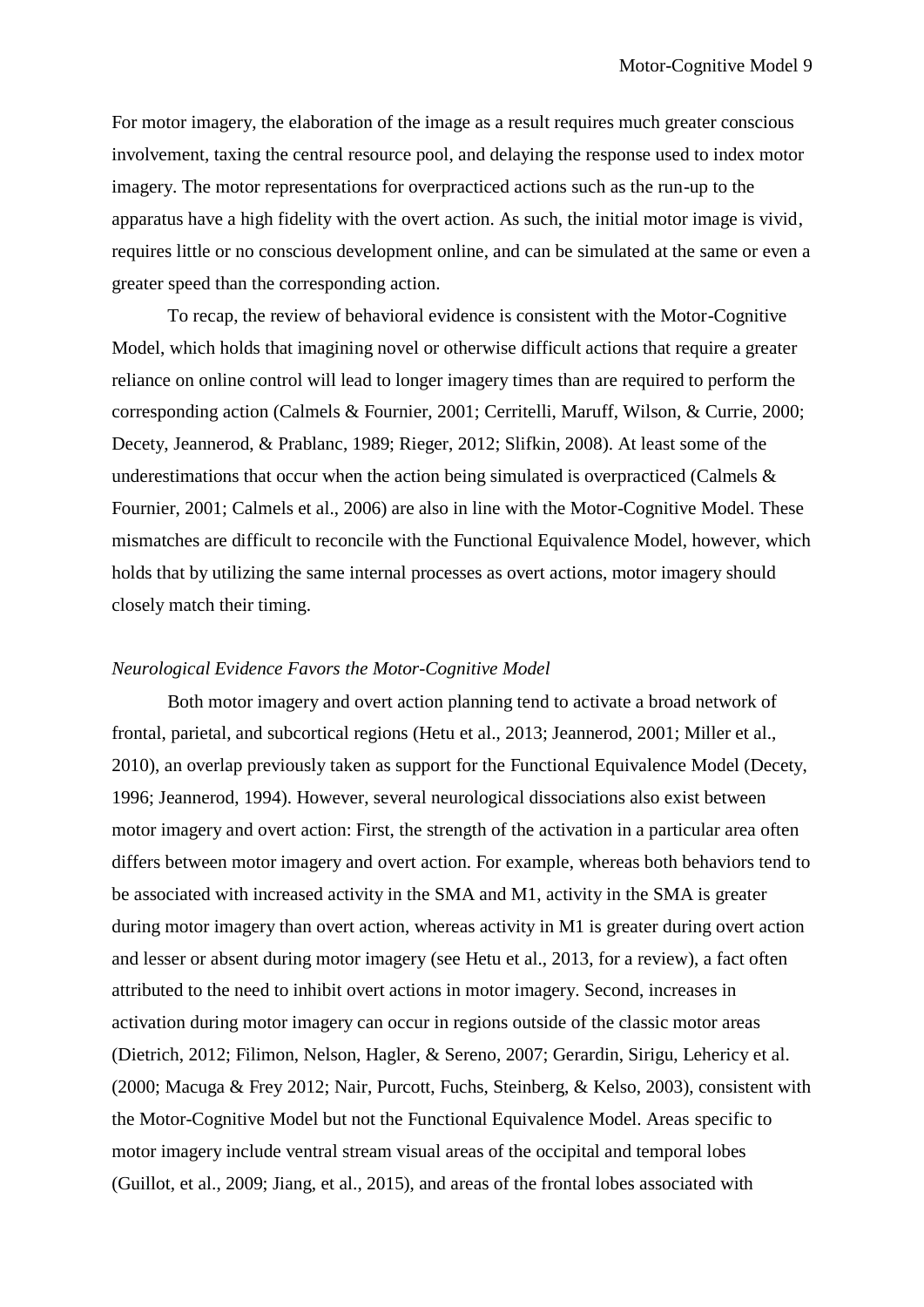executive processes including the inferior frontal gyrus and dorsolateral prefrontal cortex (Guillot, Collet, Nguyen, Malouin, Richards, & Doyon, 2009). Consistent with the role of executive processes in elaborating low fidelity motor images, activation of the inferior frontal gyrus during motor imagery is significantly greater in persons who are poor at imagining movements than in those who are skilled (Guillot et al., 2009), and is also greater in persons imagining novel movements (Olsson & Nyberg, 2011).

Brain injury or disease also can lead to dissociations between motor imagery and overt action that can only be explained as resulting from differences in their neural organisation (see McInnes, Friesen, & Boe, 2015, for a review). For example, Sirigu et al. (1995) reported that parietal patients showed mismatches in the timing of motor imagery and overt actions (cf. Danckert, Ferber, Doherty, Steinmetz, Nicolle, & Goodale, 2002). A similar result was found after cerebellar damage (Grealy & Lee, 2011), and a number of other neurological disorders, including Parkinson's Disease (Cohen, Chao, Nutt, & Horak, 2011), multiple sclerosis (Tacchino et al., 2013), and clinical depression (Bennabi et al., 2014), have been shown to coincide with discrepancies between motor imagery and overt action. In sum, the neurological evidence also favors the Motor-Cognitive Model over the Functional Equivalence Model. Only the former predicts the differences in neural activation patterns and the existence of neuropsychological dissociations between motor imagery and overt actions. For example, the Motor-Cognitive Model predicts the activation of inferior frontal and prefrontal executive areas during motor imagery as supporting the process of image generation and monitoring. In contrast, the Functional Equivalence Model would predict a much nearer coincidence of neural processes involved in motor imagery and overt action, as well as closely matching effects of neurological deficits (Jeannerod, 1994).

# *Overview of the Present Study*

We here report a set of experiments designed to test the contrasting predictions of the Motor Cognitive and Functional Equivalence Models. In Experiments 1a and 1b, we conducted the first empirical test of the effects of varying the precision requirements of a reaching and grasping task on motor imagery. Participants had to either execute or imagine executing two tasks that varied in terms of the amount of precision required, and hence their reliance on online control. We predicted, in line with the Motor-Cognitive Model, that imagined movement times would lengthen more than overt movement times when there was an increased the emphasis on online control. The alternate prediction provided by the Functional Equivalence Model was that imagined and overt movement times would be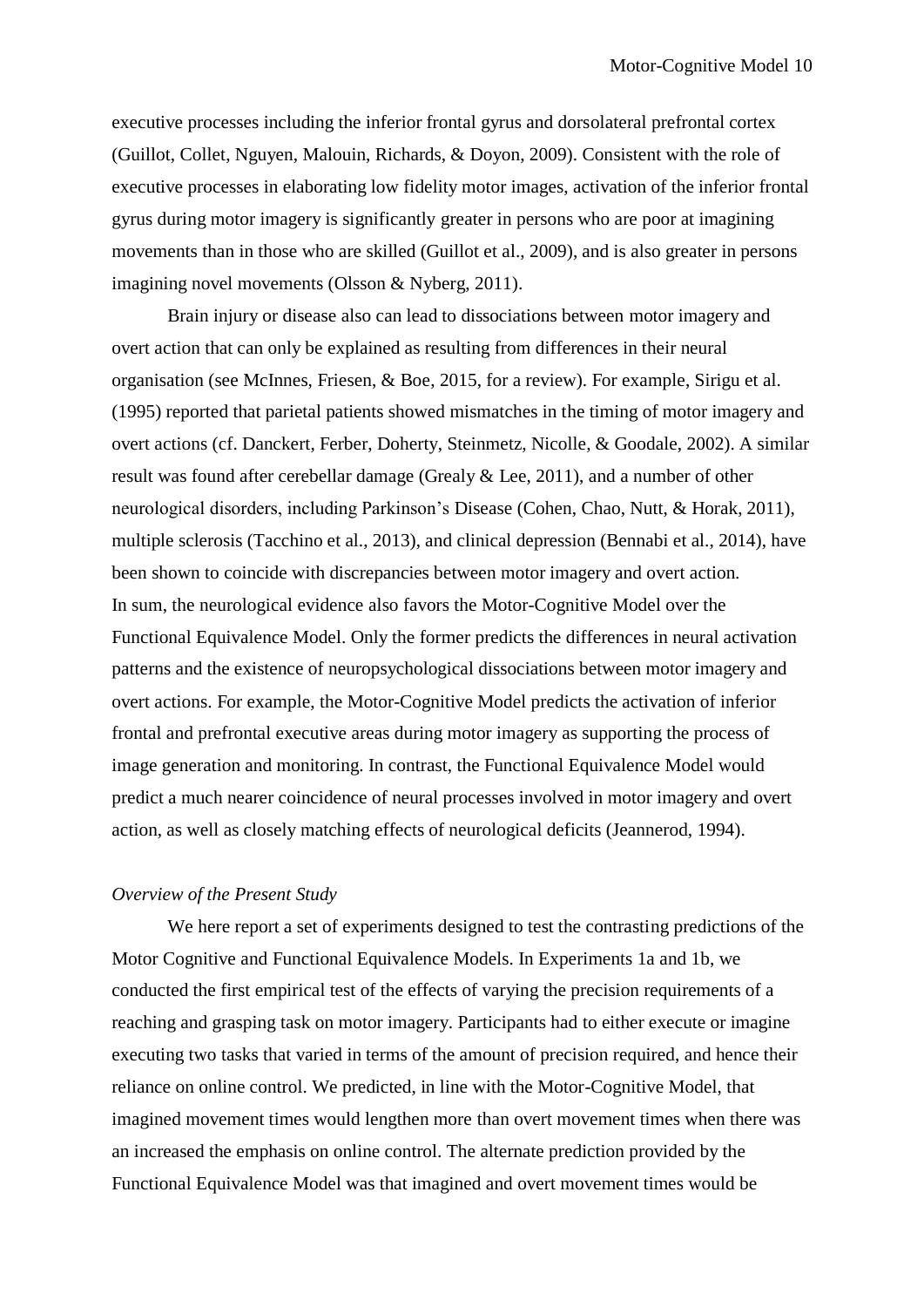similar in both the high and low precision variants of each task. To anticipate, increasing precision had a greater effect on imagined than on overt movement times in Experiments 1a and 1b, supporting the Motor-Cognitive Model but not the Functional Equivalence Model.

Experiment 2 used another novel approach to the study of motor imagery. Here, participants were required to execute or imagine executing the same high/low precision task as in Experiment 1b, but in some conditions had to simultaneously perform a backwards counting task known to utilize executive resources. According to the Motor-Cognitive Model, such an interference task should significantly impair the ability of participants to generate and monitor motor imagery and to switch attention to the indexing response; the consequence should be a large increase in imagined movement times in the counting condition relative to the no-counting condition. Simultaneously, little or no such effects on movement times should occur for overt actions, as the execution of these rely on unconscious visual and proprioceptive feedback processing rather than on executive monitoring. In contrast, the Functional Equivalence Model would posit that the interference task should have identical effects on both motor imagery and overt action. Our results showed that the interference task had a very large effect on the timing of motor imagery coupled with a relatively small effect on the timing of overt action, again consistent with the Motor-Cognitive Model but not the Functional Equivalence Model.

Finally, Experiment 3 was designed to control for a possible confound in the previous experiments, specifically the requirement of participants in the motor imagery condition to index the timing of their imagery with button presses, and the presence of a computer keyboard in the action space. Closely matching the overt action condition to the motor imagery condition in Experiment 3 led to the same pattern of results as in the previous experiments; motor imagery was again more affected by precision and the secondary counting task than was overt action. This result confirmed that the previous results were not simply an artefact of the tasks used to measure motor imagery and overt actions.

## **Experiment 1a**

Experiment 1a examined the effects of task precision and the reliance on online control on motor imagery. In Experiment 1a, one group of participants reached to and grasped an egg and lifted it from a holder, whereas another group imagined executing the same movement. The surface of the egg could be either coated in butter (high precision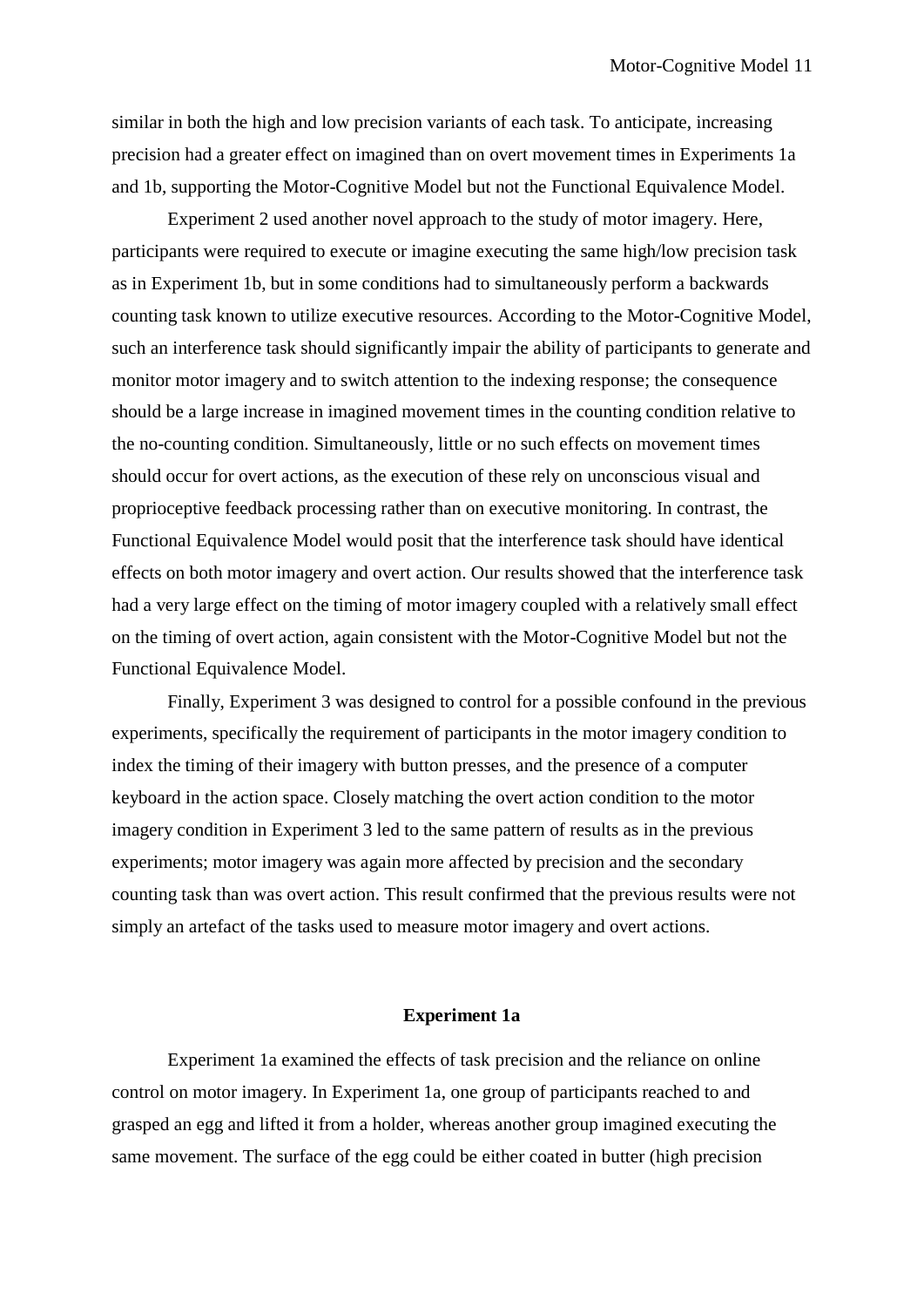condition), or uncoated (low precision condition). Previous work has shown that the time taken to reach to and grasp an object with a low-friction surface is longer than that for an otherwise identical object with a high-friction surface (Fikes et al., 1994), most likely due to an increased reliance on online control to ensure a stable grasp (Glover, 2004). In line with this, we expected kinematic analysis to show a greater reliance on online control in the high precision than low precision condition for the overt movement, as evidenced by longer deceleration times and a greater number of online adjustments (Elliott et al., 2001).

According to the Motor Cognitive Model, the greater emphasis on online control in the high precision condition should result in a lower fidelity motor representation, and hence an increased reliance on conscious image generation and monitoring during motor imagery. This should in turn lead to a delay in switching attention between the motor image and the indexing response, resulting in longer imagery movement times than overt action movement times in the high precision condition only. This should be evident in an interaction between group (overt action vs. motor imagery) and precision (high vs. low) such that the effect of increasing precision should be greater on imagery than on overt action. In contrast, the Functional Equivalence Model would predict that motor imagery, relying entirely on the same motor representations as are used by overt action, should not show a systematic timing effect in either the high or low precision variants of the task, and as such, no such interaction between task type and precision should occur.

#### **Method**

# *Participants*

Thirty participants sampled from the campus of Royal Holloway University of London took part in both Experiments 1a and 1b in return for a small monetary reward. Participants were randomly assigned to the overt action group or the motor imagery group, and all participants completed both Experiments 1a and 1b in a single session lasting approximately 30 minutes. The use of separate groups in the motor imagery and overt action conditions ensured that participants could not use tacit knowledge of their performance in the latter task to guide performance in the former (Pylyshyn, 2002). There were six males and nine females in the overt action group (mean age 25 years) and five males and ten females in the motor imagery group (mean age 24 years). All participants had normal or corrected vision, were right-handed by self-report, and had no motor or neurological impairments. All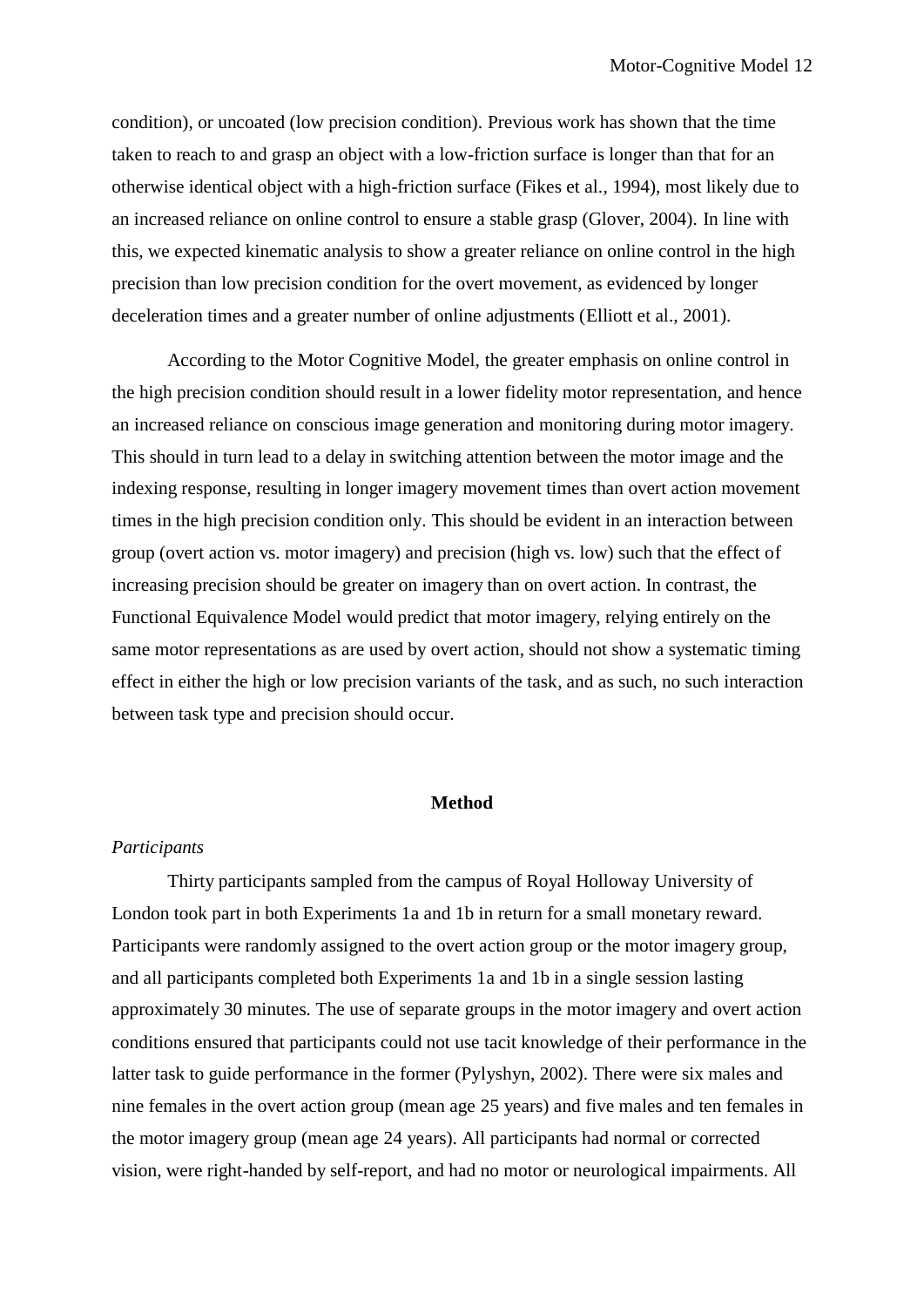gave informed consent prior to testing, and all were naïve as to the exact purpose of the study. The experimental protocol was approved by the Psychology Departmental Ethics Committee at Royal Holloway University of London.

# *Stimuli and Apparatus*

Figure 1 shows the set-up for Experiment 1a. Participants were seated at the long side of a (120 x 80cm) rectangular table. A starting mark was positioned 8 cm from the table edge, aligned with the participants' sagittal plane. Stimuli consisted of an egg situated in an upright position in a white plastic convex egg cup holder anchored to the table with an adhesive, such that the centre of the egg was 24 cm directly in front of, and approximately 5 cm higher than the starting location. Two equally-sized eggs were used in the experiment (approximately 5 cm in width at their widest point and 9 cm in height). The more oblong portion of the egg was placed inside the holder. The egg cup holder contained the bottom 1.4 cm of the egg. In the high-precision condition the surface of the egg was coated in butter, whereas in the lowprecision condition the egg had no coating.

For the overt action group, a Polhemus Fastrak system was used to record movements. This involved attaching a sensor (7 mm in diameter) to the nail of the thumb of the right hand using surgical tape. The sensor cable was taped to the participant's right forearm to provide further support and stability. For the motor imagery group, the Polhemus sensors were replaced with a keyboard set on the table to the left of the starting position, with its right edge approximately 10 cm from the starting location. Participants held their left index finger on the 'j' key of the keyboard throughout each trial. The 'j' key was approximately 25cm left of, 8cm in front of, and 2cm in height above the starting position of the right hand.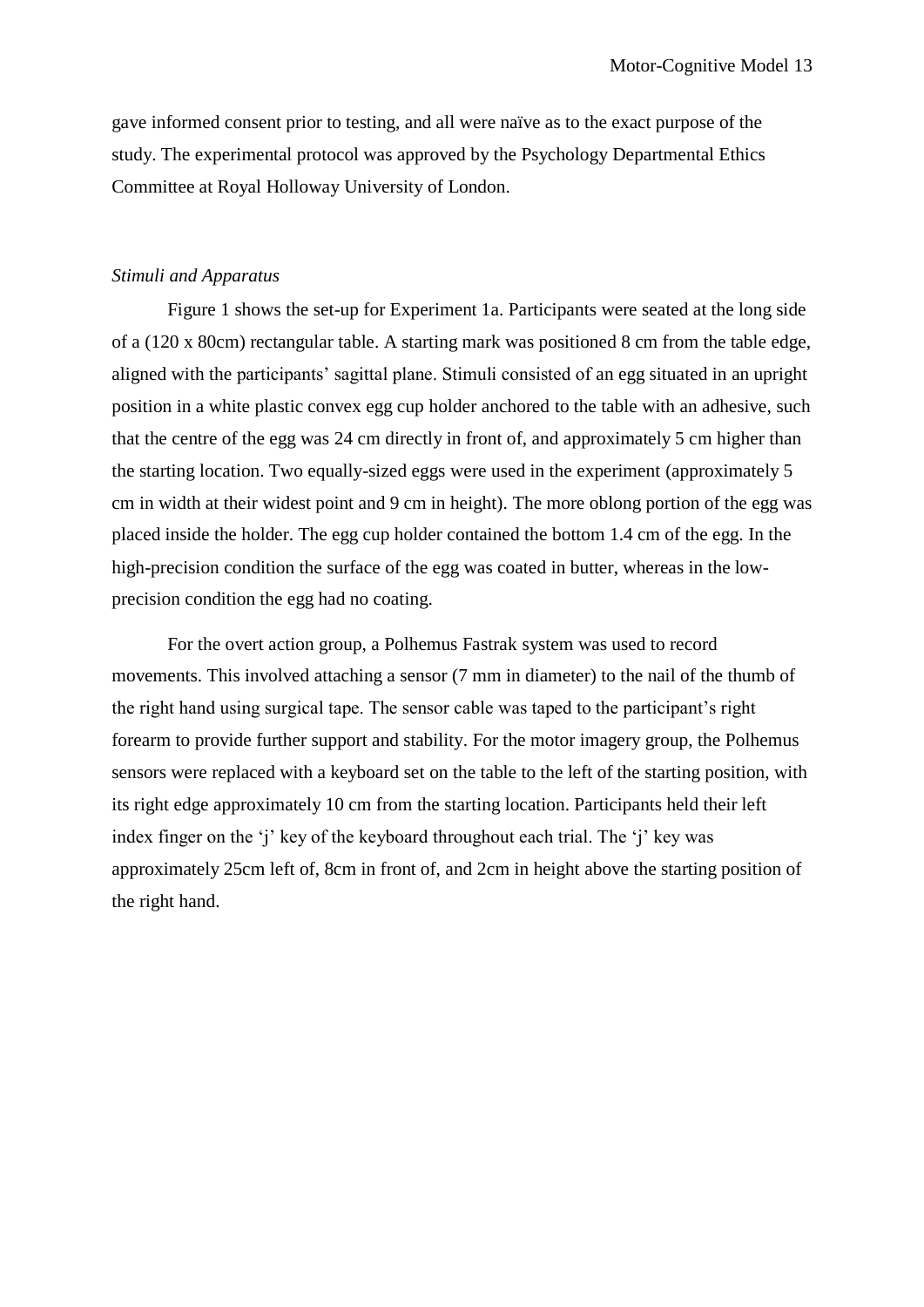

Figure 1. Top-down view of the layout for Experiments 1, 2, and 3. Top left: motor imagery condition, Experiment 1a. Bottom left: overt action condition, Experiment 1a.Top right: motor imagery condition, Experiment 1b, 2, and 3, and overt action condition: Experiment 3. Bottom right: overt action condition, Experiments 1b and 2. 'S': starting position for right hand. 'I': key used for indexing response with the left hand.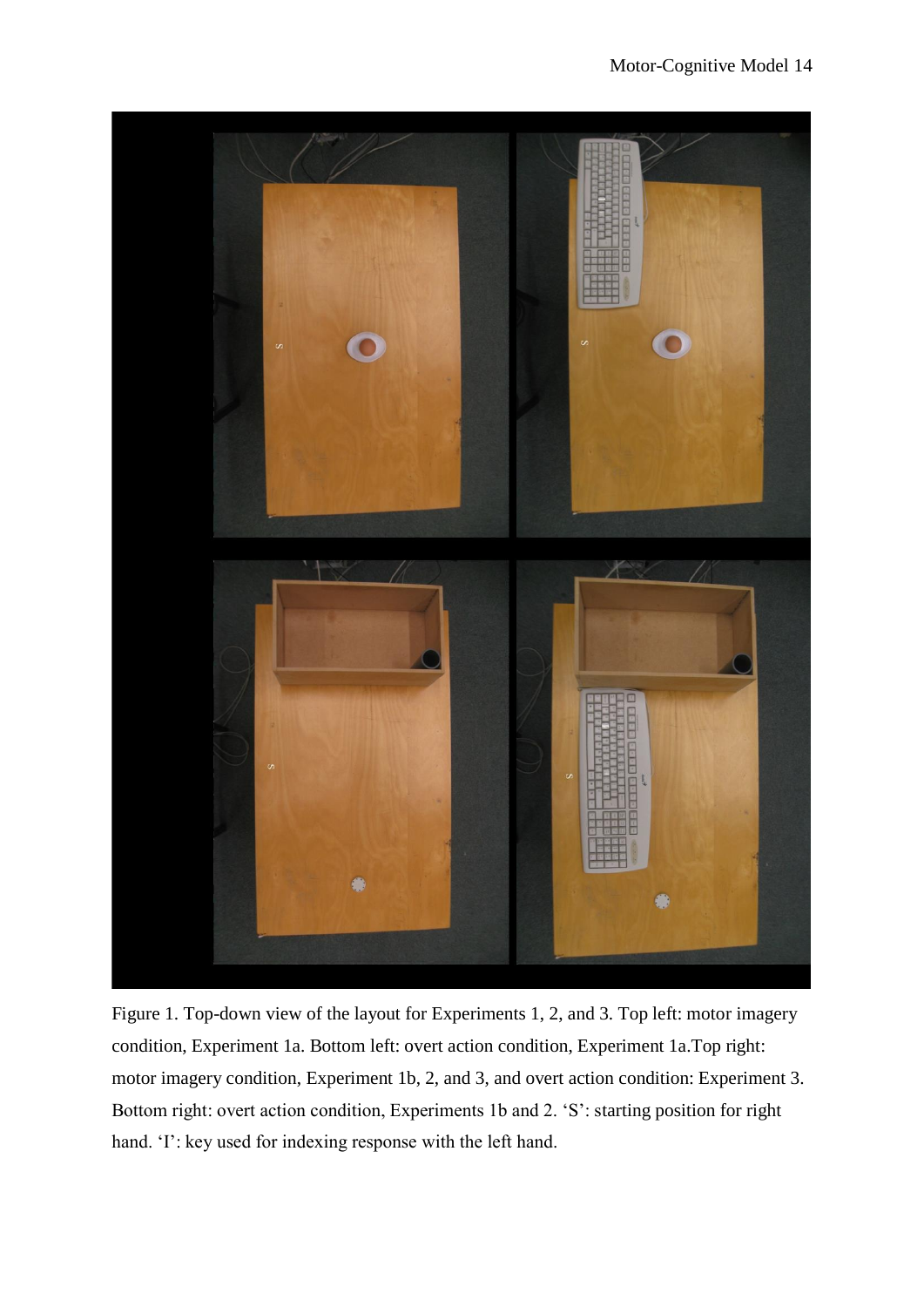## *Procedure*

All participants began each trial sitting at the table with the thumb and finger of their right hand in contact with the starting position. The sounding of a tone activated through the PC by the experimenter indicated the beginning of each trial. At the tone, the overt action group was required to reach out and grasp the egg and lift it completely out of its holder using only the thumb and index finger of the right hand, before placing it back down in the holder again. Participants were instructed to move as quickly as possible without dropping the egg. They kept their left hand in their lap in a comfortable position throughout each trial. The Polhemus recorded the instantaneous x, y, and z position of the sensors at 120 Hz and data were recorded to PC for analysis offline. Errors were recorded when participants either moved early or failed to lift the egg successfully; these trials were repeated.

For the motor imagery group, the sounding of the tone indicated that they were to imagine reaching out to grasp the egg and lift it out of its cup, again as quickly as possible but without dropping it, and to indicate the initiation of the movement, contact with the egg, and lifting of the egg through three consecutive presses of the 'j' key on the keyboard. The three presses were used to avoid confusion over when the critical reaching to grasp movement directed at the egg was completed. The timing between the first and second presses (i.e., the imagined movement time of reaching to and grasping the egg) were recorded onto PC for analysis offline. Participants were instructed to keep their right hand immobile in the starting position throughout each trial. Errors were recorded when participants pressed a key too early or inadvertently moved their right hand; these trials were repeated.

There were eight repetitions of each precision condition, presented in a blocked, ABBA design. For eight of the participants, the first four trials were high-precision, the next eight low-precision, and the final four high-precision, with the opposite pattern used for the other seven participants. Following a block of high-precision trials, participants in the overt action group were given a napkin to wipe their hands. The experimenter also wiped his hands before touching the uncoated egg. Following the full session (both experiments), participants were asked which condition (coated vs. uncoated egg) they found more difficult.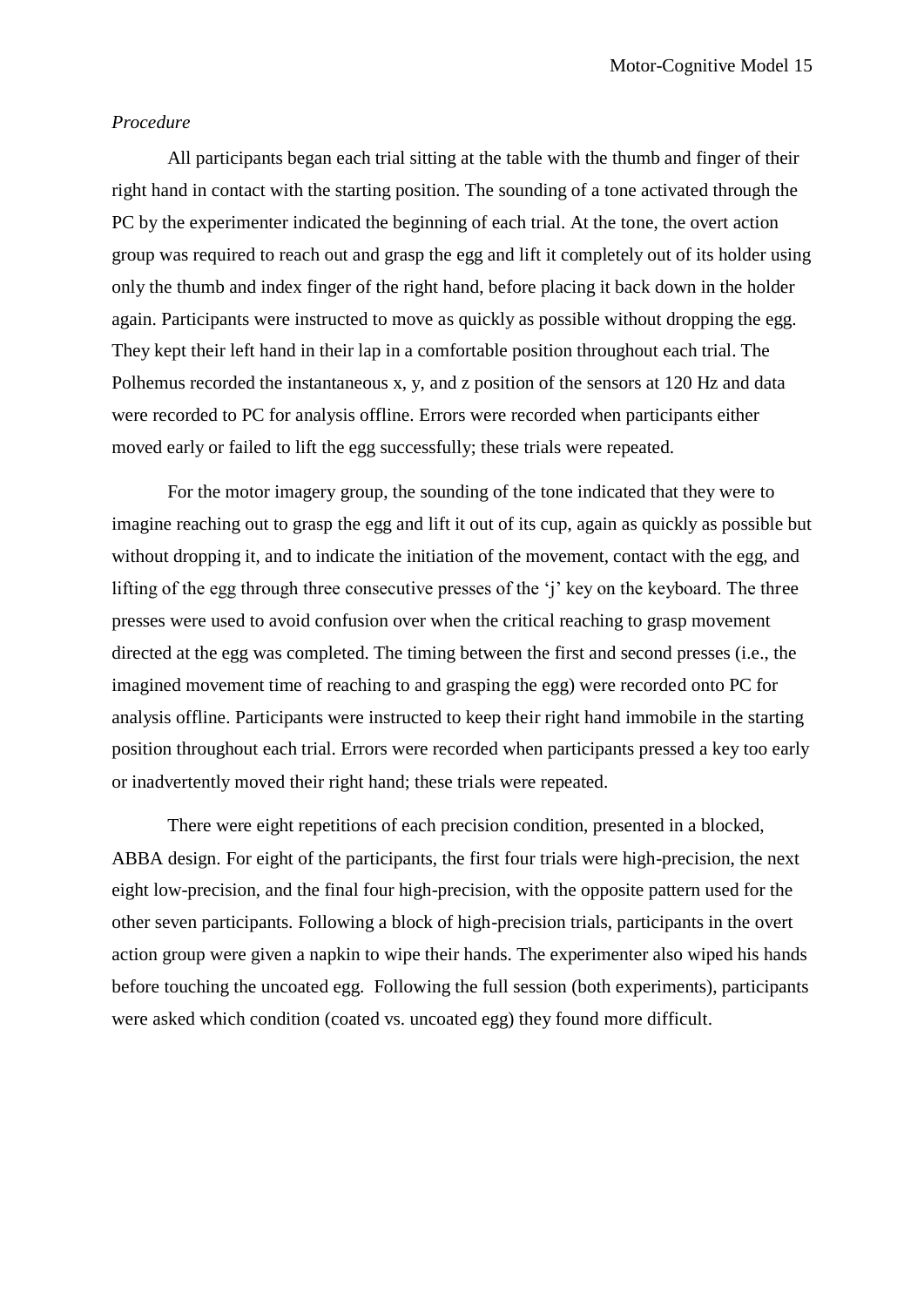# *Design and Analysis*

Kinematic data in the overt action group were analysed using a custom program designed to measure movement time. Data were first passed through a Gaussian filter at 70 Hz to smooth any recording artefacts. The instantaneous velocity of the thumb was then computed for each 8.25 msec interval. The time between movement onset and offset was recorded as movement time. Movement onset was defined as the first of five consecutive intervals during which velocity exceeded 0.05 cm/s. Movement offset was determined as the local velocity minima between the velocity peak of the reaching to grasp movement and the velocity peak of the subsequent lifting movement. Peak velocity between movement onset and offset was determined from the thumb velocity, and from this we split each movement into the times spent in acceleration (prior to peak velocity) and deceleration (post peak velocity). Finally, we measured the number of online adjustments as the number of reaccelerations in the velocity profile in the deceleration phase.

Two sets of statistical analyses were conducted. First, a mixed ANOVA was used to measure the effects of precision (high vs. low) and group (overt action vs. motor imagery) on imagined and overt movement times. In this analysis, precision was a repeated measure, task type was a between-subjects measure, and participants were treated as a random variable. Second, for the overt action group only, t tests were used to compare time spent in the acceleration phase, time spent in the deceleration phase, and the number of online adjustments, in the high and low precision conditions respectively.

# **Results**

Figure 2 shows the effects of group (overt action vs. motor imagery) and precision condition on imagined and overt movement times. Although there was no main effect of group,  $F[1, 14] = 1.18$ ,  $p > 0.05$ , there was a main effect of precision, with overall longer times associated with the high precision condition, F [1, 14] = 22.38,  $p < 0.001$ ,  $\eta^2 = .37$ . Critically, and in line with the Motor-Cognitive Model but not the Functional Equivalence Model, there was an interaction between the precision and group conditions, with the difference in movement times for the precision conditions being greater in the imagery group than in the overt action group, F [1, 14] = 4.60,  $p < 0.05$ ,  $\eta^2 = .17$ . Specifically, there was a longer mean imagery movement time than overt action movement time in the high precision condition only.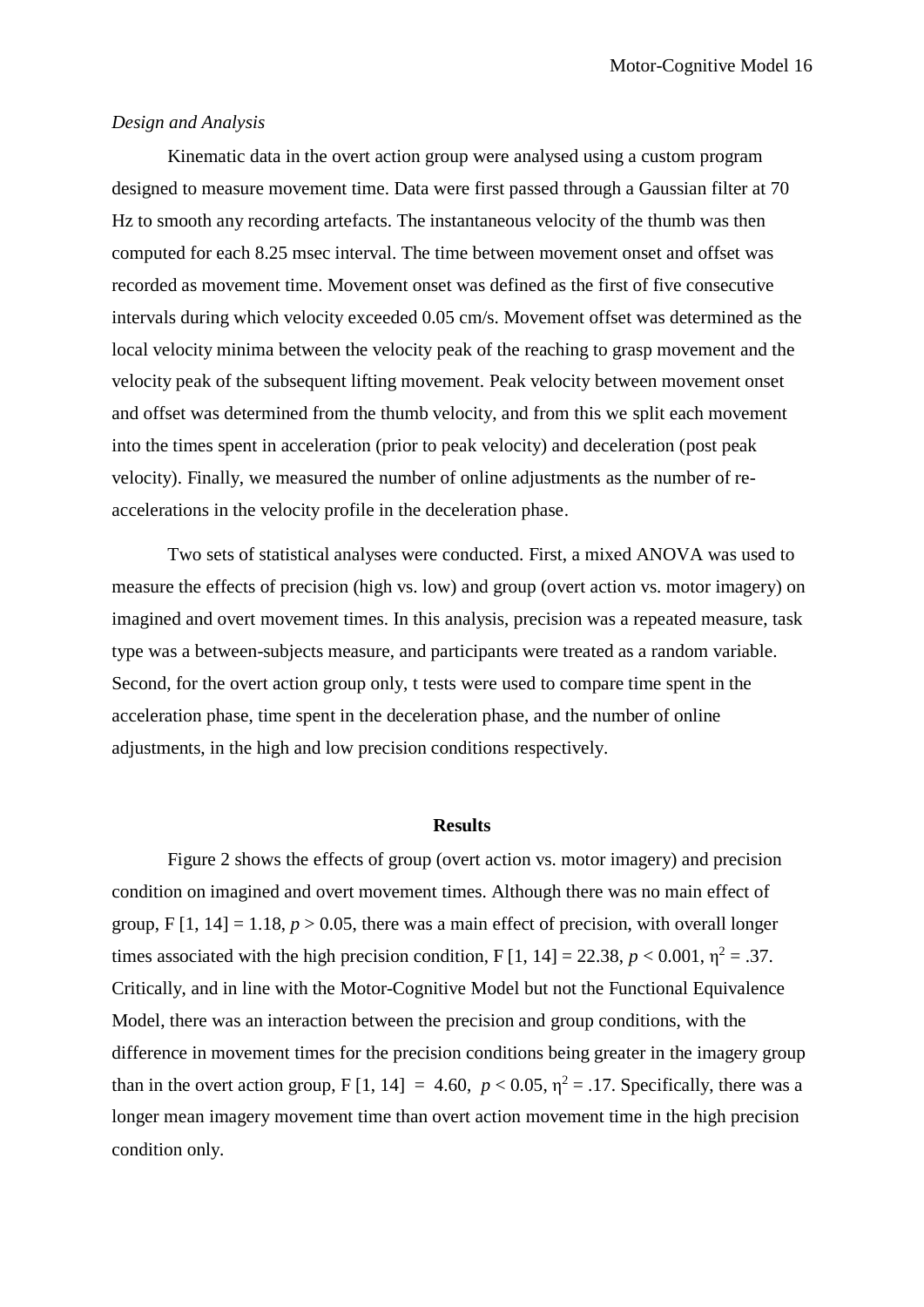

**Figure 2.** Effects of precision on imagined and overt movement times in Experiment 1a. Error bars represent standard errors of the mean.

Kinematic data from the overt action group are summarized in Table 1. Whereas time spent in the acceleration phase was unaffected by precision, t  $(14) = 1.70$ ,  $p > 0.05$ , both time spent in the deceleration phase, t  $(14) = 2.25$ ,  $p < 0.05$ , and the number of online adjustments, t (14) = 3.74,  $p < 0.01$ , were greater in the high precision than in the low precision condition. Taken in sum, these results show that our manipulation worked: the high precision condition placed a greater emphasis on online control than the low precision condition. Participants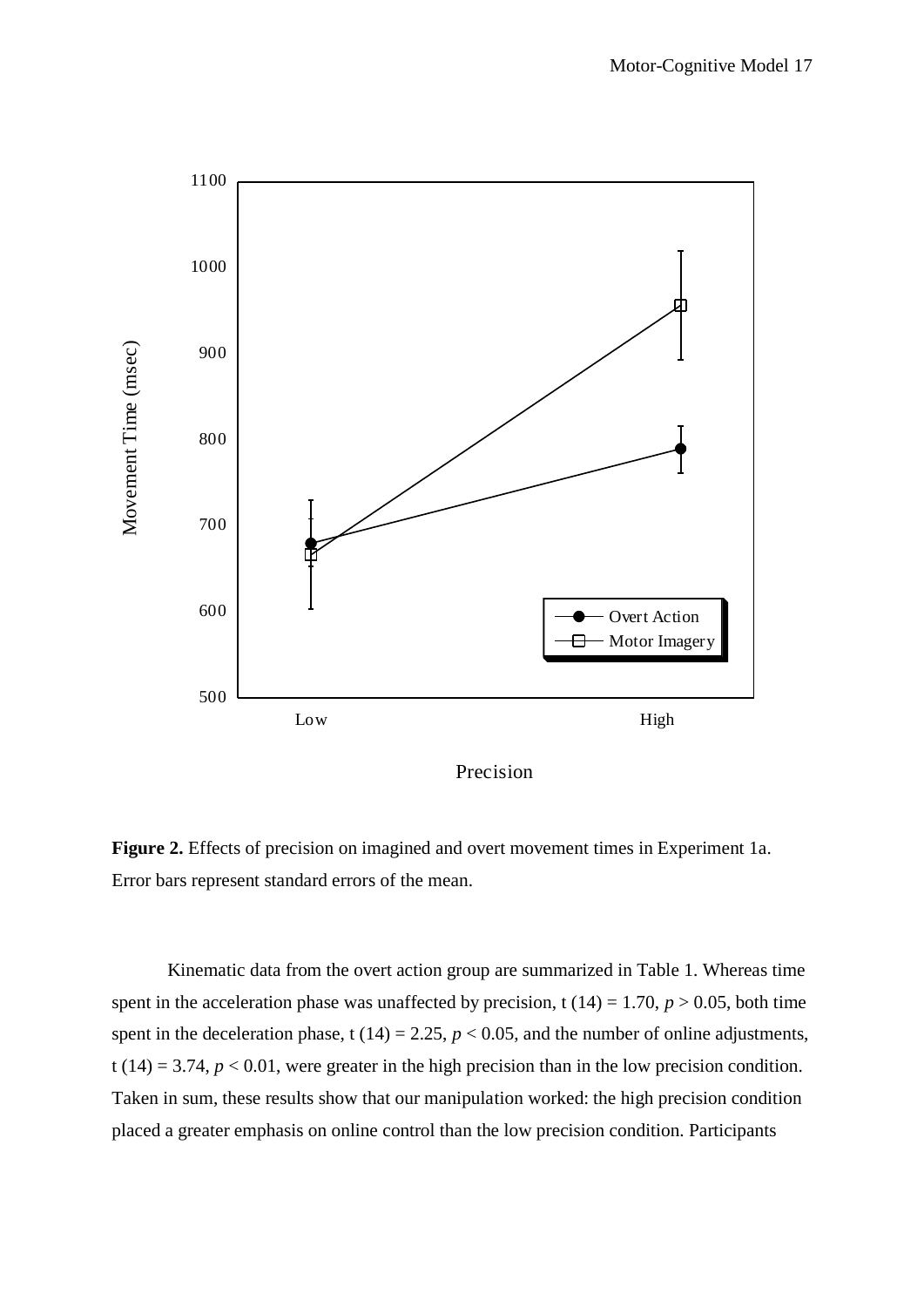spent more time in the deceleration phase, and made more online adjustments, in the high precision condition relative to the low precision condition.

# **Table 1**

Comparison of mean kinematic parameters in the high precision versus low precision conditions of Experiment 1a in the overt action group (standard errors in parentheses).

| Kinematic Variable        | <b>High Precision</b><br>(slippery egg) | Low Precision<br>(control egg) |  |
|---------------------------|-----------------------------------------|--------------------------------|--|
| Acceleration Time (msec)  | 206.18(8.03)                            | 194.37 (8.18)                  |  |
| Deceleration Time (msec)  | 583.36 (38.18)                          | 486.18 (33.96)                 |  |
| <b>Online Adjustments</b> | 3.56(0.25)                              | 2.33(0.23)                     |  |
|                           |                                         |                                |  |

# **Experiment 1b**

In a previous study, Marteniuk et al. (1987) reported that the precision requirement of the second movement in a sequence affected the kinematics and movement times of the initial reach and grasp of the target (cf. Gentilucci et al., 1997). The movement made to grasp the object took longer, and had a longer deceleration phase, when the subsequent movement involved placing the object into a small cylinder than when it involved tossing it into a large box. In Experiment 1b, we adapted this task to compare the effects of manipulating precision on overt action and motor imagery. Participants in the overt action group reached to and grasped a circular disc and then either placed it into a small cylinder (high precision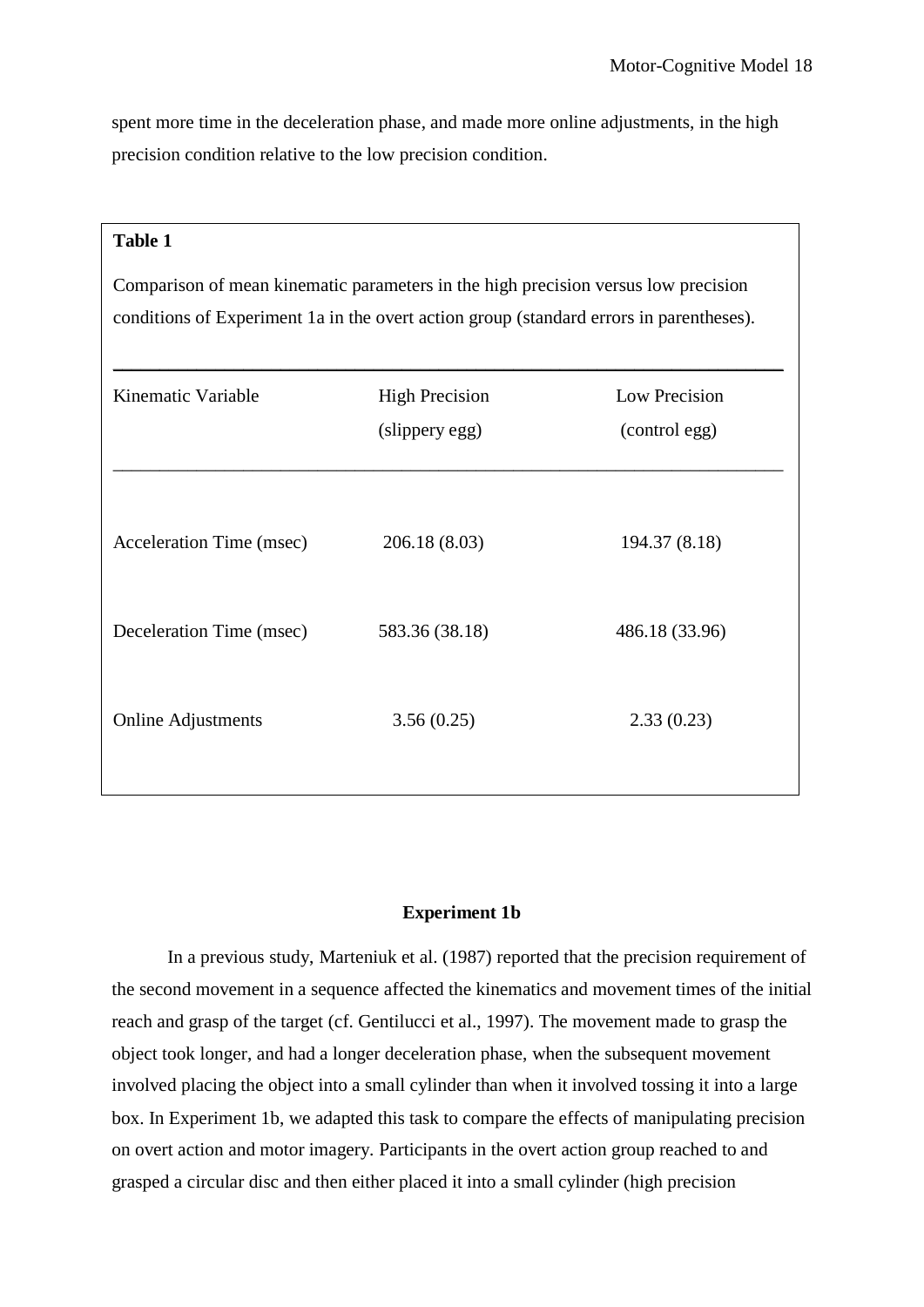condition) or tossed it into a large box (low precision condition), whereas the same movements were simulated mentally by participants in the motor imagery group. This thus provided a converging test of the effects of precision on motor imagery timing. As we'd assumed for Experiment 1a, we also assumed here that the high precision placing task would result in a greater emphasis on online control processes than the low precision tossing task.

Both the Motor-Cognitive Model and the Functional Equivalence Model made the same predictions as for Experiment 1a. According to the Motor-Cognitive Model, the greater difficulty of the placing task should have a greater effect on imagined movement times than on overt movement times, resulting in an interaction between precision and group. In contrast, the Functional Equivalence Model predicted that motor imagery should accurately simulate the times required to complete the actions in both conditions, resulting in no such interaction.

## **Method**

# *Participants*

The same thirty participants who took part in Experiment 1a also performed Experiment 1b. Participants remained in the same group (overt action or motor imagery) for the second experiment, which ran consecutively with the first in a single session. Participants were not told the purpose of either experiment until the entire session was completed, after which they were fully debriefed.

# *Stimuli and Apparatus*

Figure 1 (right panels) shows the set-up for the tossing/placing task. Experiment 1b used the same table and starting position as Experiment 1a.Here, the stimuli were a white plastic disc (4 cm in diameter and 1 cm thick), positioned with its centre 32 cm to the right and 10 cm forward of the starting position. To the left of the participant was situated a 15 cm high, 4.2 cm diameter solid grey plastic tube, centred 47 cm left and 40 cm forward of the starting position, placed inside of a 42 x 22 x 15.7 cm (height) wooden box, centred 56 cm to the left and 21 cm forward of the starting position. In the motor imagery condition, the keyboard was present directly in front of the starting position, but participants in Experiment 1b used the 'd' key on the keyboard rather than the 'j' key, as this was now in a more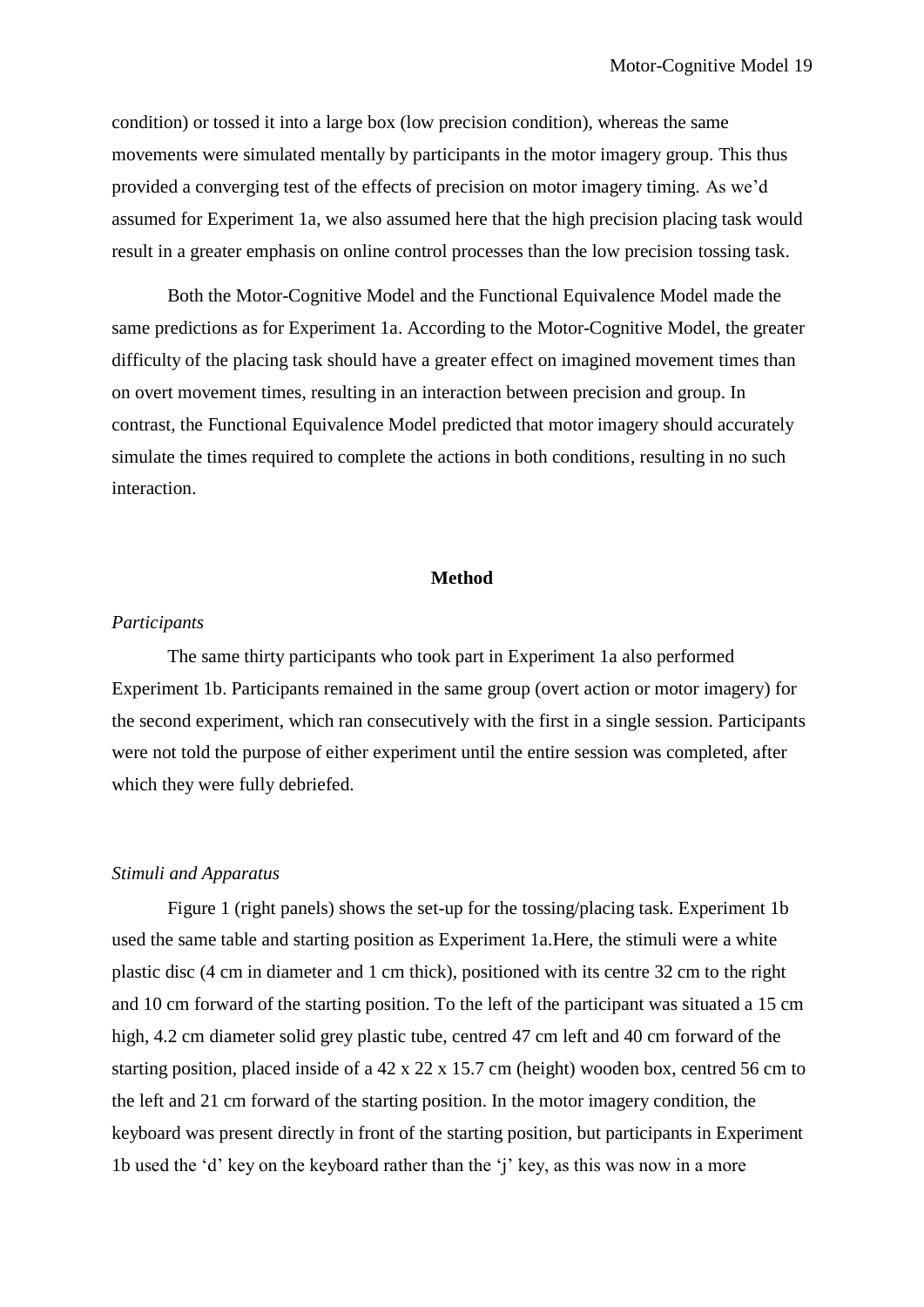comfortable location for their finger to rest on owing to the different placement of the keyboard. The 'd' key was approximately 15 cm to the left of, and 9 cm in front of, the starting position.

# *Procedure*

The procedure was the same as in Experiment 1a, except that the task was to reach to grasp the disc and then either place it in the cylinder or toss it in the box. As in Experiment 1a, the order of precision condition was blocked using an ABBA design, with an initial four trials in one condition followed by all eight trials of the other condition, followed by the final four trials of the first condition. Eight participants began with the tossing condition, seven with the placing condition. In the motor imagery group (Figure 1, top right), participants had to press the 'd' key once when they imagined initiating the movement, again when they imagined grasping the disc, and again when they imagined placing/tossing it into the target receptacle. Imagined movement times for the initial reach-to-grasp of the block were recorded as the time between the first and second button presses. In the overt action group (Figure 1, bottom right), participants had to reach to grasp the disc and either place it in the cylinder (high precision condition) or toss it in the box (low precision condition).

## *Design and Analysis*

Design and analysis were identical to Experiment 1a.

#### **Results**

Figure 3 depicts the effects of group (overt action vs. motor imagery) and precision condition on imagined and overt movement times. As in Experiment 1a, there was a main effect of precision condition, F [1, 14] = 28.15,  $p < 0.001$ ,  $\eta^2 = .44$ . Unlike Experiment 1a, there was also a main effect of group, with movement times being longer overall in the imagery than in the overt action group,  $F[1, 14] = 8.24$ ,  $p < 0.01$ ,  $\eta^2 = .13$ . Finally, as predicted by the Motor-Cognitive Model but not the Functional Equivalence Model, an interaction was present whereby the effect of precision was greater on motor imagery than on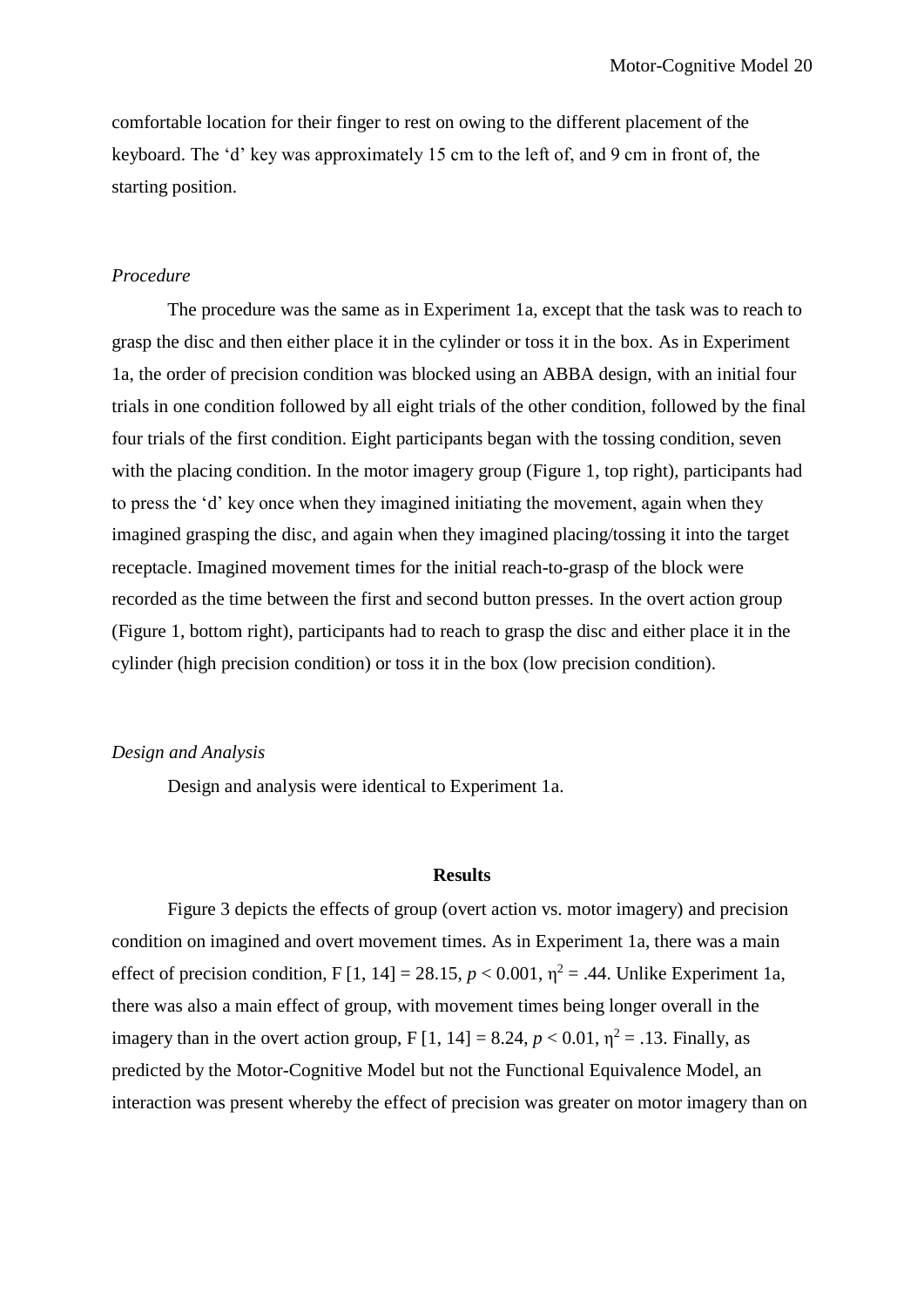overt action, F [1, 24] = 4.64,  $p < 0.05$ ,  $\eta^2 = .07$ .



Precision



To confirm that precision affected online control, we again analysed the kinematic data of the overt action condition (Table 2). As in Experiment 1a, time spent in the acceleration phase did not differ across precision, t (14) = 1.33,  $p > 0.05$ . However, both the time spent in the deceleration phase, t  $(14) = 2.64$ ,  $p < 0.05$ , and the number of online adjustments, t (14) = 1.96,  $p = 0.07$ , were greater in the high precision than low precision condition, although the evidence for the latter effect was marginal.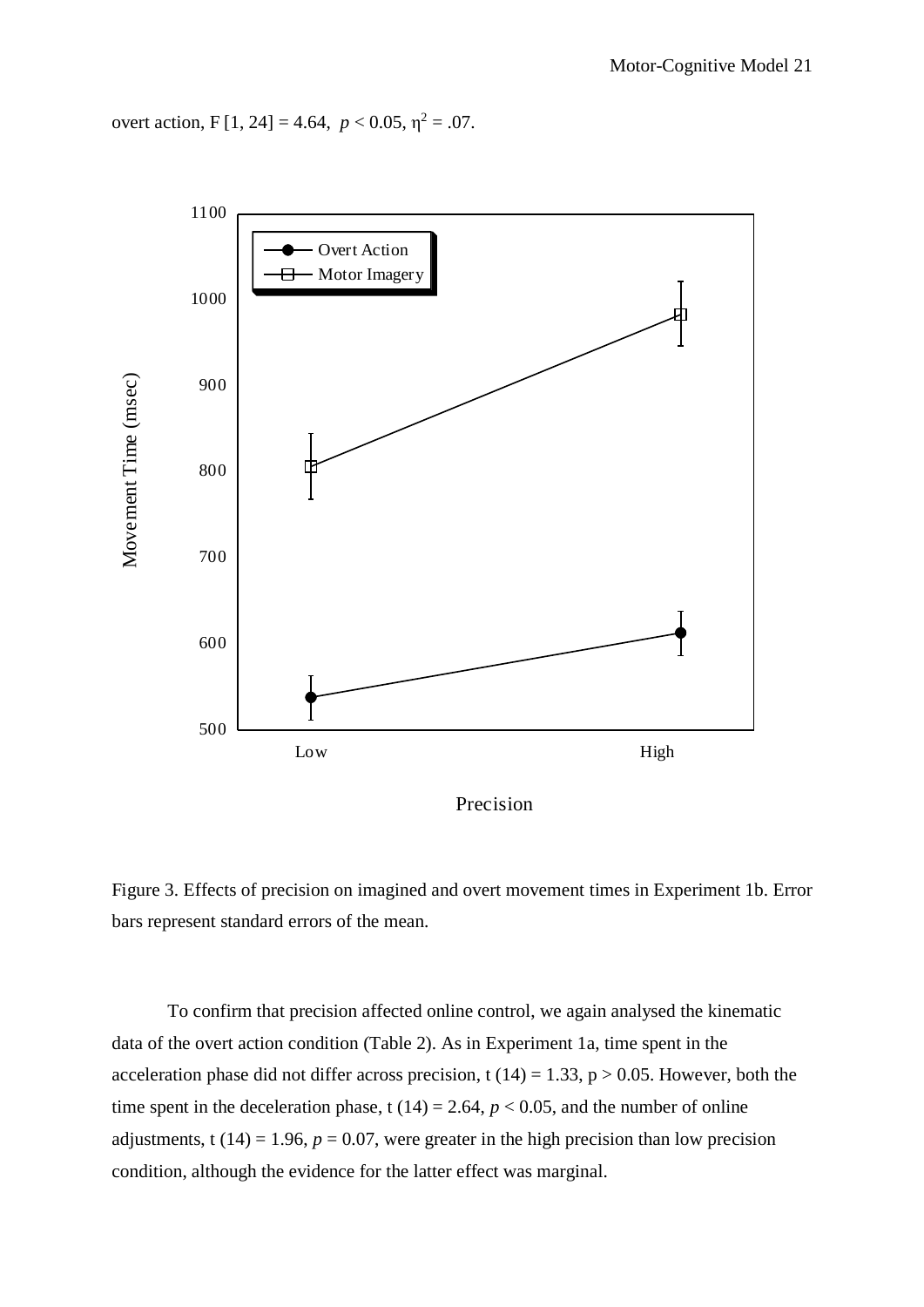# **Table 2**

Comparison of mean kinematic parameters in the high precision versus low precision conditions of Experiment 1b in the overt action group (standard errors in parentheses).

| Kinematic Variable        | <b>High Precision</b><br>(grasping-to-place) | Low Precision<br>(grasping-to-toss) |  |
|---------------------------|----------------------------------------------|-------------------------------------|--|
| Acceleration Time (msec)  | 204.05 (9.83)                                | 189.78 (8.64)                       |  |
| Deceleration Time (msec)  | 408.97 (40.81)                               | 348.34 (30.87)                      |  |
| <b>Online Adjustments</b> | 2.25(0.30)                                   | 1.77(0.21)                          |  |
|                           |                                              |                                     |  |

#### **Discussion**

There were two main findings of Experiments 1a and 1b. First, our premise that the high precision task would place a greater emphasis on online control than would the low precision task was upheld. Second and more importantly, whereas participants in both the overt action and motor imagery groups had longer movement times in the high precision condition than in the low precision condition, the increase was greater in the imagery group than in the overt action group. This interaction was as predicted by the Motor Cognitive Model, but not the Functional Equivalence Model.

A discrepancy in the results of these experiments was the overall effect of task group on movement times. Specifically, participants in the motor imagery group of Experiment 1b had longer movement times than did those in the overt action group, whereas no such group effect was observed in Experiment 1a. On reflection, we suspected that this may have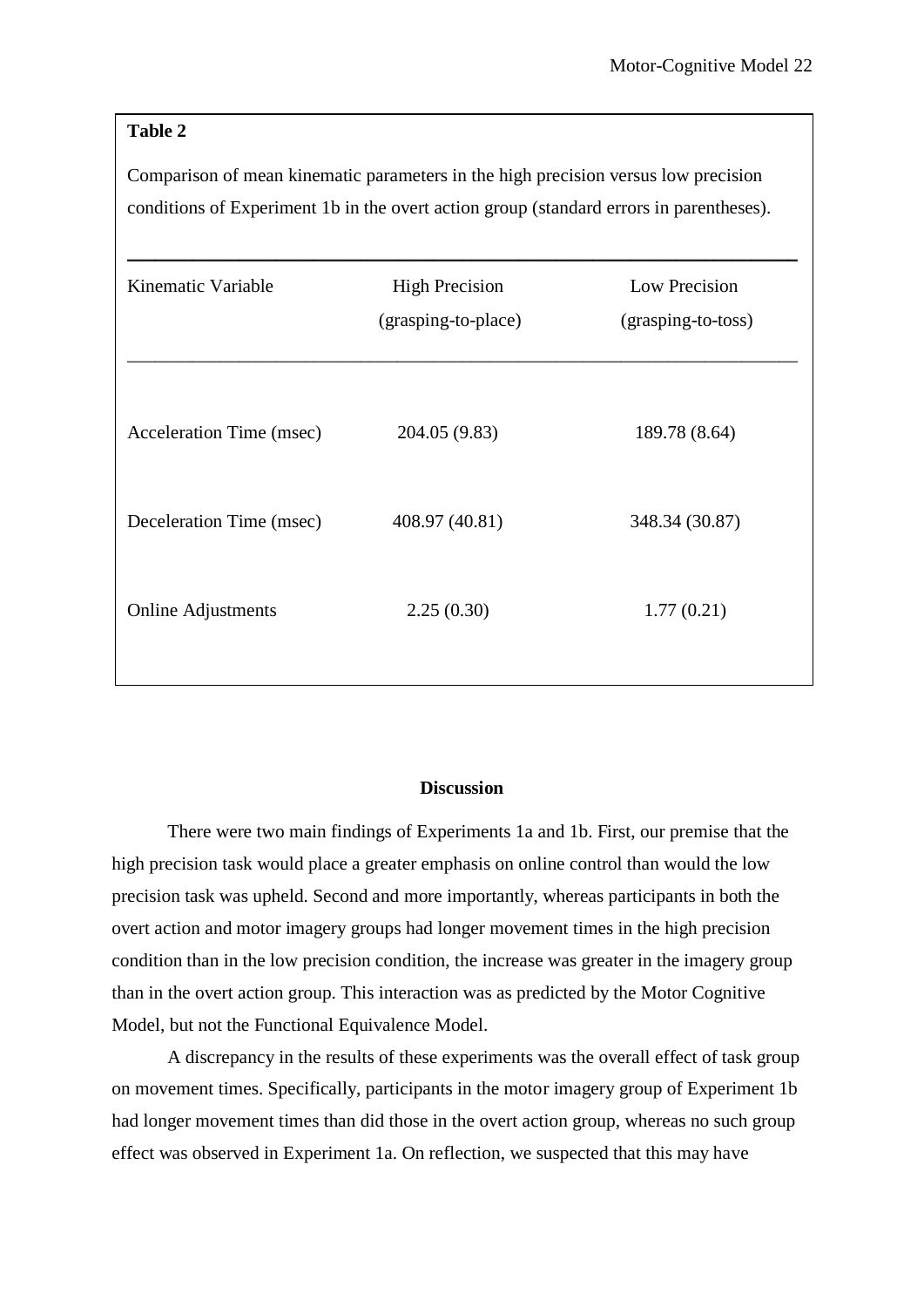resulted from an unforeseen artefact in the experimental design. In the motor imagery group, the task of imagining grasping and moving the object to the receptacle was complicated by the presence of the keyboard directly in front of the participants. As participants had to imagine moving the hand over this potential obstacle, this may have caused the increase in imagined movement times for the initial grasping movement. No such interference would have occurred in Experiment 1a, as the keyboard was placed to the left of the starting position, nor in the overt action task of Experiment 1b, wherein the keyboard was not present. We address this issue further in Experiment 3. Despite this possible complication, however, the critical result remained: precision had a greater effect on motor imagery than on overt action.

Whereas Experiments 1a and 1b showed consistently that task difficulty affected motor imagery in a different way than overt actions, they were limited inasmuch as they focussed on manipulations of the same task variable of precision. Therefore, to provide a further test of the Motor-Cognitive Model and the Functional Equivalence Model, we next conducted an experiment that compared the effects of an interference task on the timing of motor imagery and overt action.

#### **Experiment 2**

Experiment 2 used the same reaching-to-grasp and tossing/placing task as Experiment 1b, but with the inclusion of an interference task designed to draw on the central pool of executive resources. According to the Motor-Cognitive Model, during the execution of motor imagery, elaboration of the motor image and the switching of attention between imagery and its indexing response are monitored by a central pool of resources. If the Motor-Cognitive Model is correct, it ought to be possible to disrupt the timing of motor imagery by including a task that interferes with the use of this resource pool. Conversely, overt action does not use this pool during execution, and thus should not be affected by its concurrent use in another task. The result should be an interaction between group and counting conditions. In contrast, the Functional Equivalence Model holds that motor imagery relies entirely on the use of stored motor representations shared with overt action. As such, there should be no reason to think that motor imagery would be affected by inclusion of an interference task unless it also affects overt action. In other words, the Functional Equivalence Model predicts equivalent effects of the interference task on both overt action and motor imagery, and thus no interaction between group and counting conditions.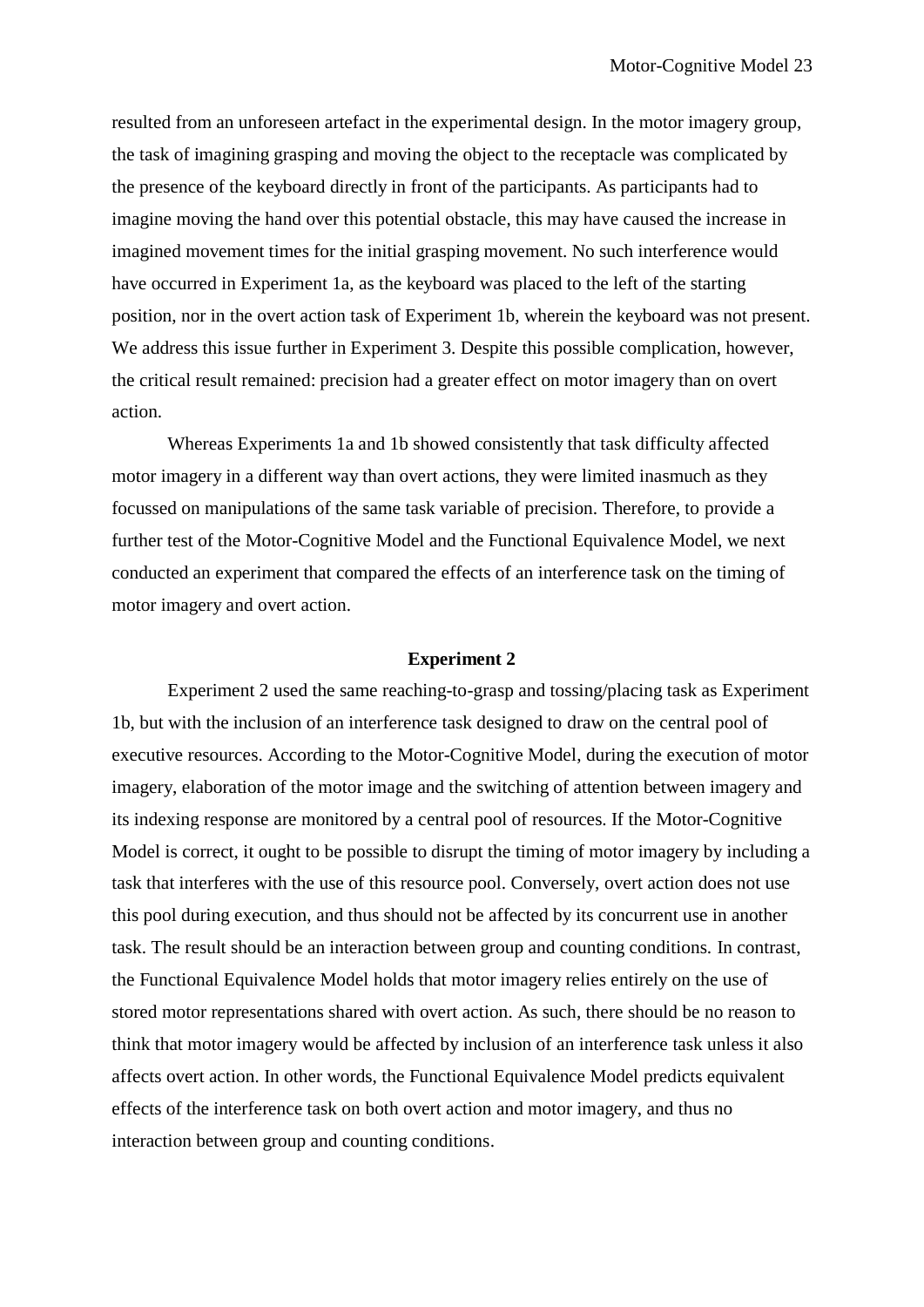In Experiment 2 we also measured the secondary movement of tossing/placing the disc into the box/cylinder. We expected this second measure to be affected by precision and interference in a manner similar to the initial reach-to-grasp of the disc, and thus analyzing both parts of the movement sequence would provide a more robust evaluation of the data.

#### **Method**

## *Participants*

A new group of 30 participants, all introductory psychology students at Royal Holloway University of London, took part in Experiment 2 in return for course credit. Participants were randomly assigned to either the overt action group or the motor imagery group, and completed the experiment in a single session lasting approximately 20 minutes. There were three males and twelve females in the overt action group (mean age 19 years) and two male and thirteen females in the motor imagery group (mean age 19 years). All participants had normal or corrected vision, were right-handed by self-report, and had no motor or neurological impairments. All gave informed consent prior to testing, and all were naïve as to the exact purpose of the study. The experimental protocol was approved by the Psychology Departmental Ethics Committee at Royal Holloway University of London.

## *Stimuli and Apparatus*

Experiment 2 used the same apparatus as Experiment 1b (Figure 1, right panels).

# *Procedure*

The procedure was identical to that of Experiment 1b, except that on half of the trials participants were required to complete the motor imagery or overt action task while simultaneously counting backwards out loud by threes. The starting numbers were pseudorandomly generated between the values of 51-99, inclusive, and were read to participants by the experimenter just prior to trial onset. On the other half of trials, participants were required to complete the motor imagery or overt action task without counting backwards, as had been done in Experiment 1b. The order of counting/non-counting trials was blocked with place/toss conditions in an ABBA design so that eight of the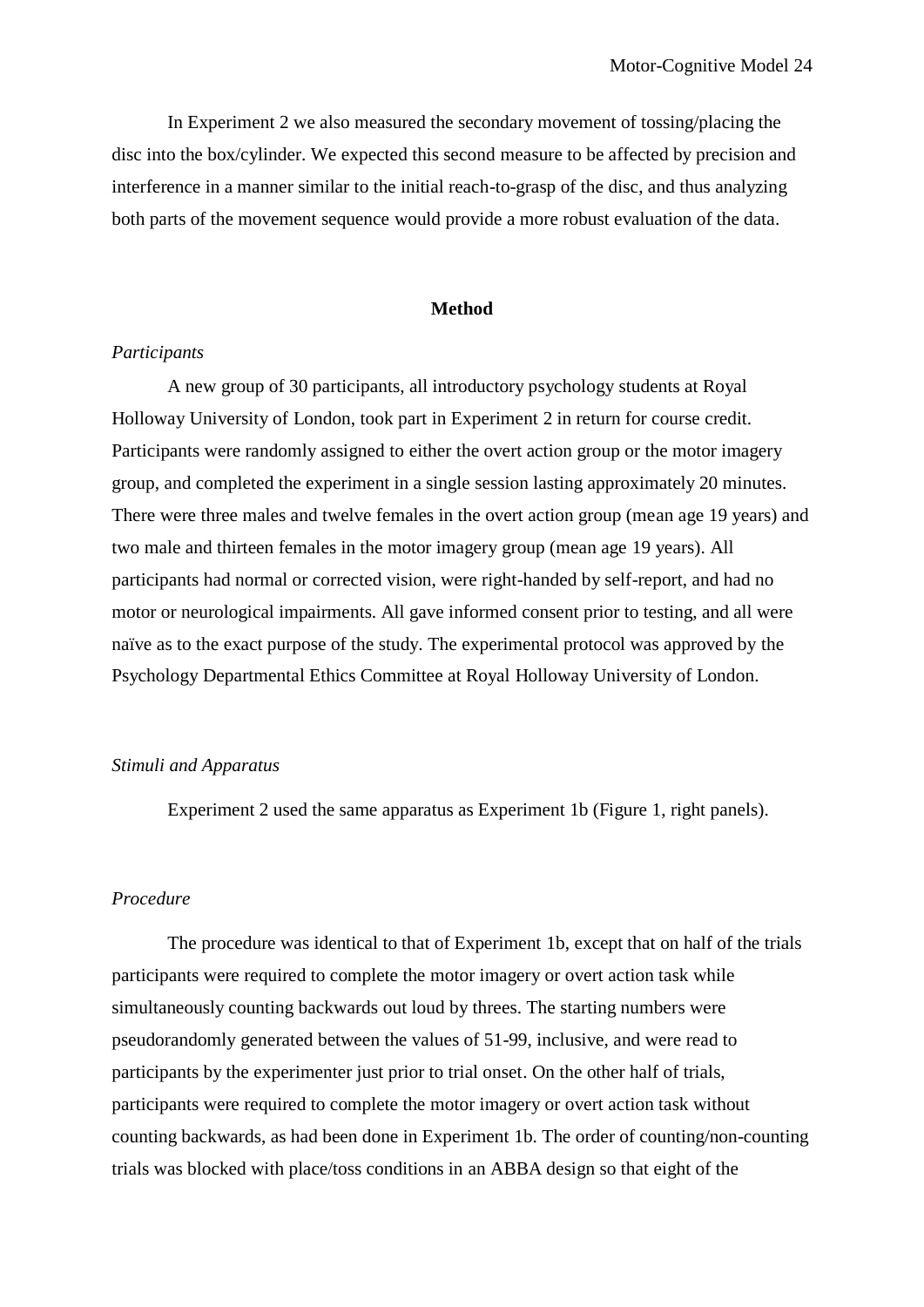participants completed the counting task first while either placing or tossing, followed by the non-counting trials of the same type, followed by the non-counting trials in the other condition (place vs. toss, whichever had not been done previously), followed by the counting trials in the other condition. The other seven participants did the counting/non-counting blocks in the opposite order.

## *Design and Analysis*

Design and analysis were similar to Experiments 1a and 1b, with the addition of counting vs. no counting as a within-subjects variable. Additionally, we recorded the kinematic, imagined and overt movement times for not just the initial reach to grasp of the disc (or time between first and second button presses in the motor imagery group), but also for the tossing/placing movement (or time between second and third button presses in the motor imagery group). Overt action / motor imagery was again a between-subjects variable. The result was two  $2x2x2$  mixed ANOVAs of movement time, one for each step of the movement. For the kinematic variables of time in acceleration phase, time in the deceleration phase, and number of online corrections, we conducted six 2x2 ANOVAs, one per measure in each step of the movement, with counting/no-counting and high/low precision as repeated measures.

#### **Results**

The first ANOVA examined the initial reach-to-grasp movement of the disc (Figure 4). There were longer movement times in the motor imagery vs. overt action condition, F [1,  $28$ ] = 22.33,  $p < 0.001$ ,  $\eta^2 = .44$ , in the high precision vs. low precision condition, F [1, 28] = 22.29,  $p < 0.001$ ,  $\eta^2 = .30$ , and in the counting vs. no counting condition, F [1, 14] = 37.45, p  $< 0.001$ ,  $\eta^2 = .26$ . The interaction between precision and counting was also significant, F [1,  $14$ ] = 4.63,  $p < 0.05$ ,  $\eta^2 = .02$ , with counting affecting movement times more in the high precision condition than in the low precision condition.

Most importantly, as predicted by the Motor-Cognitive Model but not the Functional Equivalence Model, there was a significant interaction between the group and counting conditions, F [1, 28] = 24.89,  $p < 0.001$ ,  $\eta^2 = .17$ , with counting having a much larger effect on motor imagery than on overt action. Also consistent with the Motor-Cognitive Model was the significant interaction between group and precision,  $F[1, 28] = 8.22$ ,  $p < 0.001$ ,  $\eta^2 = .11$ ,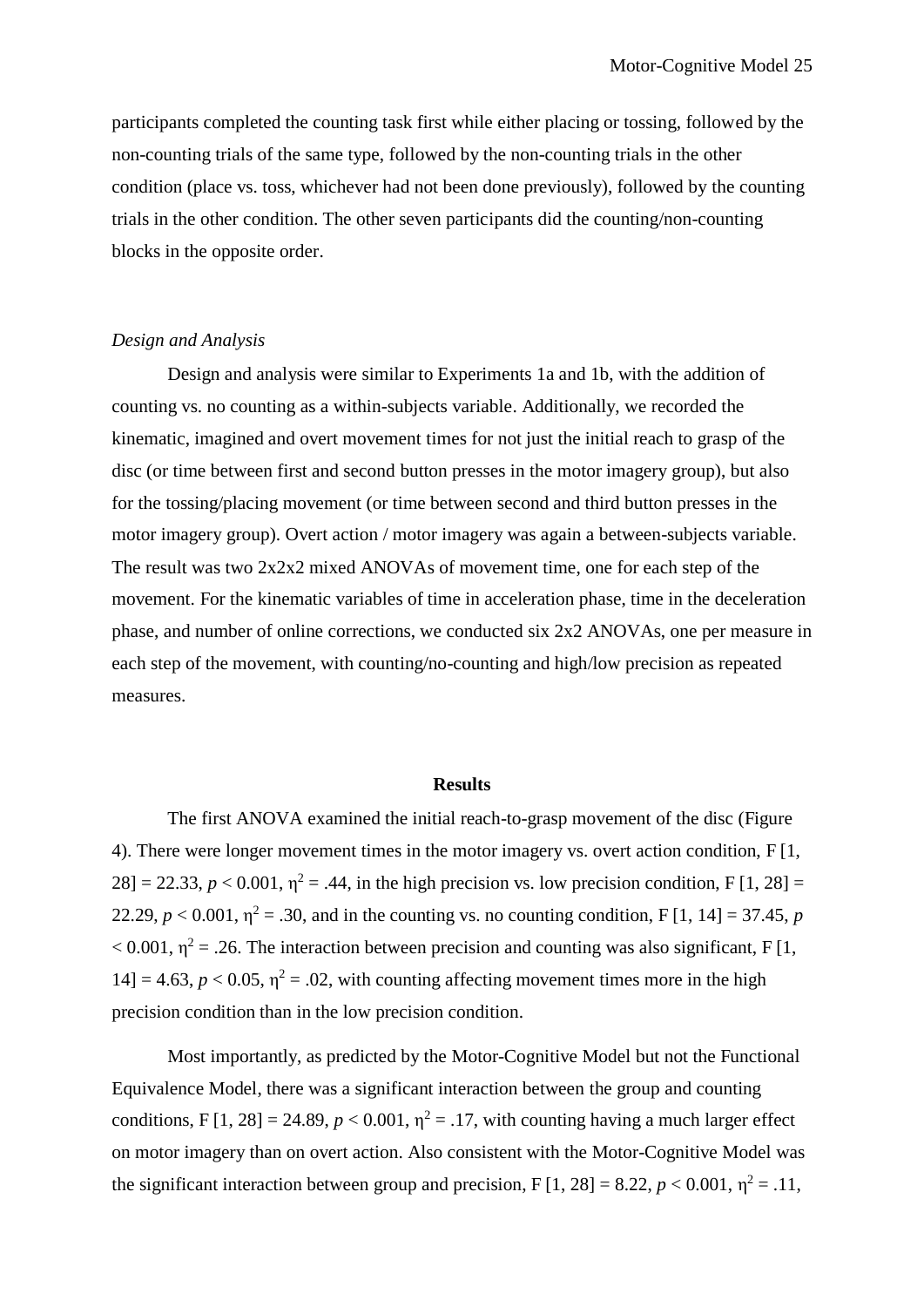with precision affecting motor imagery more than overt action. Finally, although there was some tendency for the effects of counting and precision on group to be additive, the threeway interaction was insignificant,  $F[1, 14] = 1.36, p > 0.10$ .



Figure 4. Effect of precision and counting on imagined and overt movement times in the initial reach-to-grasp of the disc in Experiment 2. Left: No counting condition. Right: Counting condition. Error bars represent standard errors of the mean.

The second ANOVA examined movement times in the tossing/placing portion of the movement (Figure 5). Movement times were longer in the motor imagery vs. overt action condition, F [1, 14] = 36.46,  $p < 0.001$ ,  $\eta^2 = .44$ , in the high precision vs. low precision condition, F [1, 14] = 65.81,  $p < 0.001$ ,  $\eta^2 = .55$ , and in the counting vs. no counting conditions, F [1, 14] = 22.15,  $p < 0.001$ ,  $\eta^2 = .15$ . There was also a significant interaction whereby the effect of precision was greater in the counting vs. no counting condition, F [1,  $14$ ] = 9.40,  $p < 0.01$ ,  $\eta^2 = .04$ .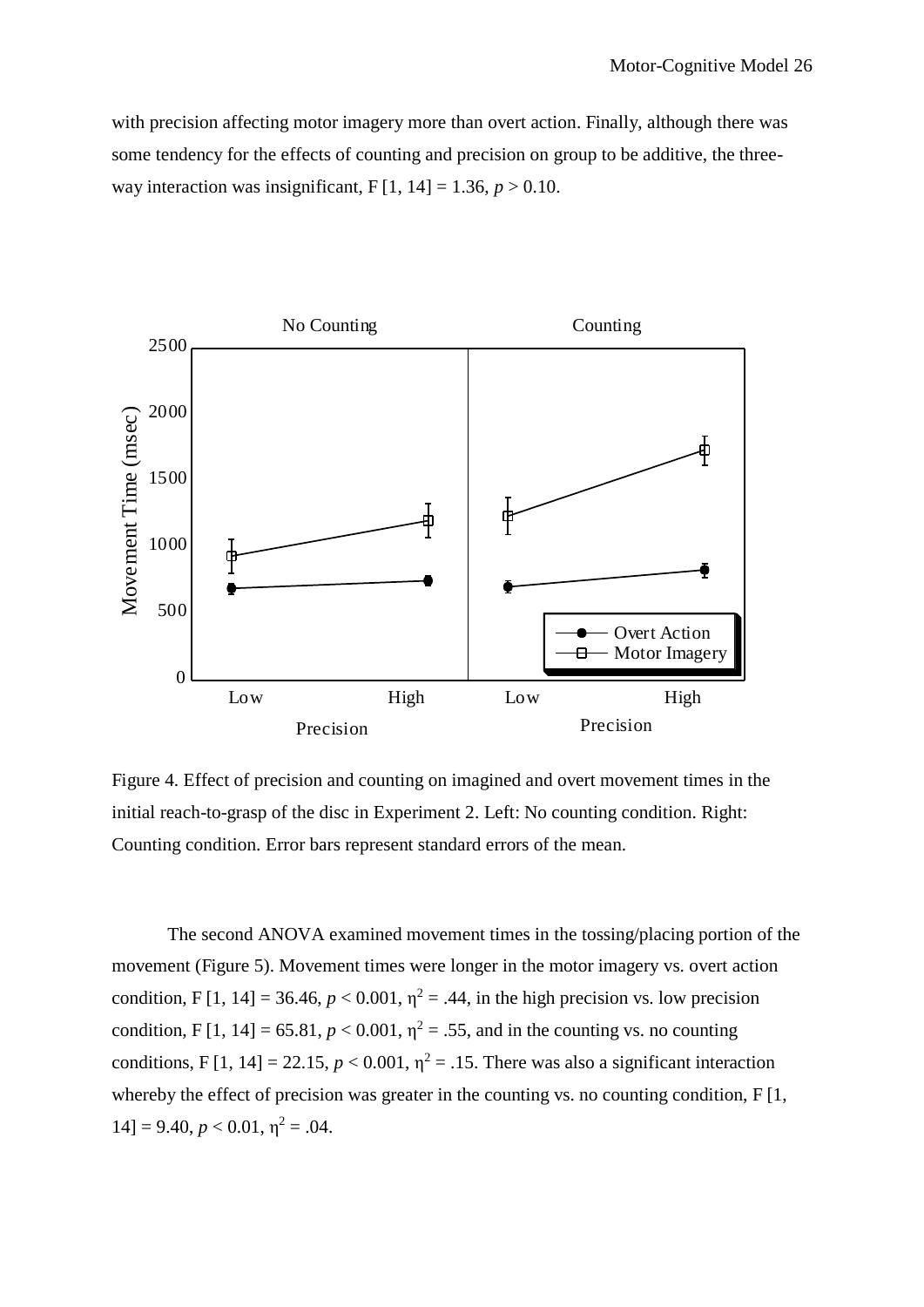Again, as predicted by the Motor-Cognitive Model but not the Functional Equivalence Model, the critical interaction between the group and counting conditions was significant, F [1, 14] = 12.90,  $p < 0.01$ ,  $\eta^2 = .09$ , with counting affecting motor imagery more than overt action. The predicted interaction between group and precision was also present,  $F[1, 14] =$ 14.20,  $p < 0.01$ ,  $\eta^2 = .06$ , with the effect of increasing precision being much greater on motor imagery than on overt action. Finally, there was evidence in this portion of the action that the effects of precision and counting on motor imagery were additive, with the three-way interaction being significant F [1, 14] = 4.92,  $p < 0.05$ ,  $\eta^2 = .07$ .



Figure 5. Comparison of precision and counting effects on imagined and overt movement times in the second phase of the movement in Experiment 2 (low-precision tossing versus high-precision placing). Error bars represent standard errors of the mean.

The final six ANOVAs for Experiment 2 examined the effects of counting and precision on kinematics in the first and second movement, respectively, for the overt action group; data are summarized in Table 3.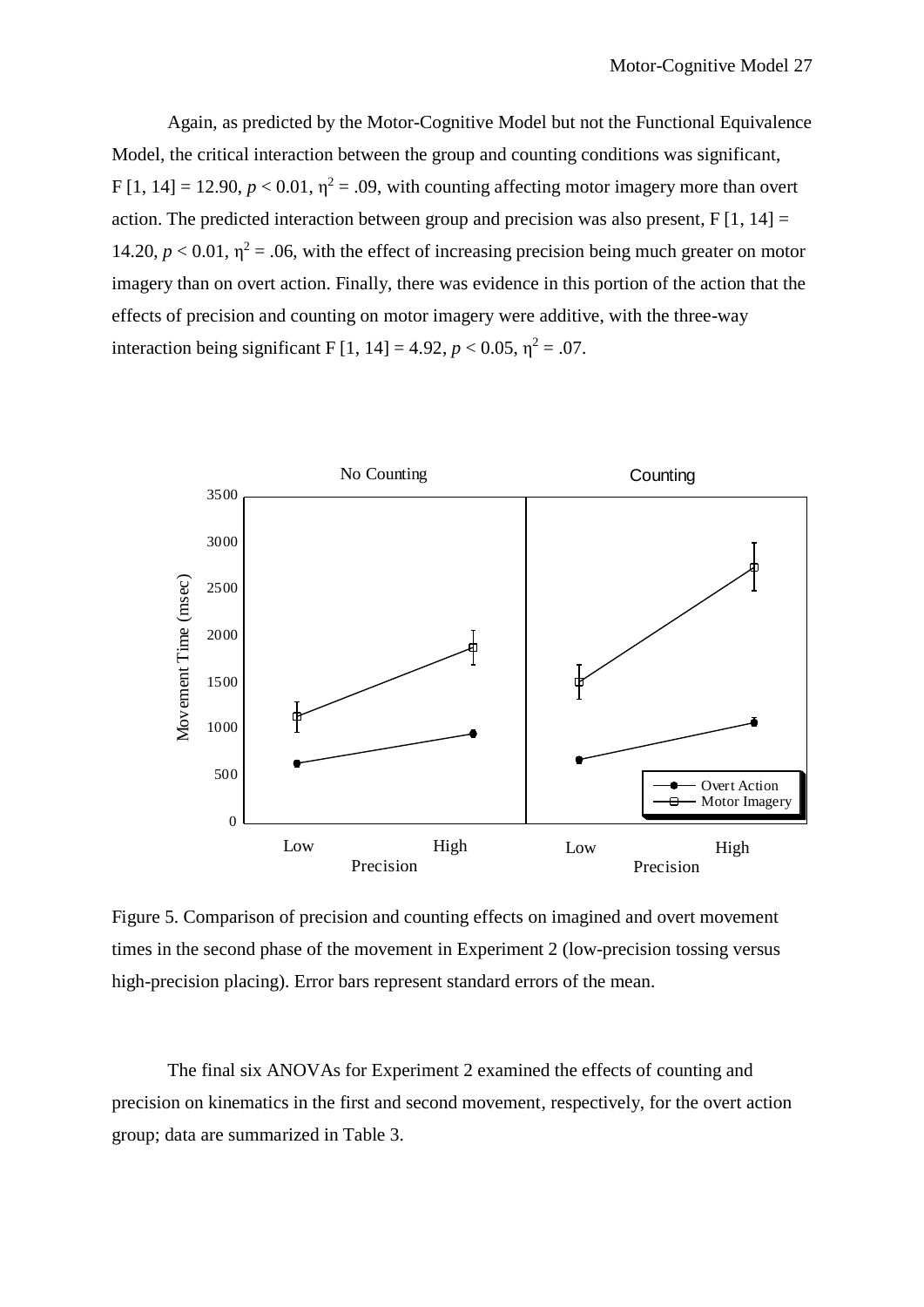# **Table 3**

Comparison of mean kinematic parameters in the high precision versus low precision conditions of Experiment 2 in the overt action group. All values in milliseconds (standard errors in parentheses).

\_\_\_\_\_\_\_\_\_\_\_\_\_\_\_\_\_\_\_\_\_\_\_\_\_\_\_\_\_\_\_\_\_\_\_\_\_\_\_\_\_\_\_\_\_\_\_\_\_\_\_\_\_\_\_\_\_\_\_\_\_\_\_\_\_\_\_\_\_\_\_\_

| Kinematic Variable                                          |                              |                               |                                                 |                               |
|-------------------------------------------------------------|------------------------------|-------------------------------|-------------------------------------------------|-------------------------------|
| Phase 1<br>(reaching-to-grasp) High Precision Low Precision |                              | No counting No counting       | Counting<br><b>High Precision</b> Low Precision | Counting                      |
| <b>Acceleration Time</b><br>(msec)                          |                              | 241.27 (13.98) 254.28 (17.93) |                                                 | 270.65 (19.27) 259.89 (19.11) |
| <b>Deceleration Time</b><br>(msec)                          |                              | 505.41 (21.82) 431.09 (24.72) |                                                 | 558.46 (34.69) 438.24 (28.54) |
| Online Adjustments 3.83 (0.28)                              |                              | 2.65(0.22)                    | 3.63(0.18)                                      | 2.58(0.17)                    |
|                                                             |                              |                               |                                                 |                               |
| Phase 2                                                     | No counting                  | No counting                   | Counting                                        | Counting                      |
| (tossing/placing)                                           | High Precision Low Precision |                               | High Precision Low Precision                    |                               |
| <b>Acceleration Time</b><br>(msec)                          |                              | 296.06 (12.22) 244.55 (12.50) |                                                 | 342.43 (14.13) 254.07 (15.28) |
| Deceleration Time 673.04 (21.55) 402.88 (16.68)<br>(msec)   |                              |                               |                                                 | 740.31 (29.30) 435.71 (19.30) |
| <b>Online Adjustments</b>                                   | 4.12(0.37)                   | 1.62(0.15)                    | 3.88(0.21)                                      | 1.75(0.16)                    |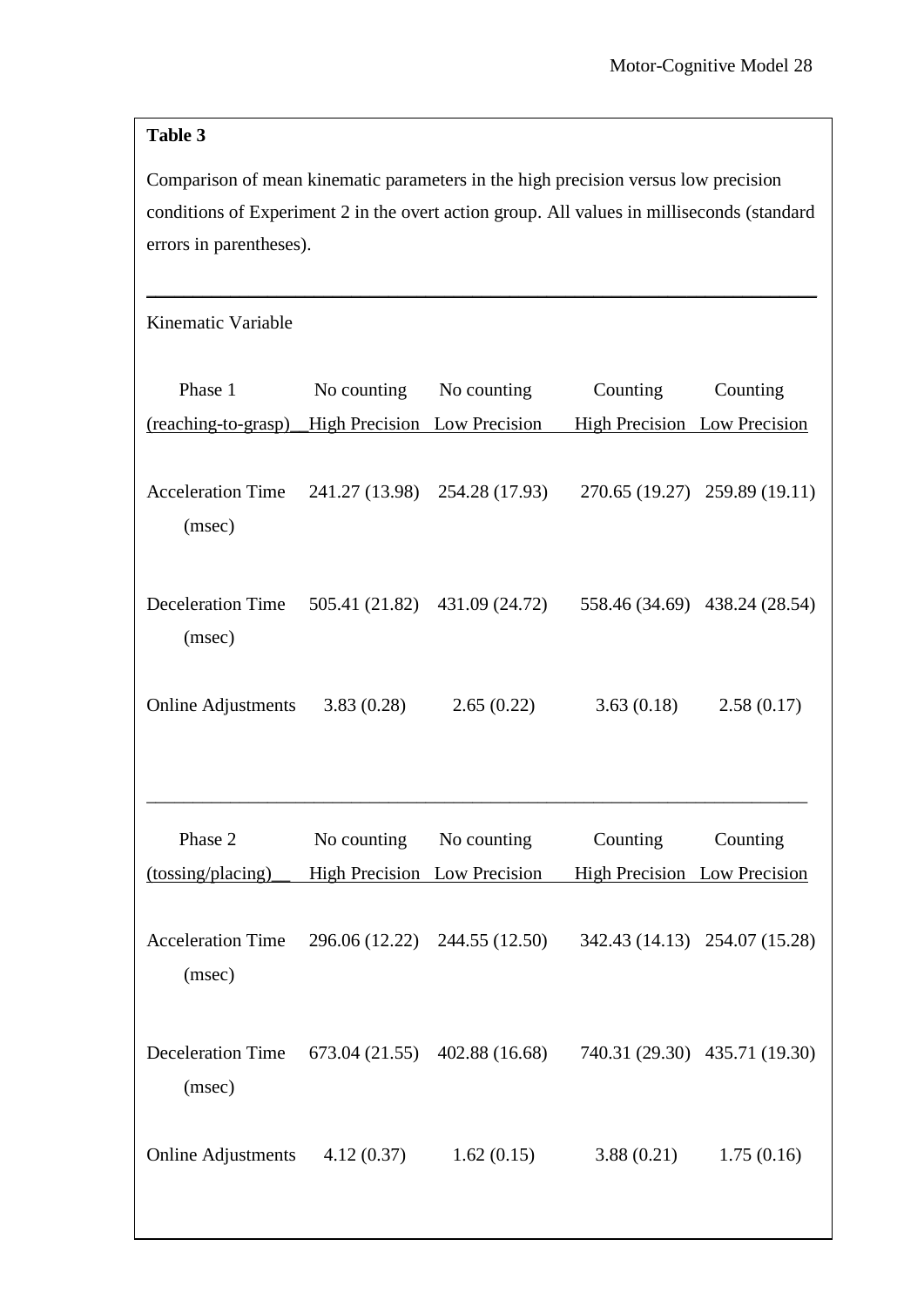For the initial reach-to-grasp of the disc, neither precision nor counting, nor their interaction, affected acceleration time (all Fs < 1.78). However, precision affected both deceleration time,  $F[1,14] = 24.61$ ,  $p < 0.001$ ,  $\eta^2 = .63$ , and the number of online adjustments, F [1,14] = 54.46,  $p < 0.05$ ,  $\eta^2 = .77$ . Participants spent more time in deceleration, and had a greater number of online adjustments, in the high precision than the low precision condition. Neither counting, nor its interactions with precision, affected deceleration time or online adjustments (all  $Fs < 2.4$ ).

For the tossing/placing portion of the movement, both precision,  $F[1,14] = 84.67$ ,  $p <$ 0.001,  $\eta^2 = .72$ , and counting, F [1,14] = 9.71,  $p < 0.01$ ,  $\eta^2 = .12$ , affected time spent in acceleration, as did their interaction,  $F[1,14] = 6.34$ ,  $p < 0.05$ ,  $\eta^2 = .05$ . Participants spent more time in the acceleration phase of the movement in the high precision vs. low precision condition, and also in the counting condition vs. no counting, and these effects were additive. More importantly, and again consistent with precision affecting online control, there were even greater effects of precision on time spent in deceleration,  $F[1,14] = 401.92$ ,  $p < 0.001$ ,  $\eta^2$  = .94. Counting also affected time spent in deceleration, F [1,14] = 10.22, *p* < 0.01,  $\eta^2$  = .03, but the interaction was not significant,  $F[1, 14] = 1.24$ ,  $p > 0.10$ . Finally, although the number of online adjustments was greater in the high precision than low precision condition,  $F[1,14] = 256.46$ ,  $p < 0.001$ ,  $\eta^2 = .91$ , there was no effect of counting, nor its interaction with precision, on online adjustments (both  $Fs < 2.44$ ).

#### **Discussion**

Experiment 2 examined the effects of an interference task on motor imagery and overt action. The Motor-Cognitive Model predicted that, as the elaboration of motor imagery relies on a conscious process utilizing executive resources, simultaneously taxing these resources with the backwards counting task would interfere with the ability to elaborate the image and/or to switch attention between the image and the indexing response. In both steps of the placing/tossing task, this was what occurred: participants were much slower in performing the motor imagery task during the counting condition than during the no counting condition, whereas the effects of the counting task on overt action were minimal.

The Functional Equivalence Model, in comparison, holds that motor imagery and overt action operate using the same internal representations. Thus, a secondary task that interferes with one behaviour should interfere with the other to a comparable extent.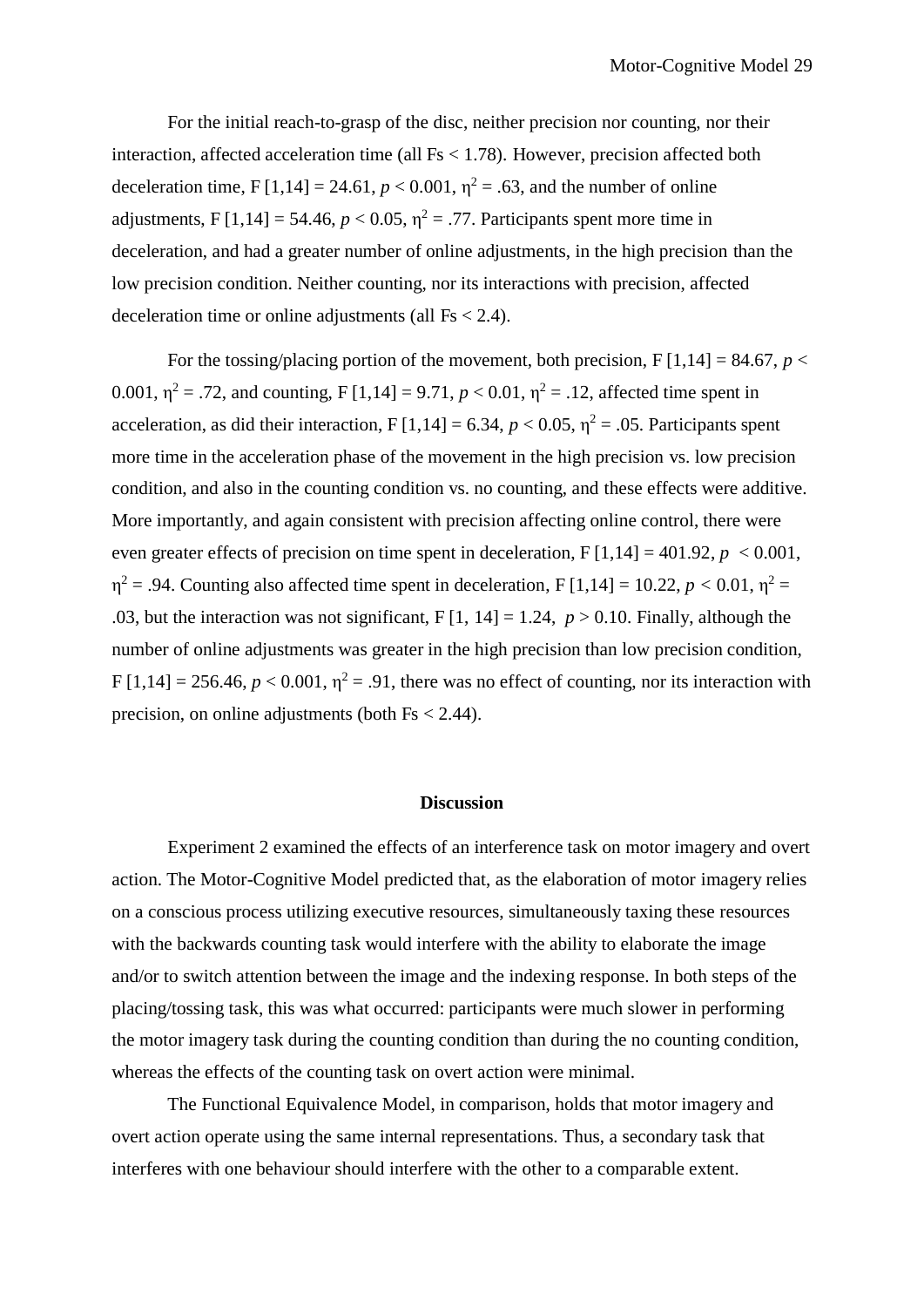Although the counting task did have some effect on overt actions (increasing the time spent in deceleration), its overall effect was not comparable to its effect on motor imagery. Nevertheless, we would caution against generalising our findings on interference effects to longer-lasting, more complex actions. Indeed, some action sequences such as locomotion can be susceptible to interference from secondary cognitive tasks, including backwards counting (Abdolvahab, 2015; Yardley & Higgins, 1998).

As had occurred in Experiment 1b, participants in the motor imagery conditions had longer movement times than those performing the overt actions, even in the low-precision conditions. In the no counting/low-precision combination in particular, there was no theoretical reason to think that motor imagery should have longer movement times than overt actions. However, as in Experiment 1b, we note that the keyboard may have acted an obstacle to participants in the motor imagery condition. Further, a potential confound in all the previous experiments was that there were no indexing requirements for the overt action version of the task. Thus, a proponent of the Functional Equivalence Model could argue that the two tasks were not matched. Indeed, one could argue that the longer movement times in the high precision and counting conditions of the motor imagery condition resulted from the need to perform the extra indexing response simultaneously with the imagery.

In order to address these possible confounds, we ran a control experiment in which the two tasks were closely matched. In Experiment 3, participants in the overt action condition had to index the timing of their responses on the keyboard while they reached to grasp and toss/place the object. We included the counting/no-counting conditions as well, as these had the largest effects on motor imagery. This setup thus allowed us to match the overt action and motor imagery tasks for both the presence of the keyboard and the requirement to perform the indexing response, as well as how these might interact with the counting task.

# **Experiment 3**

Experiment 3 was set up to test whether having the keyboard present and performing the indexing response during overt actions would have a similar impact on their timing as they did on motor imagery. The Motor Cognitive Model would predict that the keyboard and the secondary task of pressing the key during performance of the overt action should not alter the main results of Experiment 2. Specifically, both precision and counting should have greater effects on the timing of motor imagery than overt actions. Conversely, a proponent of the Functional Equivalence Model would argue that any differences observed previously between the timing of overt actions and motor imagery should be eliminated once the tasks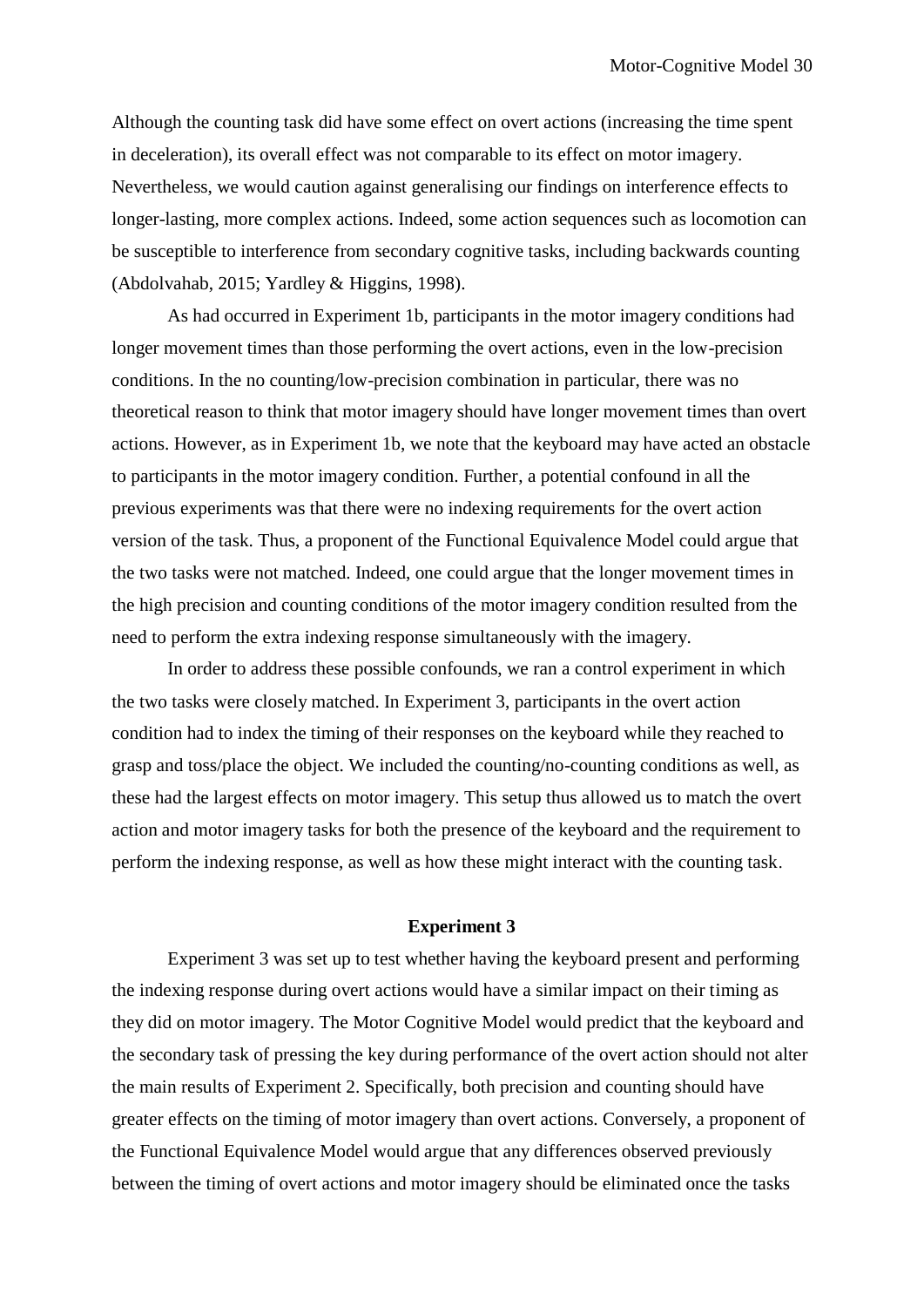are fully matched. On this account, there should be no effect of group (overt action vs. motor imagery), nor any interactions between group and other variables, in the present experiment.

# **Methods**

# *Participants*

A new set of 32 undergraduates at Royal Holloway University of London took part in Experiment 3 in return for course credit. As before, half were randomly assigned to the motor imagery condition, and half to the overt action condition. Participants completed the experiment in a single session lasting approximately 20 minutes. There were seven males and twenty-five females (mean age 19 years). All participants had normal or corrected vision, were right-handed by self-report, and had no motor or neurological impairments. All gave informed consent prior to testing, and all were naïve as to the exact purpose of the study. The experimental protocol was approved by the Psychology Departmental Ethics Committee at Royal Holloway University of London.

# *Stimuli and Apparatus*

Experiment 3 used the same apparatus for both the motor imagery and overt action conditions (Figure 1, top right panel).

## *Procedure*

The order of trial presentation followed the same ABBA pattern as in Experiment 2. In the motor imagery condition, the procedure was identical to that of Experiment 2. In the overt action condition, the procedure was identical in terms of the requirement to reach-tograsp the disc and then either toss it into the box (low precision) or place it into the cylinder (high precision) using the right hand. Unlike Experiment 2, participants in the overt action condition were also required to reach over the keyboard to execute the movement, just as participants had to imagine reaching over it in the motor imagery condition. Further, participants in the overt action condition were instructed to rest their left index finger on the 'd' key, and to press it three times coincident with 1) the initiation of the movement; 2) the initial grasp of the disc; and 3) the completion of the tossing/placing portion of the action. The timing of these presses corresponded to their timings for participants in the motor imagery condition. The experimenter monitored the participants in the overt action group to ensure they pressed the button at the appropriate times; failure to do so led to the trial being repeated.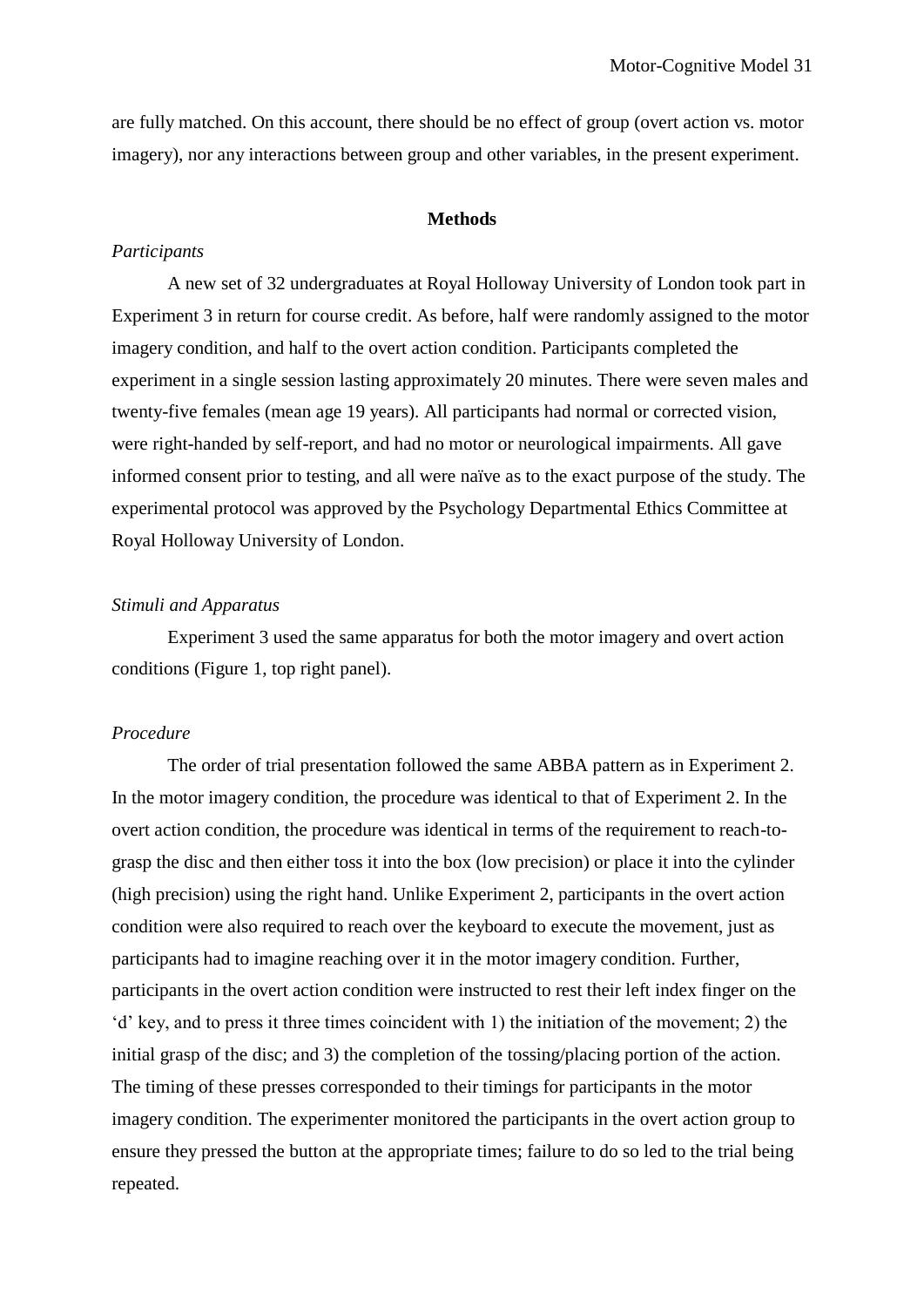## *Design and Analysis*

Movement times for both the overt action and motor imagery groups were indexed as the timing of the second and third button presses, corresponding to the indexing of movement times in the motor imagery condition in Experiments 1b and 2. As in Experiment 2, group (overt action vs. motor imagery) was a between-subjects variable, whereas precision and counting were within-subjects variables. The result was two  $2x2x2$  mixed ANOVAs, one for each stage of the movement. No kinematics were recorded, as pilot testing showed that the electronics in the keyboard unfortunately disrupted the measurements of the Polhemus movement recording system.

#### **Results**

Overall, the results replicated the main results of Experiment 2, again supporting the Motor-Cognitive Model over the Functional Equivalence Model. The first ANOVA examined the initial reach-to-grasp movement of the disc (Figure 6). As in Experiment 2, there were longer movement times in the motor imagery vs. overt action condition, F [1, 30]  $= 11.63$ ,  $p < 0.01$ ,  $p = 0.28$ , in the high precision vs. low precision condition, F [1, 30] = 16.72,  $p < 0.001$ ,  $p = 0.36$ , and in the counting vs. no counting condition, F[1, 15] = 15.49, *p*  $< 0.001$ ,  $\eta$ <sub>2</sub> = .34. The interaction between precision and counting was not significant, F [1,  $15$ ] = 2.49,  $p > 0.10$ .

Most importantly, and as predicted by the Motor-Cognitive Model but not the Functional Equivalence Model, there was again a significant interaction between group and counting, F  $[1, 30] = 8.07$ ,  $p < 0.01$ ,  $p = 0.21$ , with counting having a much larger effect on motor imagery than on overt action. Also consistent with the Motor-Cognitive Model, there was again a significant interaction between group and precision,  $F[1, 30] = 4.71$ ,  $p < 0.05$ ,  $p_2$  $=$  .14, with precision affecting motor imagery more than overt action. Finally, although there was a tendency for the effects of counting and precision on group to be additive, there was no evidence for a three-way interaction,  $F[1, 15] = 1.32, p > 0.10$ .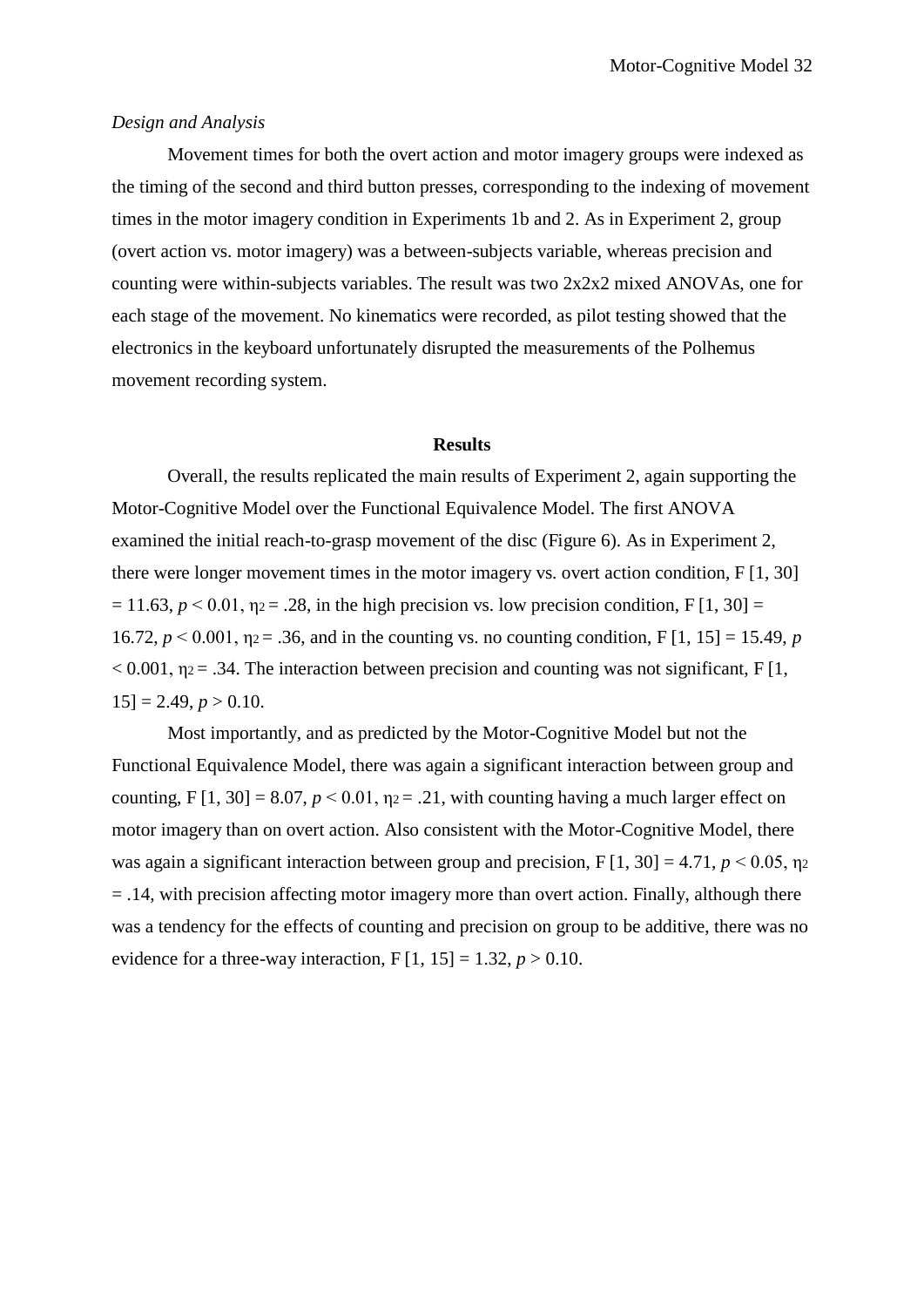

Figure 6. Effect of precision and counting on imagined and overt movement times in the initial reach-to-grasp of the disc in Experiment 3. Left: No counting condition. Right: Counting condition. Error bars represent standard errors of the mean.

The second ANOVA examined movement times in the tossing/placing portion of the movement (Figure 7), and again broadly matched the results of Experiment 2. Movement times were longer in the motor imagery vs. overt action condition,  $F[1, 15] = 22.70$ ,  $p <$ 0.001,  $\eta_2 = .43$ , in the high precision vs. low precision condition, F [1, 15] = 31.82,  $p < 0.001$ ,  $\eta_2 = .52$ , and in the counting vs. no counting conditions, F [1, 15] = 14.04,  $p \le 0.01$ ,  $\eta_2 = .32$ . There was no evidence that counting interacted with precision,  $F[1, 15] = 0.49$ ,  $p > 0.10$ ,  $p =$ .02.

As in Experiment 2, the critical interaction between the group and counting/nocounting was significant,  $F[1, 15] = 6.43$ ,  $p < 0.05$ ,  $p_2 = .18$ , with counting affecting motor imagery more than overt action. The predicted interaction between group and precision was also present,  $F[1, 15] = 14.70$ ,  $p < 0.01$ ,  $p = .33$ , with the effect of increasing precision being greater on motor imagery than on overt action. Finally, the three way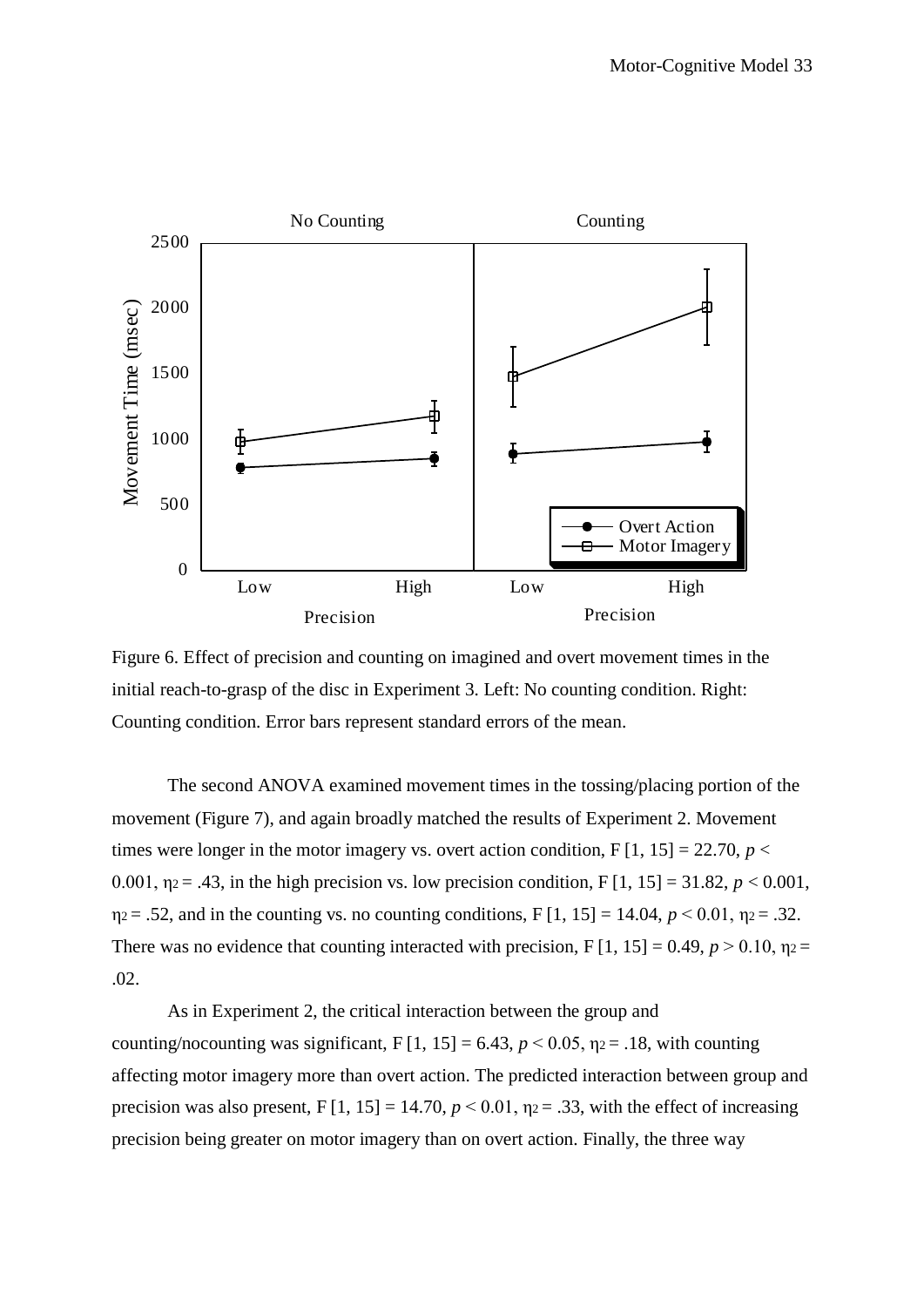interaction between group, precision, and counting was not significant,  $F[1, 14] = 1.24$ ,  $p >$ 0.10.



Figure 7. Comparison of precision and counting effects on imagined and overt movement times in the second phase of the movement in Experiment 3 (low-precision tossing versus high-precision placing). Error bars represent standard errors of the mean.

## **Discussion**

Matching the motor imagery and overt action tasks, including both the presence of the keyboard and the requirement to index the movements with button presses, did not alter the main results of the previous experiment. Again, there was clear evidence that motor imagery was more affected by both precision and counting than was overt action, as predicted by the Motor Cognitive Model but not the Functional Equivalence Model.

Interestingly, despite having matched the tasks more closely, motor imagery continued to take longer than overt actions overall, even in the no-counting condition. Previously we suggested this might be a consequence of the keyboard serving as an obstacle.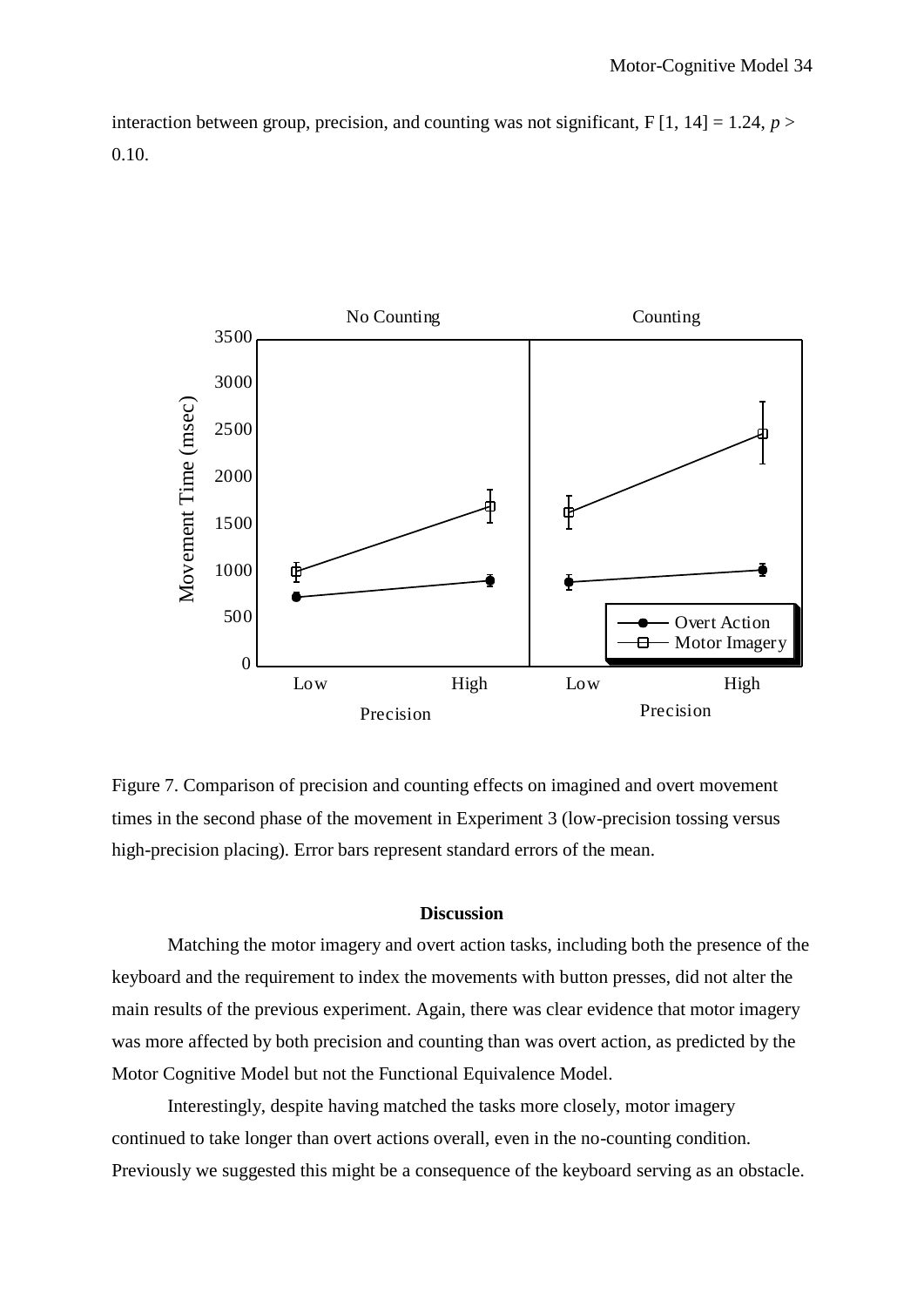However, this cannot be the case as here the keyboard was also present in the overt action condition. Moreover, there was no indication that participants failed to faithfully time the execution of the indexing task in the overt action condition. In fact the means in the overt action conditions were slightly longer than in Experiment 2, as one might expect when they had to reach over and around an obstacle. It's unclear at present why this result occurs so consistently in this task but was not evident in the egg lifting task used in Experiment 1a. One possibility is that the effect may be present in both tasks, but simply was not detected in Experiment 1a.

Finally, we note that some effects found in Experiment 2 did not reproduce here, i.e., there was an absence of the interactions between counting and precision as had occurred in Experiment 2. There was also no three way interaction between counting, precision, and group as had occurred in the second stage of the movement of Experiment 2. However, we contend that none of these interactions would have been predicted by either model *a priori*, and thus whether or not they ultimately prove to be robust is of lesser theoretical import. It is possible the effects of precision and counting either are additive or are not additive, for example, with either outcome being consistent with the Motor-Cognitive Model. Additive effects may reflect an overall increased use of central executive resources, whereas nonadditive effects may reflect the use of different types of executive resources in elaborating the motor image and switching between the image and the indexing response. In other words, both the counting and key pressing may interfere with motor imagery, but not with each other. Anecdotal evidence for this notion was that many participants in the motor imagery group had a spontaneous tendency to press the button at the same time as verbalizing the next number in the sequence (this tendency was not evident in participants in the overt action group). When queried about this, they typically remarked that they had to switch back-anforth between imagining the movements and doing the other two tasks.

# **General Discussion**

We here outlined the Motor Cognitive Model of motor imagery and tested its predictions against those of the Functional Equivalence Model. In several experiments, we showed that motor imagery can be functionally dissociated from overt actions. When precision was manipulated, it was found to have greater effects on imagined than on overt movement times. These results were consistent with the tenet of the Motor-Cognitive Model that motor imagery should be impaired at simulating movement times when the actions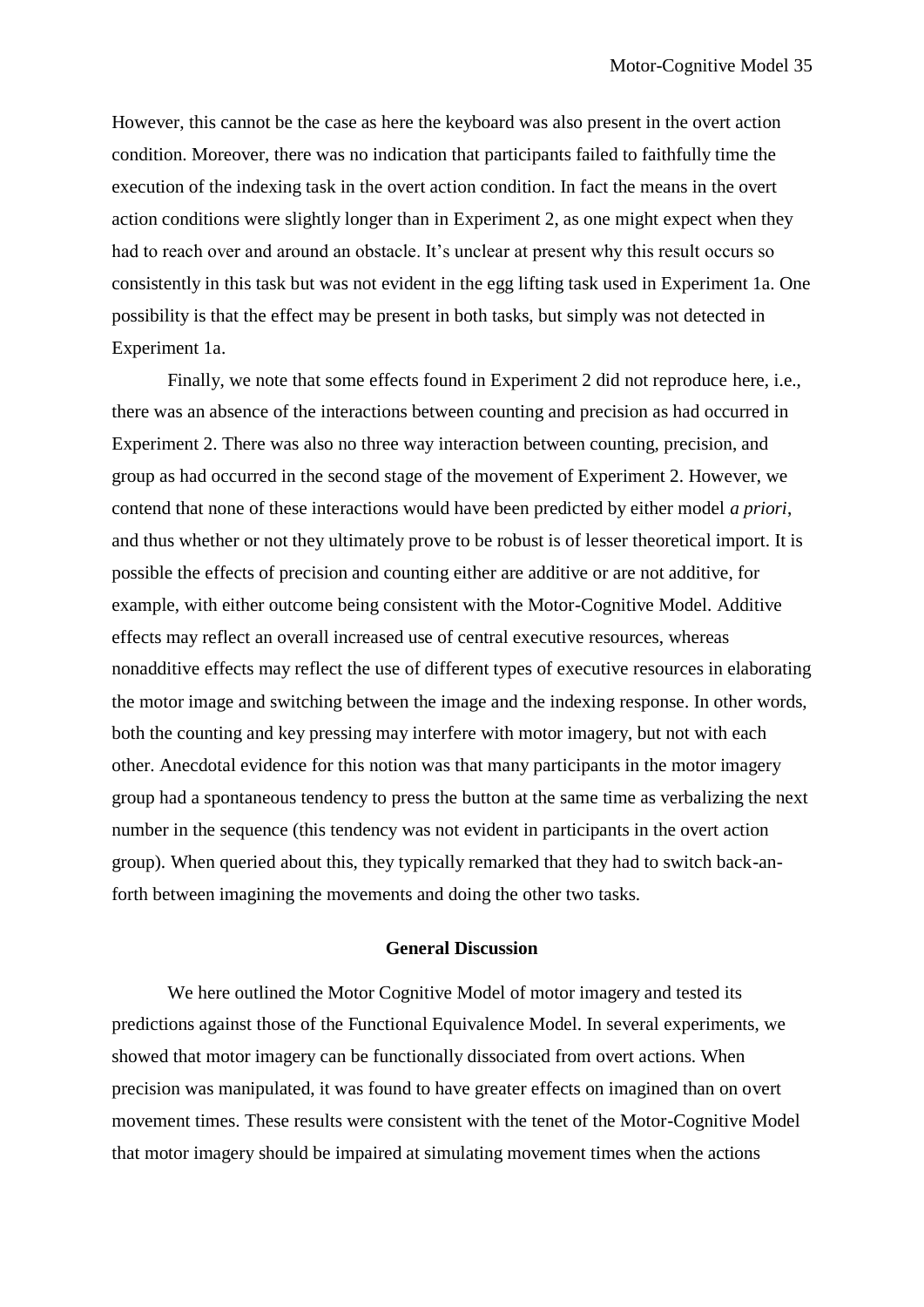themselves rely more on online control, owing to lower fidelity motor representations, a greater need to consciously generate images, and a concomitant delay in the switching of attention between the motor image and the indexing response.

In Experiment 2, participants were also required to perform a backwards counting task while simultaneously performing the task using either motor imagery or overt action. Here, motor imagery was slowed greatly by the inclusion of the interference task, whereas its effects on the timing of overt action were minimal. This result was also consistent with the Motor-Cognitive Model, which holds that executive resources are needed to elaborate the motor image during its execution, and to switch attention between the image and its indexing response. Overloading these resources resulted in large increases in imagined movement times. Experiment 3 showed that the results of the other experiments could not be due to inadequate matching between the overt action and motor imagery tasks. Including the keyboard and the requirement to index the timing of the response in the overt action version of the task did not eliminate the greater effects of precision and counting on motor imagery compared to overt actions.

None of the experiments here can be easily reconciled with the Functional Equivalence Model. According to this view, motor imagery utilizes the same internal processes as real actions. As such, motor imagery should closely mirror the time required to execute overt actions under all types of conditions, with both imagery and overt action being similarly affected by different variables and secondary tasks. This model would not have predicted the effects of the precision and interference manipulations we found here.

#### *Adapting the Functional Equivalence Model*

Although a strong version of the Functional Equivalence Model was not supported by the present study, there are weakened variants of this model that might attempt to explain our findings. For example, Decety et al. (1989) used the representation of force as an explanation for overestimations by motor imagery caused by carrying an external load. Participants in their study either walked, or imagined walking, a distance of 5, 10 or 15 metres, either unencumbered or while carrying a 25kg load. Whereas participants in the no load condition matched their real and imagined movement times, participants in the load condition overestimated the time required to walk the distance using motor imagery. Similar results have been reported using external loads during manual actions (Macuga et al., 2012; Slifkin, 2008).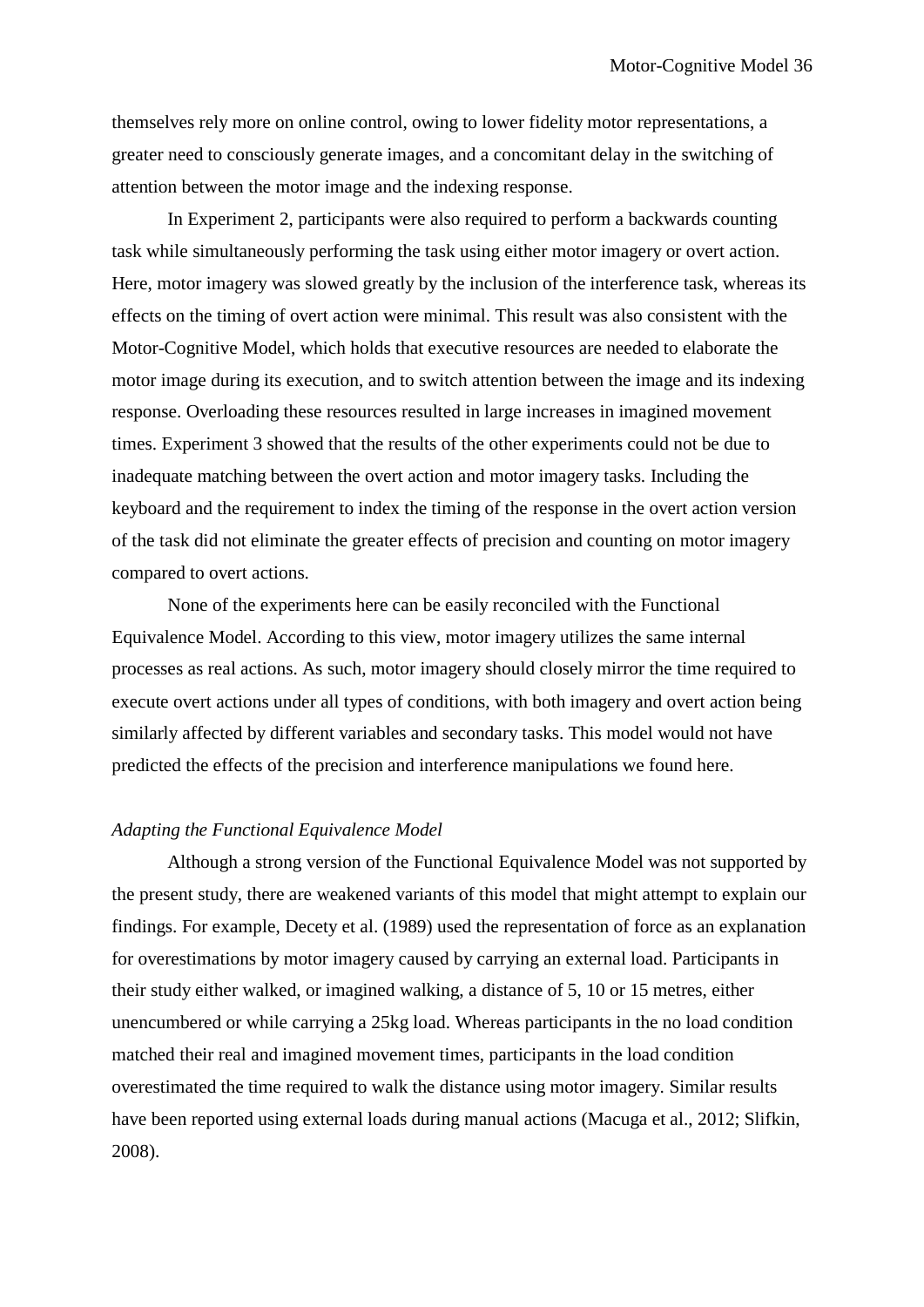Decety et al. explained their finding as resulting from motor imagery using an estimate of the force required to carry the extra load to estimate imagined movement times. According to this variant of the Functional Equivalence Model, under some circumstances motor imagery uses a representation of the force required by the movement rather than a representation of the movement's timing.

Even this weakened version of the Functional Equivalence Model would have difficulty explaining the results of the present study, however. For example, it seems unlikely that the high precision variants of the tasks used in Experiments 1a and 1b required more force to execute than did their low precision counterparts, as both movements covered the same distance and involved targets of identical weights. Beyond this, there is certainly no reason to think that the movements made in Experiments 2 and 3 required more force when participants counted backwards than when they did not.

One might adapt the Functional Equivalence Model further by arguing that instead of using the representation of force, motor imagery sometimes uses a representation of perceived effort to simulate movement times. On this account, the movements in the high precision conditions of Experiments 1a and 1b, which were more difficult to execute than their low precision counterparts, would have resulted in longer movement times during motor imagery than overt actions. However, this further adaptation of the model still fails to explain the large discrepancy between overt and imagined movement times in the counting conditions of Experiments 2 and 3, as participants showed much smaller effects of the counting task on overt actions. Although it's possible that the counting version of the overt action task may have been perceived as involving more effort than the non-counting version, it did not slow down the overt actions anywhere nearly as much as it slowed down motor imagery. Overall then, it is hard to reconcile even these weakened versions of the Functional Equivalence Model with the results of the three experiments reported here.

# *Planning and Control in Motor Imagery*

The planning-control distinction in overt action is well-established (Elliott et al., 2001; Glover, 2004; Glover & Dixon, 2001; Woodworth, 1899), with numerous variables being shown to affect one of these stages of action but not the other (Glover & Dixon, 2001, 2002; Glover et al., 2004). For example, visual illusions and word labels both can affect movement planning, whereas neither affects online control (Glover & Dixon, 2001; 2002a, 2002b). Further, online control has been shown to be a much faster process than movement planning (Paulignan et al., 1991; Zelaznik, Hawkins, & Kisselburgh, 1983), and one that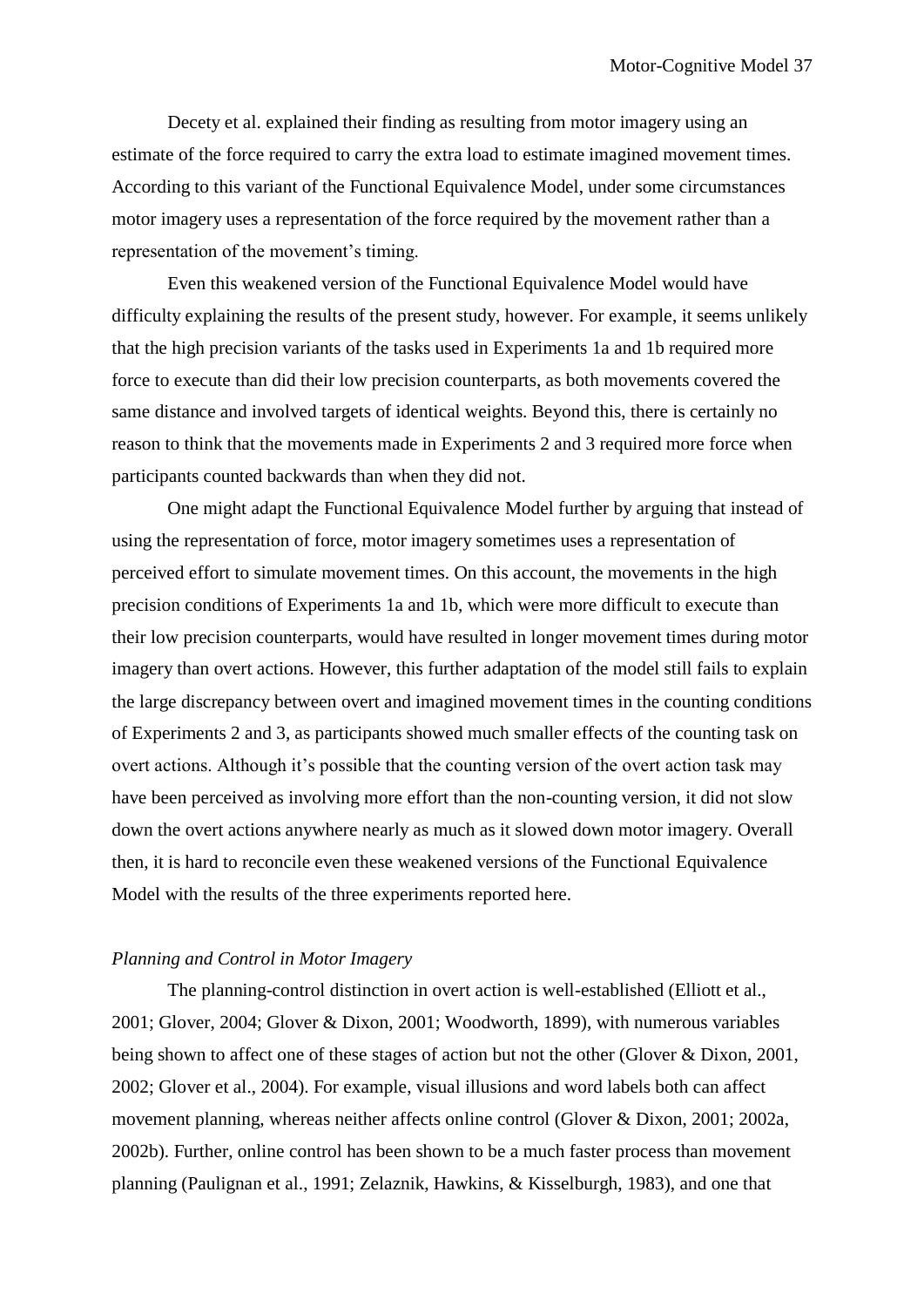occurs outside of conscious awareness (Goodale et al., 1992; Pisella et al., 2000).

Despite the clear differences between planning and control however, the importance of this distinction to motor imagery has previously received little attention. This is somewhat surprising because in the absence of an online control phase, it is difficult to conceive of how motor imagery can truly be functionally equivalent to overt action. Clearly there are numerous situations in which overt actions rely heavily on online control and which it would be difficult if not impossible to faithfully simulate using a motor imagery process reliant entirely on internal motor representations. One example of this would be a task in which a target's location was suddenly perturbed after movement initiation (Castiello, Bennett, & Chambers, 1998; Goodale, et al., 1992). In this kind of task, motor imagery would presumably be unable to simulate the fast and automatic responses to the perturbation that occur during overt action (Goodale et al., 1992; Paulignan et al., 1991; Pisella et al., 2000), but would rather require a conscious intervention acting on the motor image to adjust the originally intended (simulated) movement. This might result in a greater number of errors being reported when imagining a movement involving a target perturbation than when overtly responding to it, or a relative lengthening of simulated movement times in perturbation conditions, similar to the effects observed in overt actions for patients with damage to the online control system (Pisella et al., 2000). Further, given the results of the present study, the conscious adjustments of movement simulation required for motor imagery should also be susceptible to interference from a concurrent task to a much greater extent than the automatic and unconscious adjustments made during overt action.

The distinction between planning and control also exists neurologically (Glover, 2004; Glover, Wall, & Smith, 2012). Thus, one should expect to find more neurological similarities between motor imagery and action planning than between motor imagery and online control (Glover, 2004). An fMRI study by Macuga and Frey (2014) supported this hypothesis in its comparison of the neural activity during motor imagery versus open-loop and closed-loop aiming. The key result for the Motor-Cognitive Model was that activity in dorsolateral prefrontal and inferior frontal regions was greatest when using motor imagery, but was also greater when movements were carried out under visual open-loop compared to closed-loop. The implication of this finding is that these brain regions may also be used to consciously elaborate overt actions carried out when online feedback is degraded or absent. If this is true, one might logically expect to find larger effects of an interference task on an open-loop action than the minimal effects observed here when the action was closed-loop.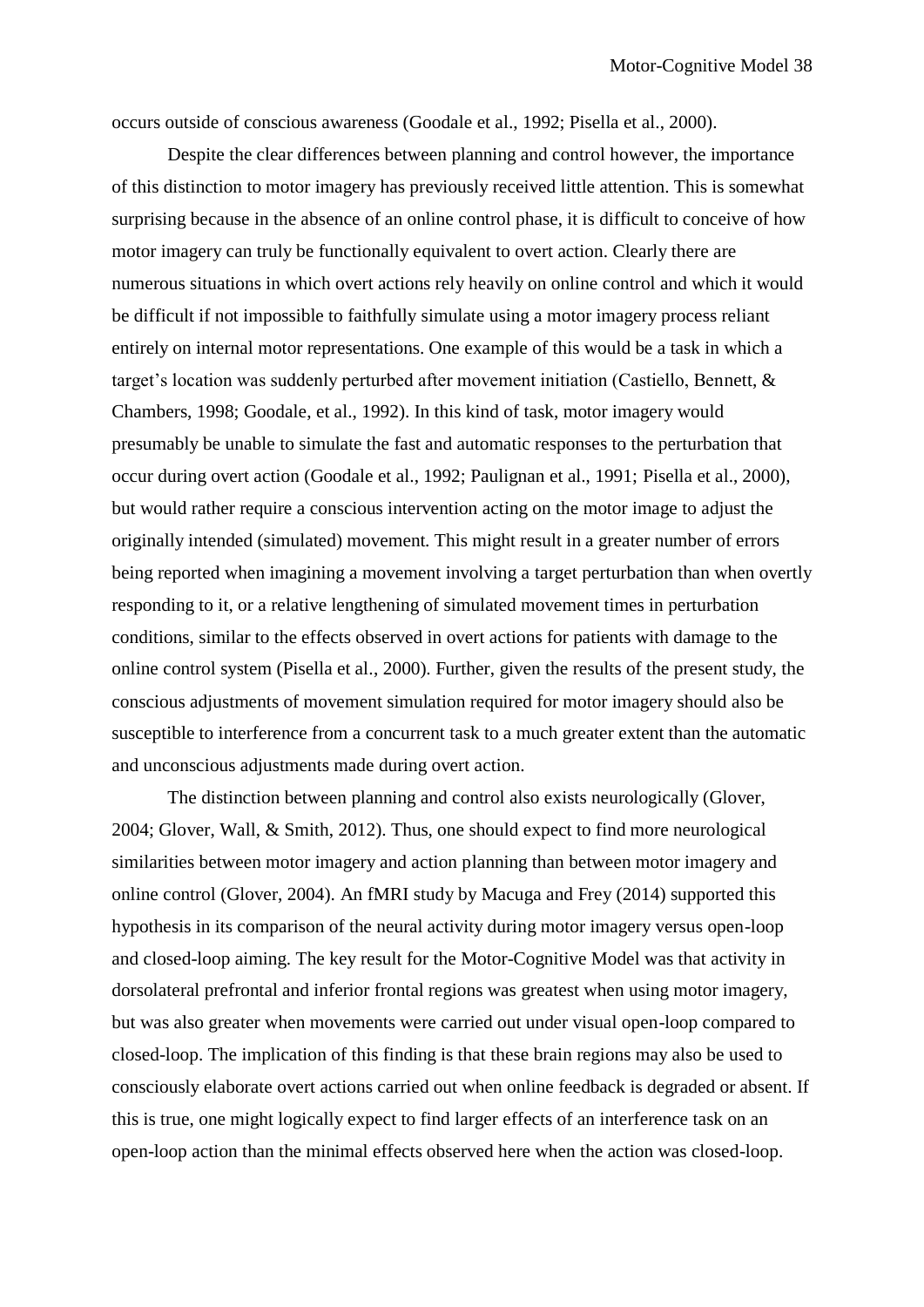## *Limitations of the Motor-Cognitive Model*

Although the Motor-Cognitive Model outperforms the Functional Equivalence Model in predicting and explaining the results of the present study and many others (e.g., Calmels  $\&$ Fournier, 2001; Calmels et al., 2006; Cerritelli et al., 2000; Chandrasekharan et al., 2012; Cohen et al., 2011; Decety et al., 1989; Filimon et al., 2007; Guillot et al., 2009; Macuga & Frey 2014; Olsson & Nyberg, 2011; Yoxon et al., 2015), there also exist findings that suggest it requires further testing and refinement. For example, Rieger (2012) examined the effects of expertise on touch vs. hunt-and-peck typists. Both pairs were asked to imagine typing a set of text using either their preferred method or their non-preferred method. Here, the Motor Cognitive Model would predict that participants should take longer to imagine the movements using their non-preferred method than to execute them. Instead, hunt-and-peck typists actually took less time to imagine than execute movements using either method whereas touch typists generally matched motor imagery and overt action times using both methods. One possible explanation for this is that the touch typists may in fact have better developed representations of hunt-and-peck typing than the hunt-and-peck typists have of touch typing, allowing the former group to simulate more precisely the timing of either method. Further systematic testing of the effects of expertise on motor imagery could help to clarify this question.

Other results suggest that longer-lasting movements are more likely to have imagined movement times that are shorter than the corresponding overt times, as compared to shorter duration movements in which motor imagery is more likely to take longer than overt actions (e.g., Kunz, Creem-Regehr, & Thompson, 2009; Rieger & Massen, 2014; Rodriguez, Llanos, Gonzalez, & Sabate, 2008; see Guillot et al., 2012, for a review). A reason for this may be that movement times longer than a few seconds are too long for the relatively short-lived costs of switching attention on executive function to be evident. In these cases, the timing of motor imagery may be more influenced by factors other than the fidelity of the image, although it is unclear at present what exactly these factors might be. At this point, the pattern of results in the literature suggests that the Motor Cognitive Model as it currently stands may be most applicable to movements lasting less than a few seconds.

Other aspects of the Motor-Cognitive Model may also require elaboration: For example, whereas it provides a reasonable account of how motor imagery deals with the absence of online feedback during execution, it as yet does not attempt to explain how the lack of knowledge of results may impact motor imagery. In overt actions, knowing the consequences of an action allows one to calibrate future movements to improve accuracy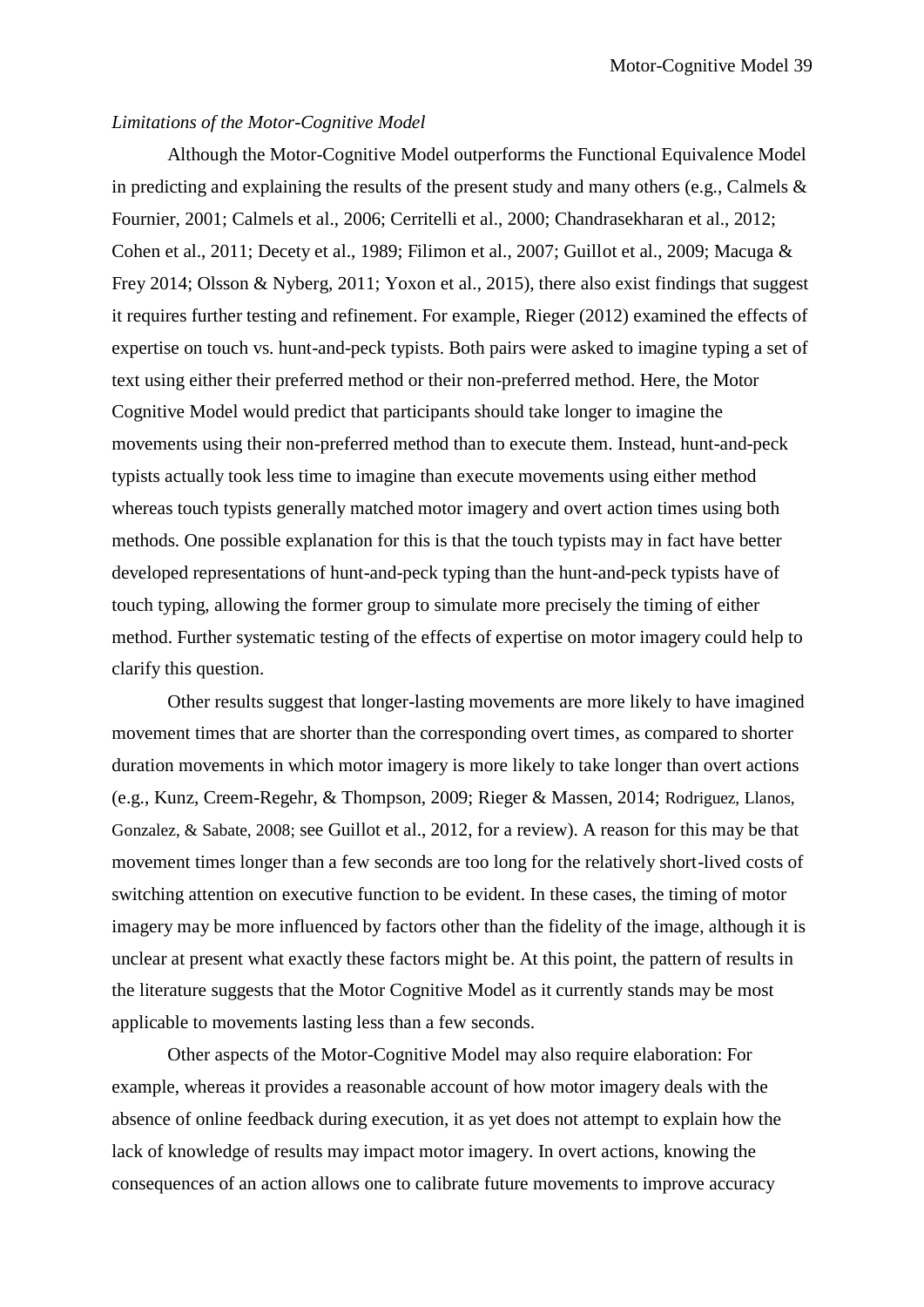(Fajen, 2005; Kunz et al., 2009). Without this information, motor imagery should not benefit from practice to the same extent as overt actions – this may explain why motor imagery times are generally much more variable than overt action times (Papaxanthis et al. 2002; Rieger, 2012).

Finally, the Motor Cognitive framework at this stage provides no accounting of the role of forward models Grush (2004; cf. Wolpert & Ghahramani, 2000), whereas it has been argued by Grush (2004) that such forward models must play a vital role in motor imagery. Thus, a future version of the Motor Cognitive Model may need to elaborate on the role, if any, forward modelling may have in motor imagery. Taking all of these factors in sum, it seems apt to conclude that at this stage the Motor Cognitive Model requires further testing and refinement in order to more fully accommodate the vast breadth of studies on motor imagery.

# *Imagery vs. Overt Sensation in Perception and Action*

A comparison of perceptual imagery to overt sensation may be informative in understanding the distinction between motor imagery and overt action. Early theories of visual imagery took a comparable approach to the Functional Equivalence Model, emphasizing the similarities between visual imagery and perception (Kosslyn, 1980). However, more detailed examination has since catalogued a number of key differences between visual imagery and visual perception. For example, visual images are less effective primes than are overt percepts (McDermott & Roediger, 1994; Michelson & Zacks, 2003); visual images are often not amenable to perceptual switching between interpretations (Chambers & Reisberg, 1985); images and percepts have different directional flows of brain activation (Dentico et al., 2014); and neuropsychological dissociations exist between deficits in imagery and deficits in perception (Behrmann, Moscovitch, & Winocur, 1994; Farah, 1984; Guariglia, Padovani, Pantano, & Pizzamiglio, 1993). More recent models of visual imagery have acknowledged these differences by arguing that although both imagery and perception activate the same sensory buffer, imagery does so in a top-down fashion whereas perception does so in a bottom-up fashion (Kosslyn, 1994).

What comparisons can be drawn between motor and perceptual imagery? Both involve the use of top-down stored representations, and both lack bottom-up sensory input. We suggest that these facts may have different consequences depending on the type of imagery. In the case of perceptual imagery, it is the means by which images are initially generated that must occur in a top-down fashion, whereas their execution can be maintained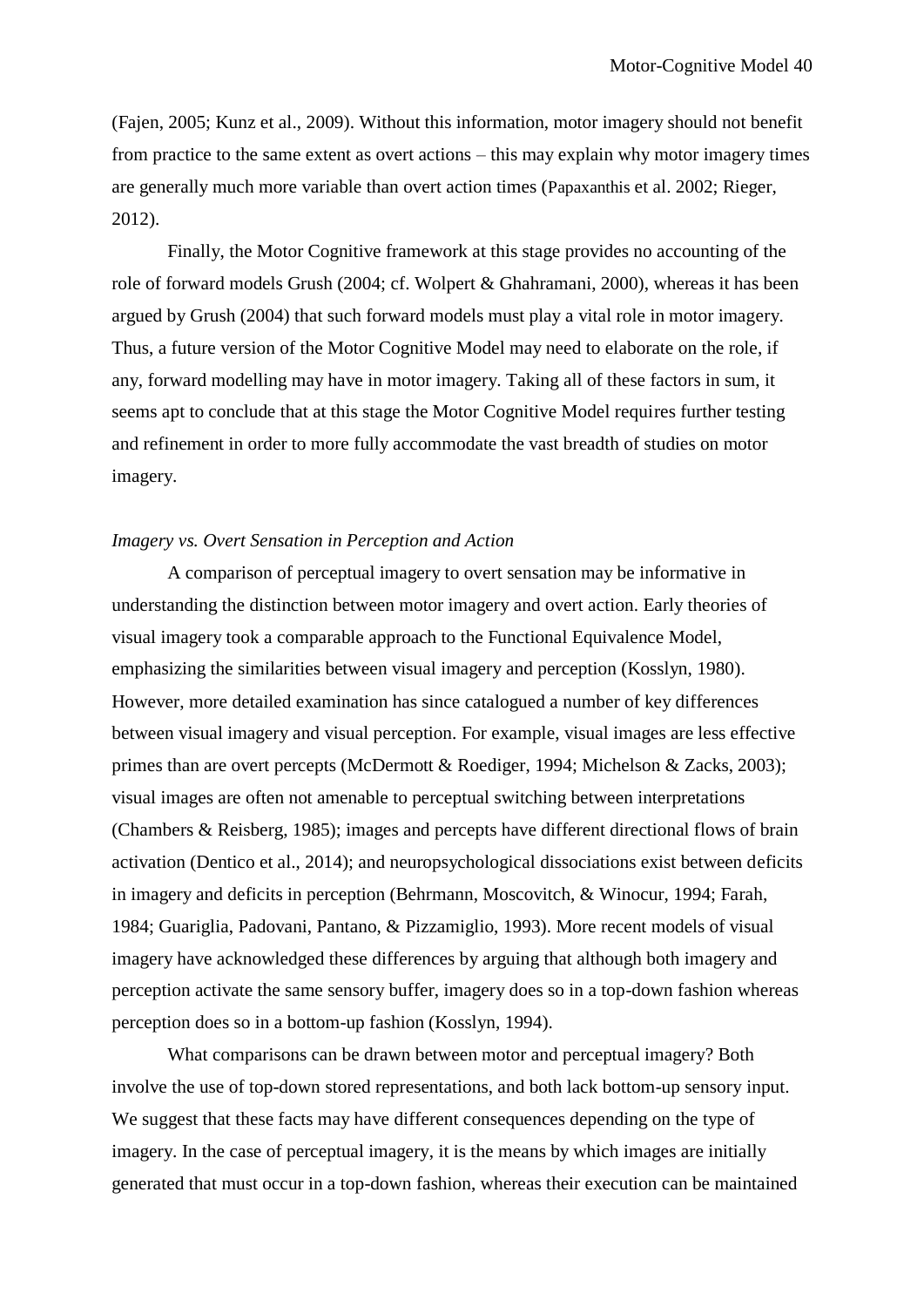using internal representations. In contrast, a motor image can initially be generated using internal representations, but the elaboration and monitoring of the image requires top-down processes. Common to both sensory and motor imagery, neither can adequately be explained by a simple one-to-one functional and neurological mapping with its overt counterpart. Like perceptual imagery then, we suggest that understanding motor imagery requires an accounting of both its differences as well as its similarities with overt actions.

# **Conclusions**

The Motor-Cognitive Model posits a role of executive functions in motor imagery that is not evident in overt actions. As a consequence, motor imagery can be functionally dissociable from overt actions under conditions which emphasize executive functions. Such conditions include when the internal representations of an action have a low fidelity with the motor output, or when attention is shared between motor imagery and other cognitive tasks. This is in contrast to the tenets of the Functional Equivalence Model, which argues that motor imagery should have nearly identical outputs to overt actions under nearly all circumstances. A review of the extant literature showed that only the Motor-Cognitive Model could predict and explain many of the behavioral and neurological differences between motor imagery and overt actions. In testing the models directly, we observed several results consistent with the Motor-Cognitive Model but not the Functional Equivalence Model. We conclude that the Motor-Cognitive Model thus represents a promising first step towards a comprehensive theory of motor imagery.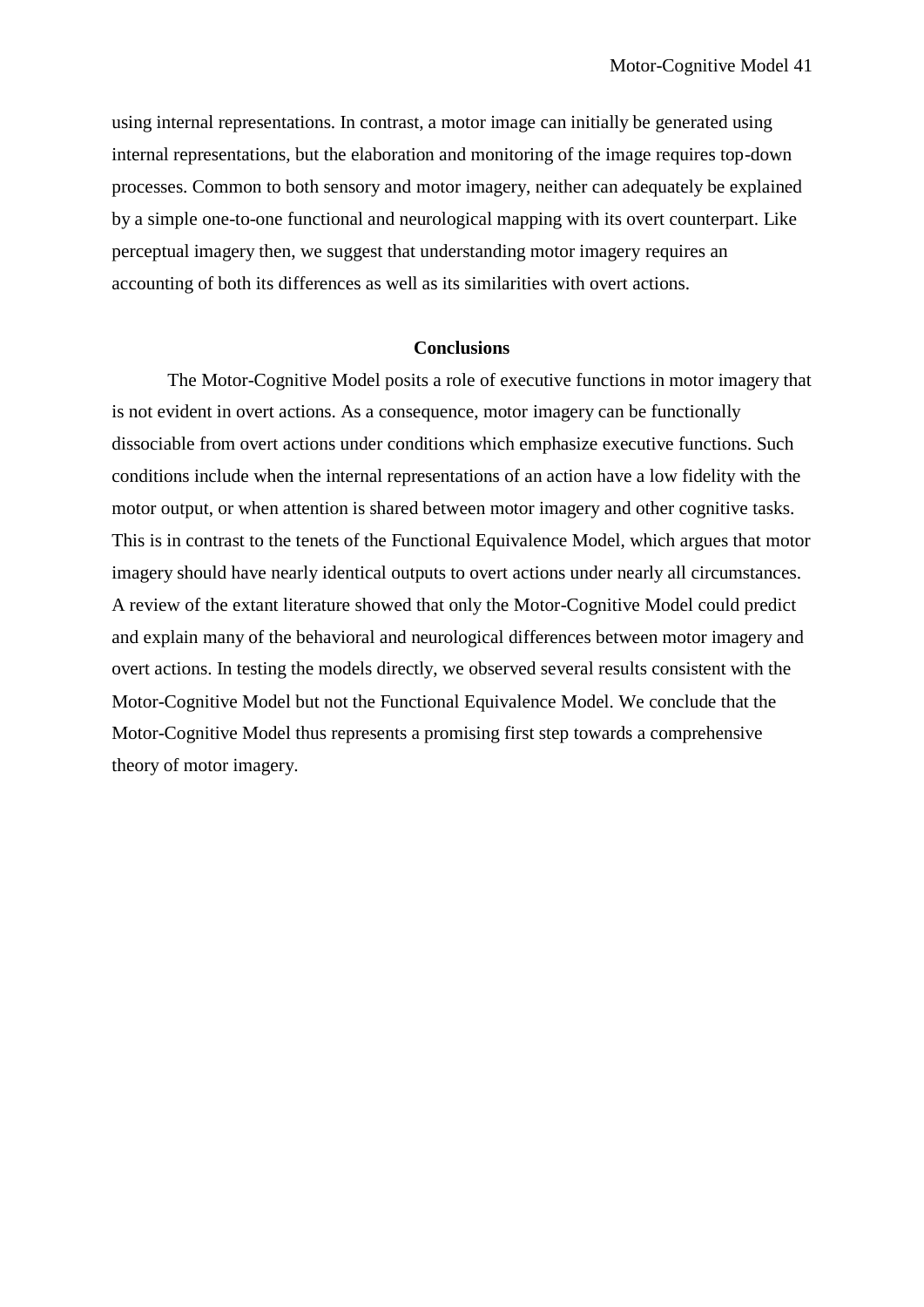### **References**

- Abdolvahab, M. (2015). Gait transition dynamics are modulated by concurrent cognitive activity. *Attention, Perception, and Psychophysics, 77,* 2502-2506.
- Aflalo, T., Kellis, S., Klaes, C., Lee, B., Shi, Y., Pejsa, K., Shanfield, K., Hayes-Jackson, S., Aisen, M., Heck, C., Liu, C., & Andersen, R. A. (2015). Neurophysiology. Decoding motor imagery from the posterior parietal cortex of a tetraplegic human. *Science, 348,* 906-910.
- Bennabi, D., Monnin, J., Haffen, E., Carvalho, N., Vandel, P., Pozzo, T., & Papaxanthis, C. (2014). Motor imagery in unipolar major depression. *Frontiers in Behavioral Neuroscience*. doi: 10.3389/fmbeh.2014.00413.
- Behrmann, M., Moscovitch, M., & Winocur, G. (1994). Intact visual imagery and impaired visual perception in a patient with visual agnosia. *Journal of Experimental Psychology: Human Perception and Performance, 20,* 1068-1087.
- Blair, A., Hall, C., & Leyshon, G. (1993). Imagery effects on the performance of skilled and novice soccer players. *Journal of Sports Science, 11,* 95-101.
- Calmels, C., & Fournier, J. F. (2001). Duration of physical and mental execution of gymnastic routines. *The Sport Psychologist, 15,* 142-150.
- Calmels, C., Holmes, P., Lopez, E., & Naman, V. (2006). Chronometric comparision of actual and imagined complex movement patterns. *Journal of Motor Behavior, 38,*  339-348.
- Cameron, B. D., Enns, J. T., Franks, I. M., & Chua, R. (2009). The hand's automatic pilot can update visual information while the eye is in motion. *Experimental Brain Research, 195*, 445-454.
- Castiello, U., Bennett, K., & Stelmach, G. (1993). Reach to grasp: the natural response to perturbation of object size. *Experimental Brain Research, 94,* 163-178.
- Cerritelli, B., Maruff, P., Wilson, P. H., & Currie, J. (2000). The effect of an external load on the force and timing of mentally represented actions. *Behavioural Brain Research, 77,* 45-52.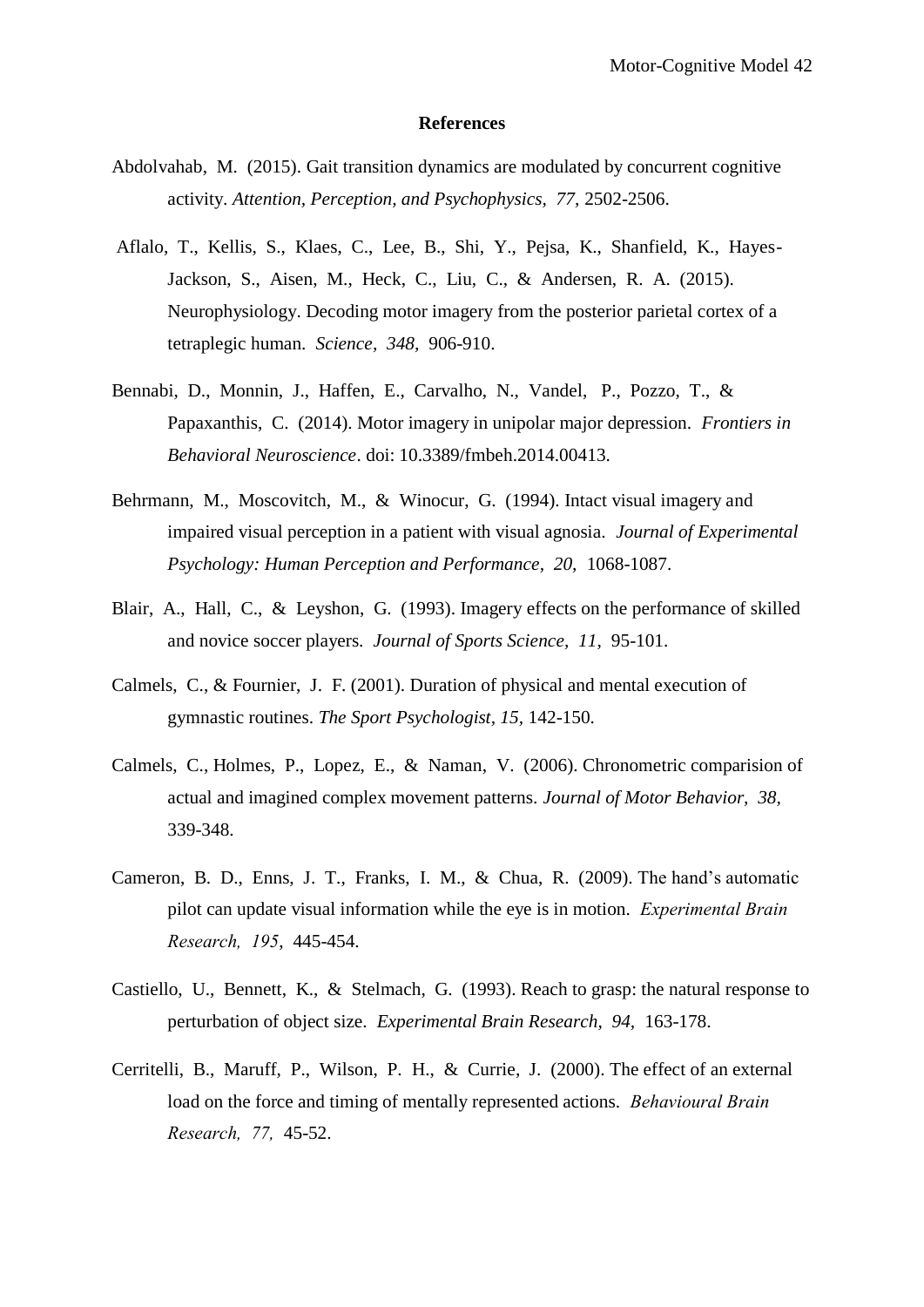- Chandrasekharan, S., Binsted, g., Ayres, F., Higgins, L., & Welsh, T. N. (2012). Factors that affect action possibility judgments: recent experience with the action and the current body state. *Quarterly Journal of Experimental Psychology, 65,* 976.
- Chambers, D., & Reisberg, D. (1992). What an image depicts depends on what an image means. *Cognitive Psychology, 24,* 145-170.
- Cohen, R. G., Chao, A., Nutt, J. G., & Horak, F. B. (2009). Freezing of gait is associated with a mismatch between motor imagery and motor execution in narrow doorways, not with failure to judge doorway passability. *Neuropsychologia, 40,*  3081-3088.
- Danckert, J., Ferber, S., Doherty, T., Steinmetz, H., Nicolle, D., & Goodale, M. A. (2002). Selective, non-lateralized impairment of motor imagery following right parietal damage. *Neurocase, 8,* 194-204.
- Decety, J. (1996). Neural representations for action. *Reviews in the Neurosciences, 7,*  285-297.
- Decety, J., & Jeannerod, M. (1995). Mentally simulated movements in virtual reality: does Fitts' Law hold in motor imagery? *Behavioural Brain Research, 72*, 127-134.
- Decety, J., Jeannerod, M., & Prablanc, C. (1989). The timing of mentally represented action. *Behavioural Brain Research, 34*, 35-42.
- Decety, J., & Michel, F. (1989). Comparative analysis of actual and mental movement times in two graphic tasks. *Brain and Cognition, 11,* 87-97.
- Denis, M. (1985). Visual imagery and the use of mental practice in the development of motor skills. *Canadian Journal of Applied Sports Science, 10,* 4S-16S.
- Dentico, D., Cheung, B. L., Chang, J-Y., Guokas, J., Boly, M., Tononi, G., & Van Veen, B. (2014). Reversal of cortical information flow during visual imagery as compared to visual perception. *Neuroimage, 100,* 237-243.
- Dietrich, A. (2008). Imagining the imagination: the trouble with motor imagery. *Methods, 45,* 319-324.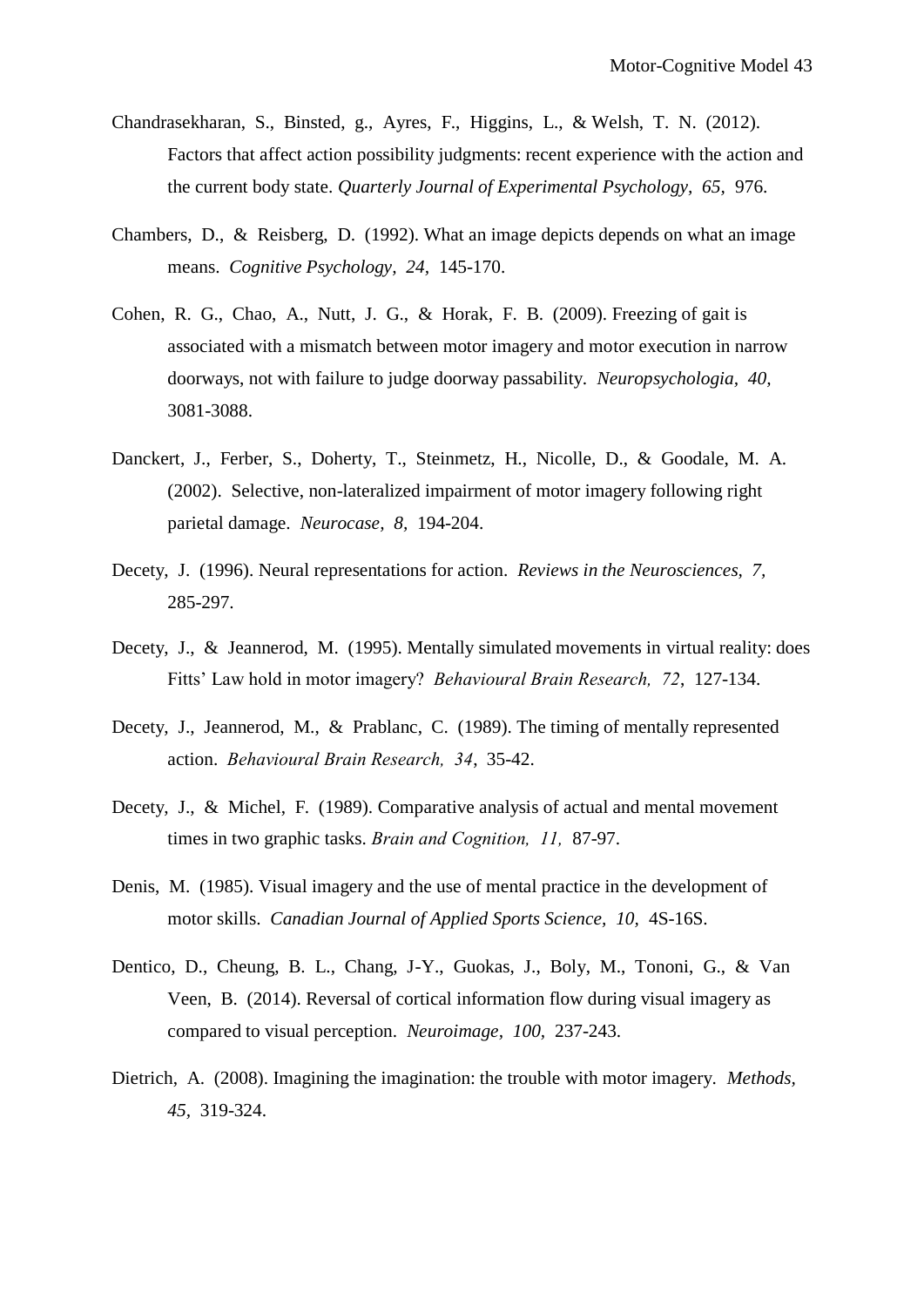- Dux, P. E., Tombu, M. N., Harrison, S., Rogers, B. P., Tong, F., & Marois, R. (2009). Training improves multitasking performance by increasing the speed of information processing in human prefrontal cortex. *Neuron, 63,* 127-138.
- Elliott, D., Helsen, W. F., & Chua, R. (2001). A century later: Woodworth's (1899) two component model of goal-directed aiming. *Psychological Bulletin, 127,* 342-357.
- Farah, M. J. (1984). The neurological basis of mental imagery: A componential analysis. *Cognition, 18,* 245-272.
- Fikes, T. G., Klatzky, R., & Lederman, S. (1994). Effects of object texture on precontact movement time in human prehension. *Journal of Motor Behavior, 26,* 325-332.
- Filimon, F., Nelson, J., Hagler, D., & Sereno, M. (2007). Human cortical representations for reaching: mirror neurons for execution, observation, and imagery. *NeuroImage, 37,* 1315-1328.
- Fitts, P. M. (1954). The information capacity of the human motor system in controlling the amplitude of movement. *Journal of Experimental Psychology, 47*, 381-391.
- Gandrey, P., Paizis, C., Karanthanasis, V., Gueugneau, N., & Papaxanthis, C. (2013). Dominant vs. nondominant arm advantage in mentally simulated actions in right handers. *Journal of Neurophysiology, 110,* 2887-2894.
- Gentilucci, M., Negrotti, A., & Gangitano, M. (1997). Planning an action. *Experimental Brain Research, 115,* 116-128.
- Gerardin, E., Sirigu, A., Lehericy, S., Poline, J. B., Gaymard, B., Marsault, C., Agid, Y., & Le Bihan, D. (2000). Partially overlapping neural networks for real and imagined hand movements. *Cerebral Cortex, 10,* 1093-1104.
- Glover, S. (2004). Separate visual representations in the planning and control of action. *Beahvioral and Brain Sciences, 27*, 3-24.
- Glover, S., & Dixon, P. (2001). Dynamic illusion effects in a reaching task: evidence for separate visual representations in the planning and control of action. *Journal of Experimental Psychology: Human Perception and Performance, 27,* 560-572.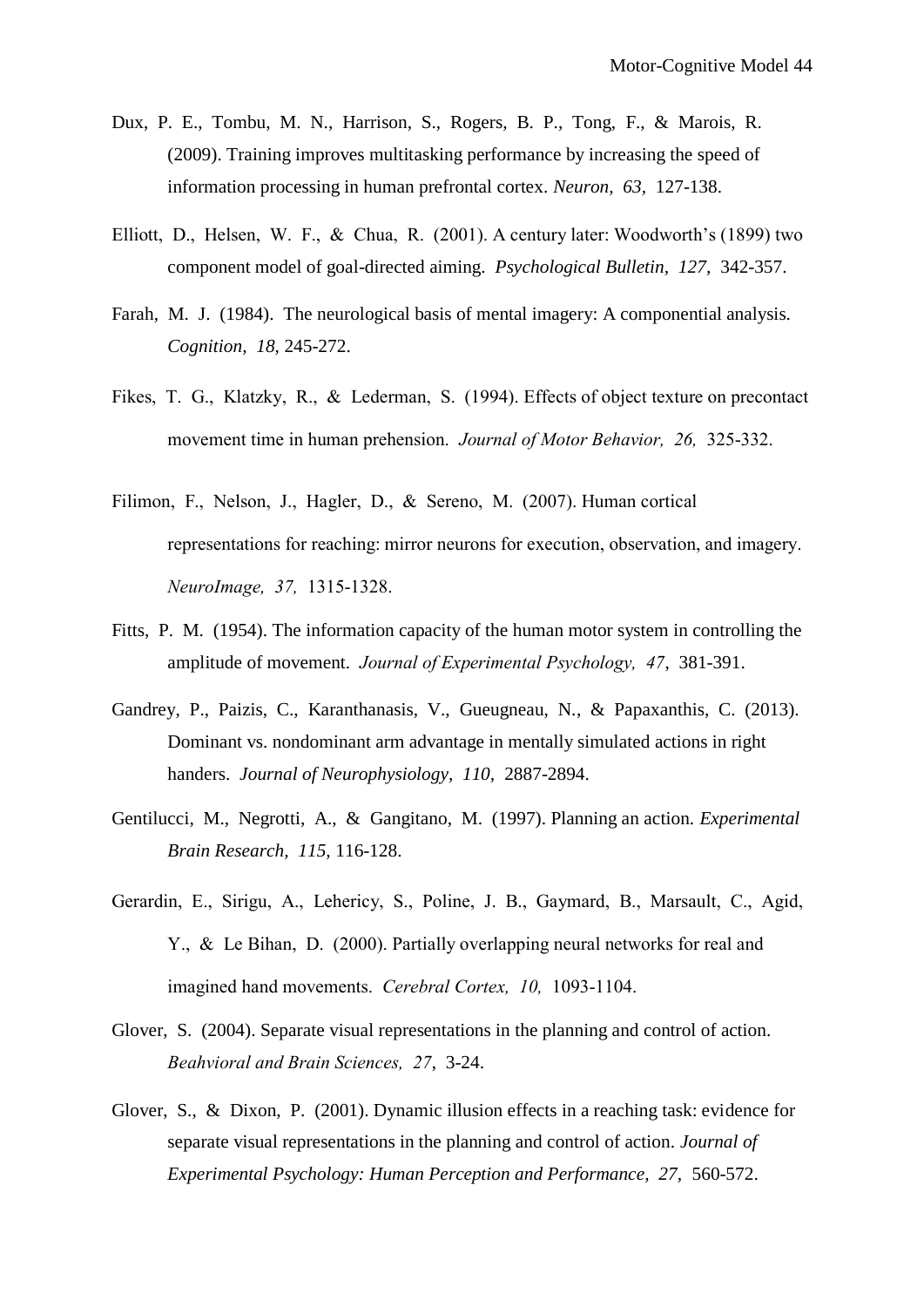- Glover, S., & Dixon, P. (2002a). Dynamic effects of the Ebbinghaus illusion in grasping: support for a planning/control model of action. *Perception and Psychophysics,* 64, 266-278.
- Glover, S., & Dixon, P. (2002b). Semantics affect the planning but not control of grasping. *Experimental Brain Research, 146,* 383-387.
- Glover, S., & Dixon, P. (2013). Context and vision effects on real and imagined actions: support for the common representation hypothesis of motor imagery. *Journal of Experimental Psychology: Human Perception and Performance.*
- Glover, S., Dixon, P., Castiello, U., & Rushworth, M. F. (2005). Effects of an orientation illusion on motor performance and motor imagery. *Experimental Brain Research, 166,* 17-22.
- Glover, S., Rosenbaum, D. A., Graham, J. R., & Dixon, P. (2004). Grasping the meaning of words. *Experimental Brain Research, 154*, 383-387.
- Glover, S., Wall, M. B., & Smith, A. T. (2012). Distinct cortical regions support the planning and on-line control of reaching-to-grasp in humans. *European Journal of Neuroscience, 35*, 909-915.
- Goodale, M. A., Pelisson, D., & Prablanc, C. (1986). Large adjustments in visually guided reaching do not depend on vision of the hand or perception of target displacement. *Nature, 320,* 748-750.
- Grabherr, L., Jola, C., Berra, G., Theiler, R., & Mast, F. W. (2015). Motor imagery training improves precision of an upper limb movement in patients with hemiparesis. *NeuroRehabilitation,* in press.
- Grealy, M. A., & Lee, D. N. (2011). An automatic-voluntary dissociation and mental imagery disturbance following a cerebellar lesion. *Neuropsychologia, 49,* 271-275.
- Grealy, M. A., & Shearer, G. F. (2006). Timing processes in motor imagery. *European Journal of Cognitive Psychology, 20,* 867-892.
- Grush, R. (2004). The emulation theory of representation: motor control, imagery, and perception. *Behavioral and Brain Sciences, 27,* 377-396.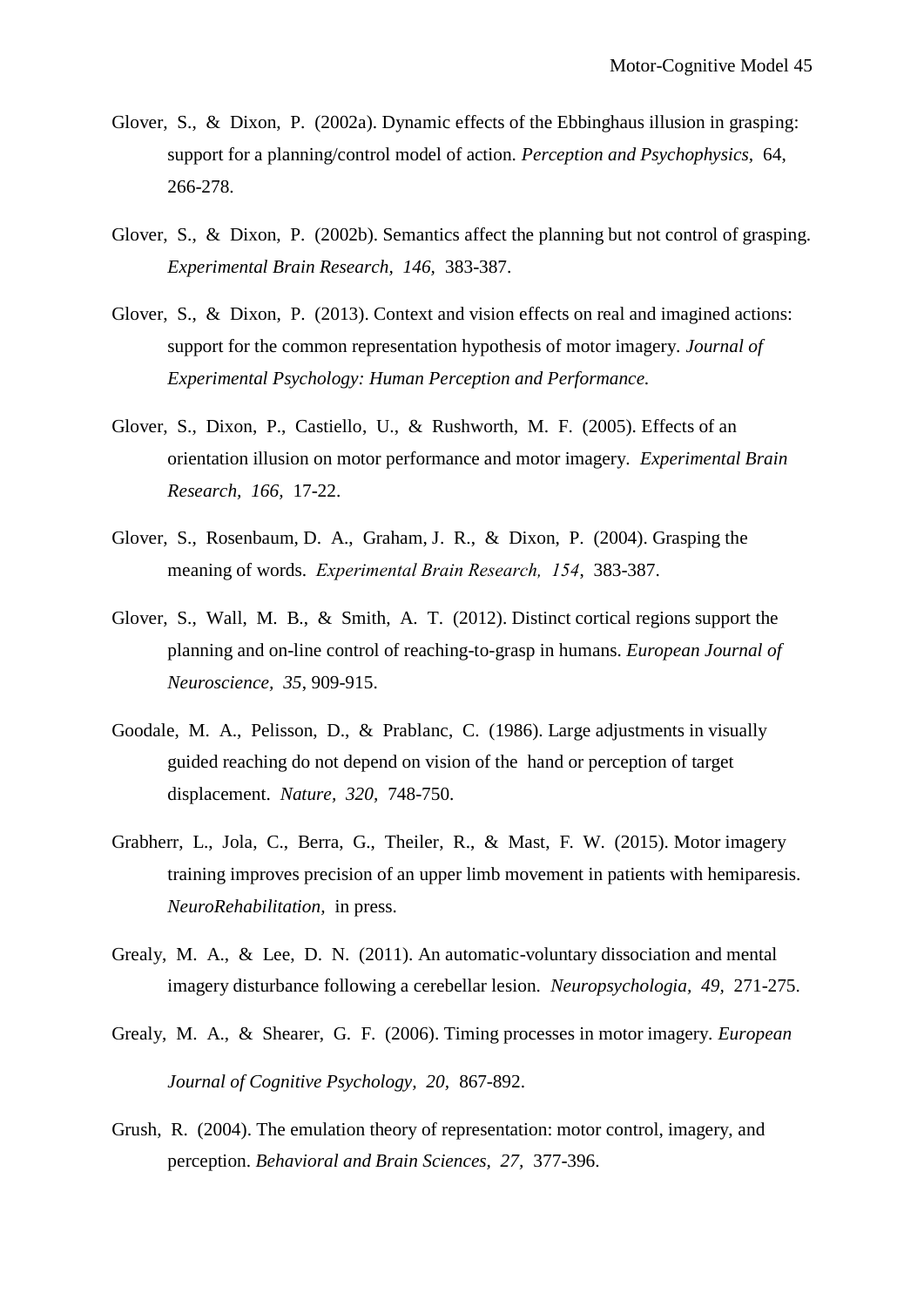- Guariglia, C., Padovani, A., Pantano, P., & Pizzamiglio, L. (1993). Unilateral neglect restricted to visual imagery. *Nature, 364,* 235-237.
- Guillot, A., & Collet, C. (2005). Contribution from neurophysiological and psychological methods to the study of motor imagery. *Brain Research Reviews, 50,* 387-397.
- Guillot, A., Collet, C., Nguyen, V. A., Malouin, F., Richards, C., & Doyon, J. (2009). Brain activity during visual versus kinesthetic imagery: an fMRI study. *Human Brain Mapping, 30,* 2157-2172.
- Guillot, A., Hoyek, N., Louis, M., & Collet, C. (2012). Understanding the timing of motor imagery: recent findings and future directions. *International Review of Sport and Exercise Psychology, 5,* 3-22.
- Hanyu, K., & Itsukushima, Y. (2000). Cognitive distance of stairways: A multi-stairway investigation. *Scandinavian Journal of Psychology, 41,* 63-69.
- Harris, J., & Hebert, A. (2015). Utilization of motor imagery in upper limb rehabilitation: A systematic scoping review. *Clinical Rehabilitation*, in press.
- Hetu, S., Gregoire, M., Saimpont, A., Coll, M.-P., Eugene, F., Michon, P.-E., & Jackson, P. (2013). The neural network of motor imagery: An ALE meta-analysis. *Neuroscience and Biobehavioral Reviews, 37,* 930-949.
- Hummelsheim, H. (1999). Rationales for improving motor function. *Current Opinion Neurology, 12,* 697-701.
- Jeannerod, M. (1994). The representing brain: Neural correlates of motor intention and imagery. *Behavioral and Brain Sciences, 17,* 187-245.
- Jeannerod, M. (2001). Neural simulation of action: a unifying mechanism for motor cognition. *Neuroimage, 14,* S103-109.
- Jiang, D., Edwards, M. G., Mullins, P., & Callow, N. (2015). The neural substrates for the different modalities of movement imagery. *Brain and Cognition, 97,* 22-31.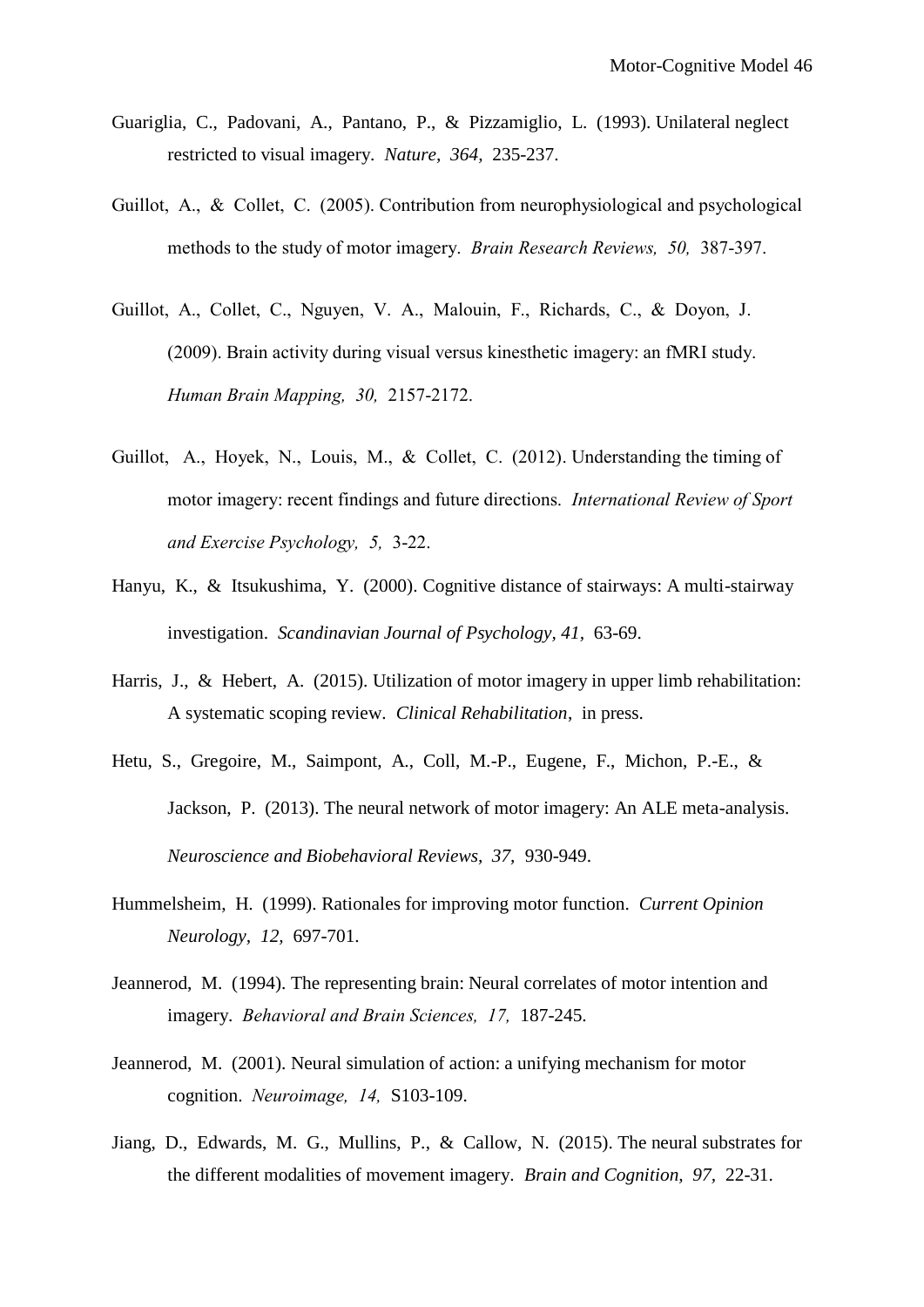Kosslyn, S. M. (1980). *Image and mind.* Cambridge, MA: Harvard University Press.

Kosslyn, S. M. (1994). *Image and brain.* Cambridge, MA: Harvard University Press.

- Kunz, B. R., Creem-Regehr, S. H., & Thompson, W. B. (2009). Evidence for motor simulation in imagined locomotion. *Journal of Experimental Psychology: Human Perception and Performance, 35,* 1458-1471.
- MacIntyre, T., & Moran, A. (1996). Imagery validation: how do we know athletes are imagining during mental practice. *Journal of Applied Sport Psychology, 8,* 132.
- Macuga, K. L., & Frey, S. H. (2012). Neural representations involved in observed, imagined, and imitated actions are dissociable and hierarchically organized. *Neuroimage, 59,* 2798-2807.
- Macuga, K. L., & Frey, S. H. (2014). Differential contributions of the superior and inferior parietal cortex to feedback versus feedforward control of tools. *Neuroimage, 92,* 36-52.
- Macuga, K. L., Papailiou, A. P., & Frey, S. H. (2012). Motor imagery of tool use: relationship to actual use and adherence to Fitts' law across tasks. *Experimental Brain Research, 218,* 11.
- Marteniuk, R. G., MacKenzie, C. L., Jeannerod, M., Athenes, S., & Dugas, C. (1987). Constraints on human arm movement trajectories. *Canadian Journal of Psychology, 41,* 365-378.
- Maruff, P., Wilson, P. H., De Fazio, J., Cerritelli, B., Hedt, A., & Currie, J. (1999). Asymmetries between dominant and non-dominant hands in real and imagined motor task performance. *Neuropsychologia, 37,* 379-384.
- McDermott, K. B., & Roediger, H. L. (1994). Effects of imagery on perceptual implicit memory tests. *Journal of Experimental Psychology: Learning, Memory, and Cognition, 20,* 1379-1390.
- McInnes, K., Friesen, C., & Boe, S. (2016). Specific brain lesions impair explicit motor imagery ability: a systematic review of the evidence. *Archives in Physiology, Medicine, & Rehabilitation, 97,* 478-489.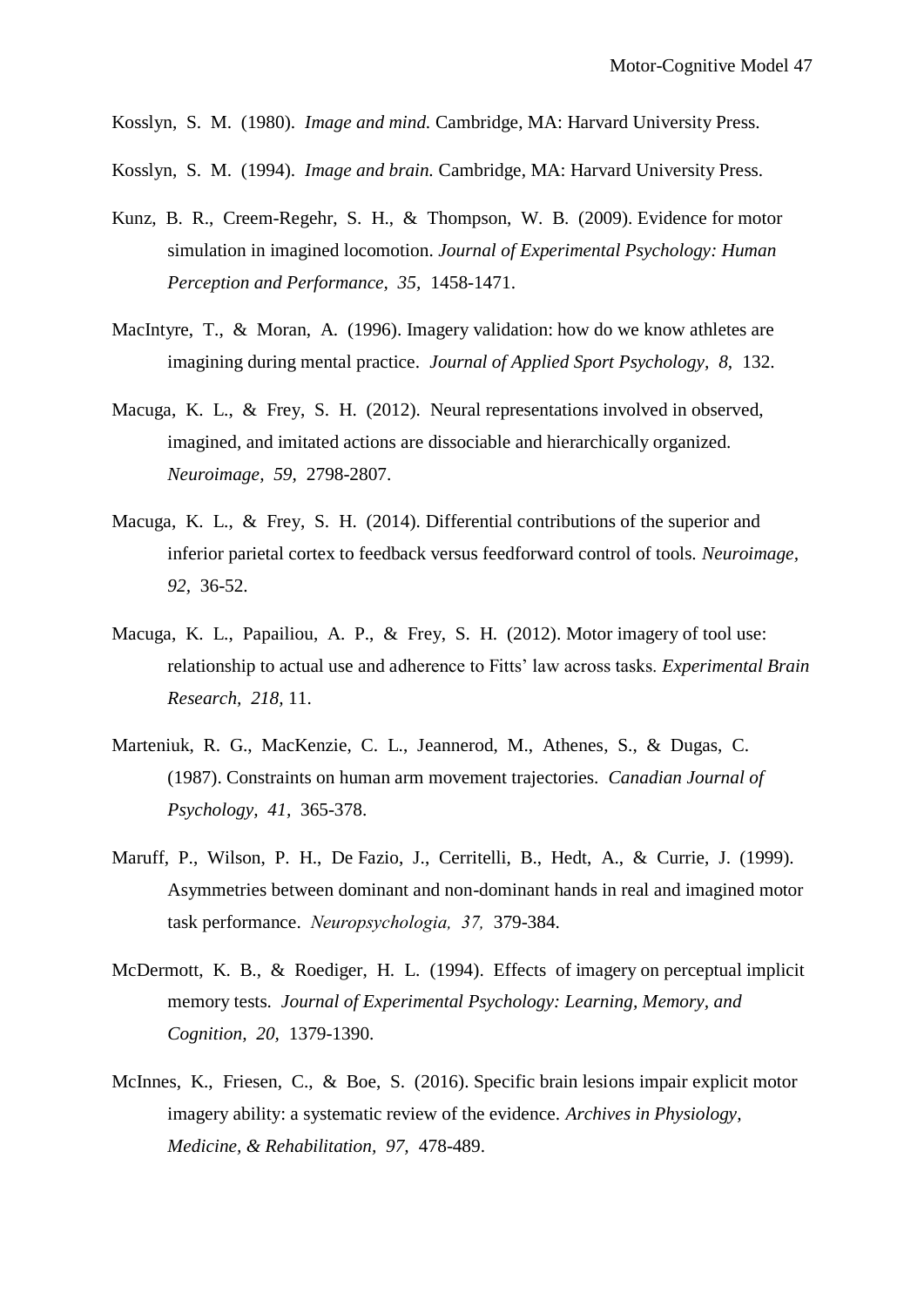- Meyer, D. E., Abrams, R. A., Kornblum, S., Wright, C. E., & Smith, K. (1988). Optimality in human motor performance: Ideal control of rapid aimed movements. *Psychological Review, 95*, 340-370.
- Michelson, P., & Zacks, J. M. (2003). What is primed in priming from imagery? *Psychological Research, 67,* 71-79.
- Miller, K. J., Schalk, G., Fetz, E. E., den Njis, M., Ojermann, J., & Rao, R. P. (2010). Cortical activity during motor execution, motor imagery, and motor imagerybased online feedback. *PNAS Proceedings of the National Academy of Sciences of the USA, 107,* 4430-4435.
- Moran, A., Guillot, A., Macintyre, T., & Collet, C. (2012). Re-imagining motor imagery: building bridges between cognitive neuroscience and sport psychology. *British Journal of Psychology, 103,* 224-247.
- Nair, D. G., Purcott, K. L., Fuchs, A., Steinberg, F., & Kelso, J. A. (2003). Cortical and cerebellar activity of the human brain during imagined and executed unimanual and bimanual action sequences: a functional MRI study. *Brain Research Cognitive Brain Research, 15,* 250-260.
- Nieuwenstein, M., & Wyble, B. (2014). Beyond a mask and against the bottleneck: retroactive dual-task interference during working memory consolidation of a masked visual target. *Journal of Experimental Psychology: General, 143,* 1409-1427.
- Oishi, T., Kasai, T., & Maeshima, T. (2000). Autonomic response specificity during motor imagery. *Journal of Physiology, Anthropology, and Applied Human Science, 19,* 255-261.
- Olsson, C. J., & Nyberg, L. (2011). Brain simulation of action may be grounded in physical experience. *Neurocase, 17,* 501-505.
- Papaxanthis, C., Pozzo, T., Skoura, X., & Schieppati, M. (2002). Does order and timing in performance of imagined and actual movements affect the motor imagery process? The duration of walking and writing tasks. *Behavioural Brain Research,* 134, 209- 215.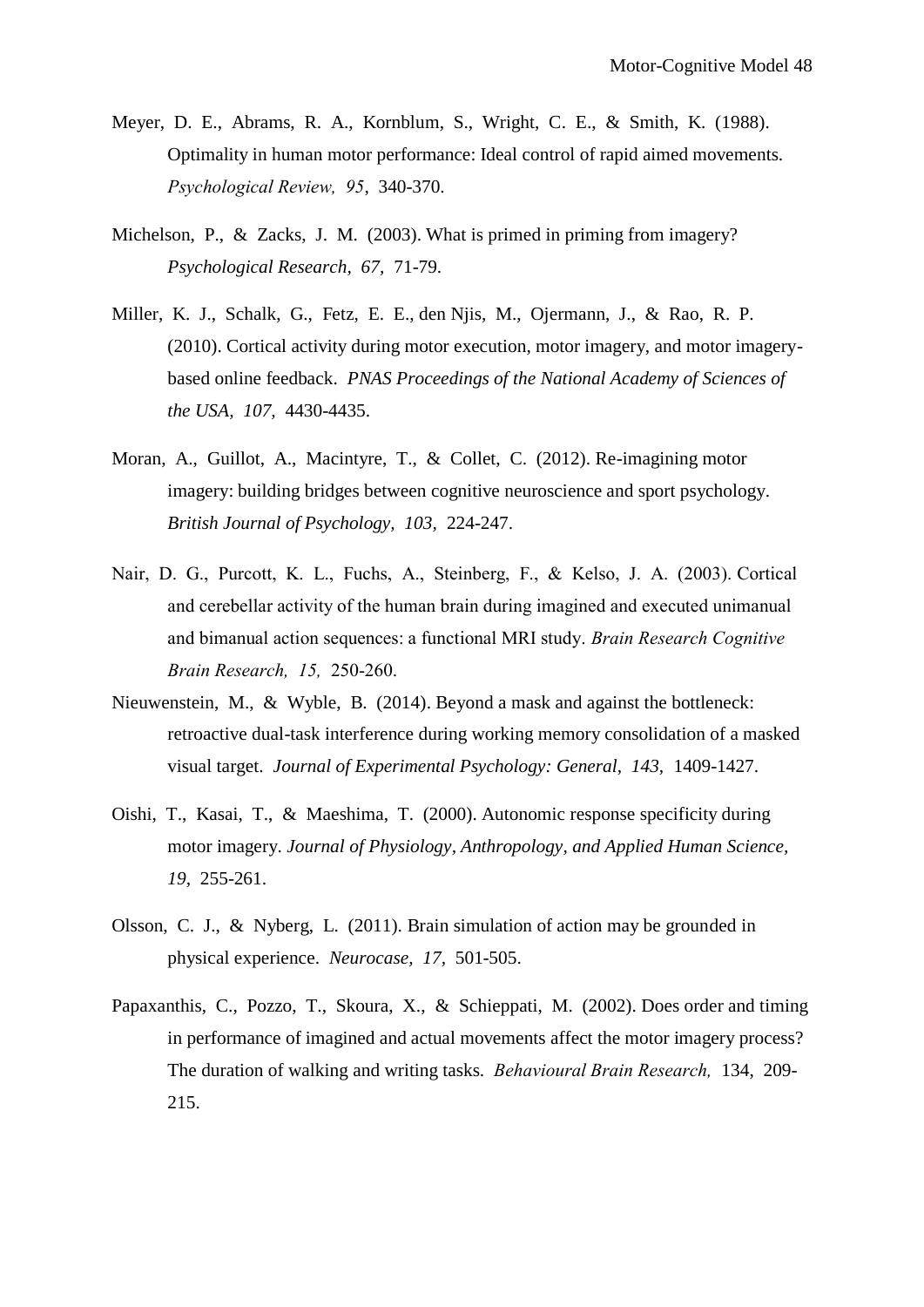- Paulignan, Y., MacKenzie, C. L., Marteniuk, R., & Jeannerod, M. (1991). Selective perturbation of visual input during prehension movements. I. The effects of changing object position. *Experimental Brain Research, 83,* 505-512.
- Pisella, L., Grea, H., Tilikete, C., Vighetto, A., Desmurget, M., Rode, G., Boisson, D., & Rossetti, Y. (2000). An "automatic pilot" for the hand in human posterior parietal cortex: towards reinterpreting optic ataxia. *Nature Neuroscience, 3*, 729- 736.
- Pylyshyn, Z. W. (2002). Mental imagery: in search of a theory. *Behavioral and Brain Sciences, 25*, 157-182.
- Rademaker, R. L., Bloem, I. M., De Weerd, P., & Sack, A. T. (2015). The impact of interference on short-term memory for visual orientation. *Journal of Experimental Psychology: Human Perception and Performance,* in press.
- Rieger, M. (2012). Motor imagery in typing: effects of typing style and action familiarity. *Psychonomic Bulletin and Review, 19,* 101-107.
- Rieger, M., & Massen, C. (2014). Tool characteristics in imagery of tool actions. *Psychological Research, 78,* 10-17.
- Rodriguez, M., Llanos, C., Gonzalez, S., & Sabate, M. (2008). How similar are motor imagery and movement. *Behavioral Neuroscience, 122,* 910-916.
- Rodriguez, M., Llanos, C., & Sabate, M. (2009). The kinematics of motor imagery: Comparing the dynamics of real and virtual movements. *Neuropsychologia, 47,* 489- 496.
- Saimpont, A., Malouin, F., Tousignant, B., & Jackson, P. L. (2012). The influence of body configuration on motor imagery of walking in younger and older adults. *Neuroscience, 222,* 49-57.
- Sirigu, A., Cohen, L., Duhamel, J. R., Pillon, B., Dubois, B., Agid, Y., &Pierrot-Deseilligny, C. (1995). Congruent unilateral impairments for real and imagined hand movements. N*euroreport, 6,* 997-1001.
- Slifkin, A. B. (2008). High loads induce differences between actual and imagined movement duration. *Experimental Brain Research, 185,* 297-307.